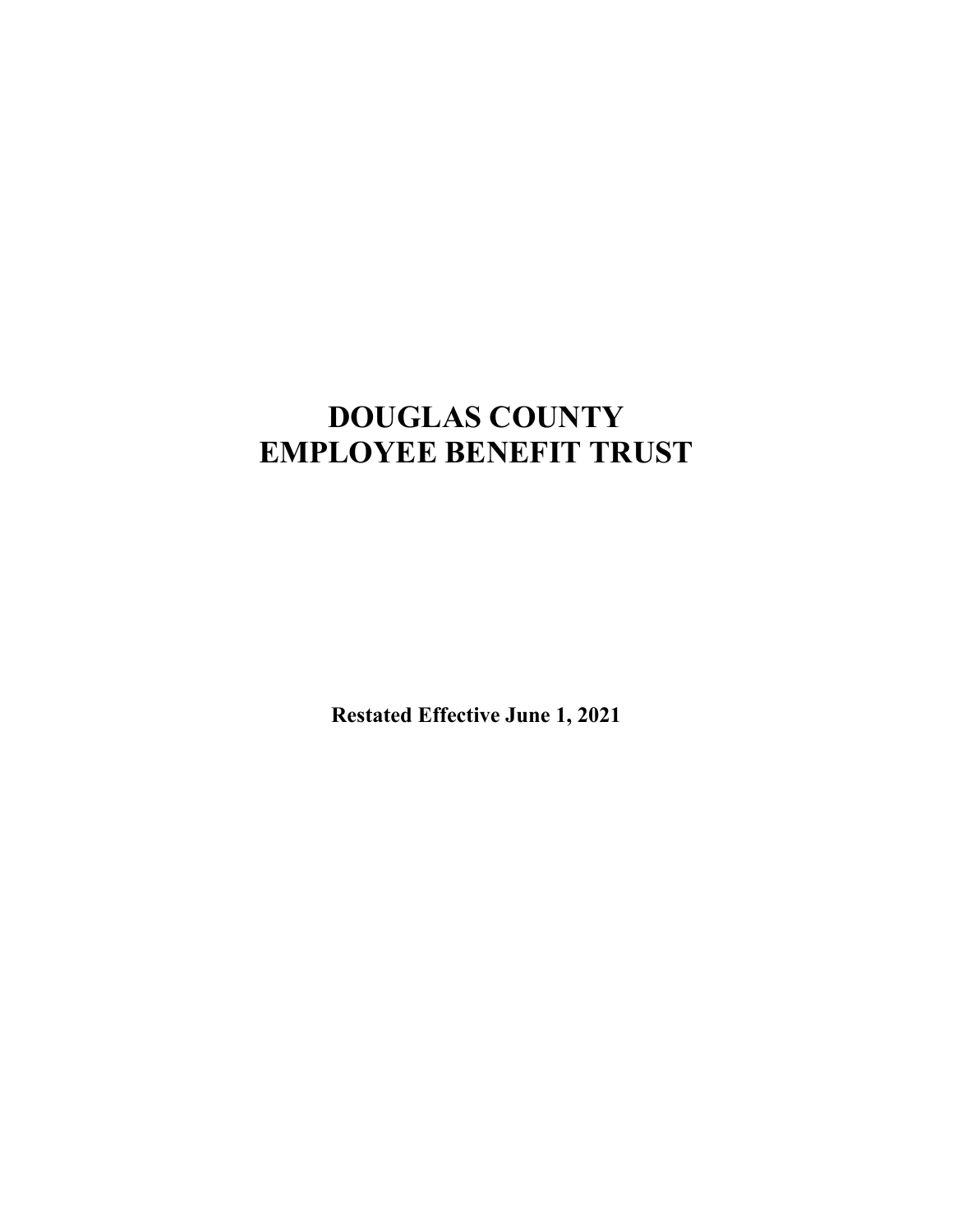### *TO OUR ELIGIBLE EMPLOYEES*:

Welcome. By electing to participate in this Plan, you have put quality, dependability and experience on your side. Benefits are big news these days, especially health care benefits. As health care costs continue to rise, your health care coverage becomes even more critical. This Plan has been designed to provide you and your family with both comprehensive and affordable coverage.

Please read the following pages carefully. Familiarize yourself with the Benefits available, and then use the Plan to meet your needs; but use it wisely.

### *YOUR MEDICAL BENEFITS...WHAT YOU SHOULD KNOW*

You have enrolled under the Douglas County Employee Benefit Trust. The Plan has contracted with a managed care network or networks of medical providers whose members have agreed to charge the Plan reduced or discounted charges for covered services provided to Covered Persons. Although you have the freedom to choose to receive care from any Physician, Hospital, or other medical care provider, as a general rule *the amount or percentage of an otherwise Covered Expense payable by the Plan will vary, depending on whether the provider from whom you receive your care is a member of the provider network(s)*. Generally, the Plan will pay a higher percentage of a Covered Expense if the care is received by a network provider. Thus, in order to receive the highest Benefit level, medical services and supplies should be received from a network provider.

Please refer to the Cigna website, [www.mycigna.com](http://www.mycigna.com/) or call 800-990-9058 to verify Cigna provider information.

### **Claim Supervisor**:

Trustmark Health Benefits, Inc. 6240 Sprint Parkway, Suite 400 Overland Park, KS 66251 913-685-4740 800-990-9058

# *ONLINE PAYMENT MANAGER*

Claim Supervisor offers the Trustmark Health Benefits, Inc. Online Payment Manager service that enables eligible Covered Persons to pay their out-of-pocket obligations directly to providers.

# *MESSAGING SERVICES*

Salesforce.com, Inc. or any other third party to provide telephonic messaging, including text messaging, to *covered persons* who opt into the service. Such messaging shall include, but not be limited to, information about services and benefits available under the **Plan**, reminders on preventive care, surveys, and educational information.

Note: The Salesforce.com, Inc. program applies to *covered expenses* under the *Medical Expense Benefit* section only .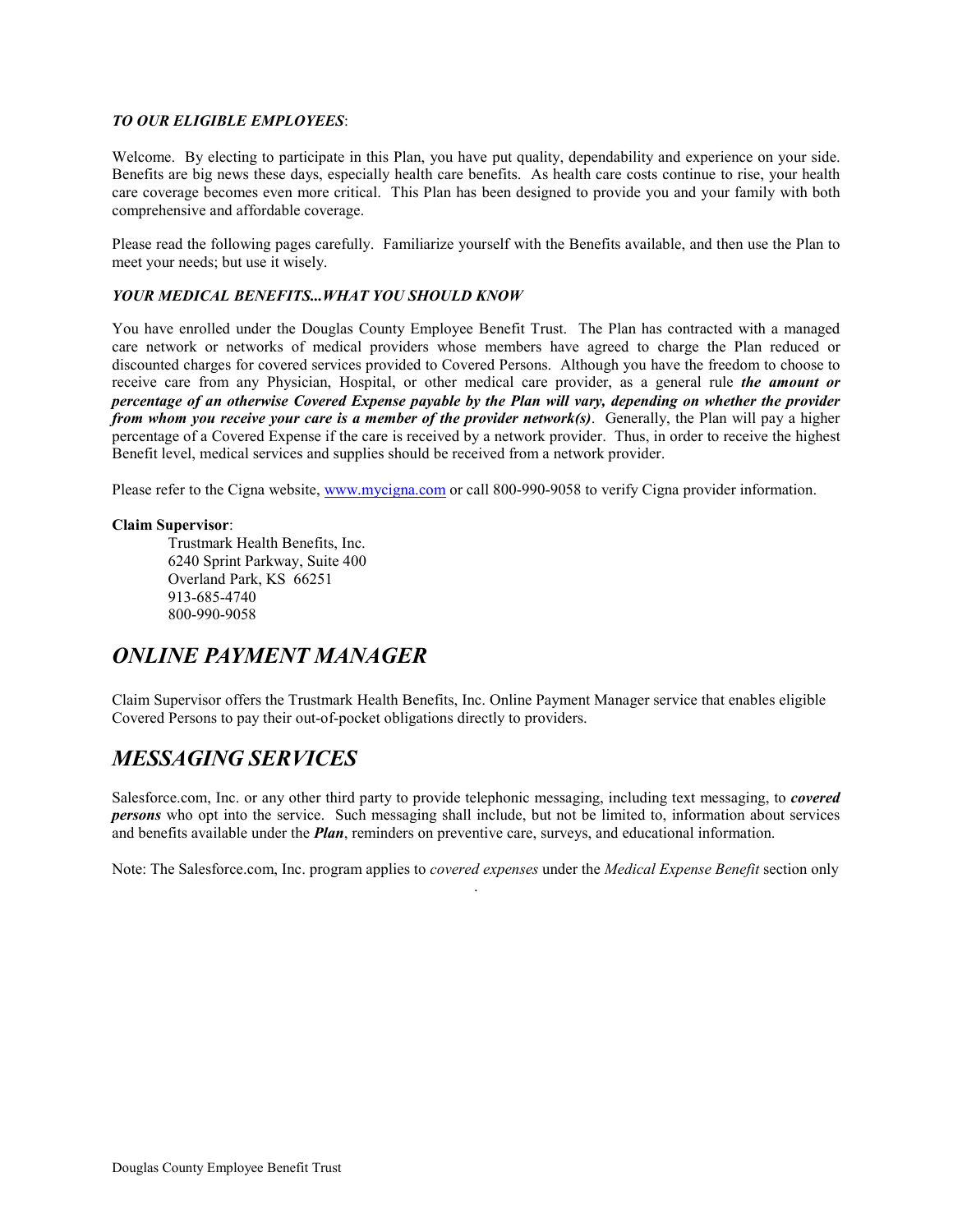# **TABLE OF CONTENTS**

| <b>ARTICLE</b>    | <b>DESCRIPTION</b>                                        | <b>PAGE</b> |
|-------------------|-----------------------------------------------------------|-------------|
| I.                |                                                           |             |
| II.               |                                                           |             |
| III.              |                                                           |             |
| IV.               |                                                           |             |
| V.                |                                                           |             |
| VI.               |                                                           |             |
| VII.              |                                                           |             |
| VIII.             |                                                           |             |
| IX.               | Coordination of Benefits, Subrogation and Reimbursement29 |             |
| X.                |                                                           |             |
| XI.               |                                                           |             |
| XII.              |                                                           |             |
| XIII.             |                                                           |             |
| <b>Appendix A</b> |                                                           |             |
| <b>Appendix B</b> |                                                           |             |
|                   | <b>Schedule of Benefits</b>                               |             |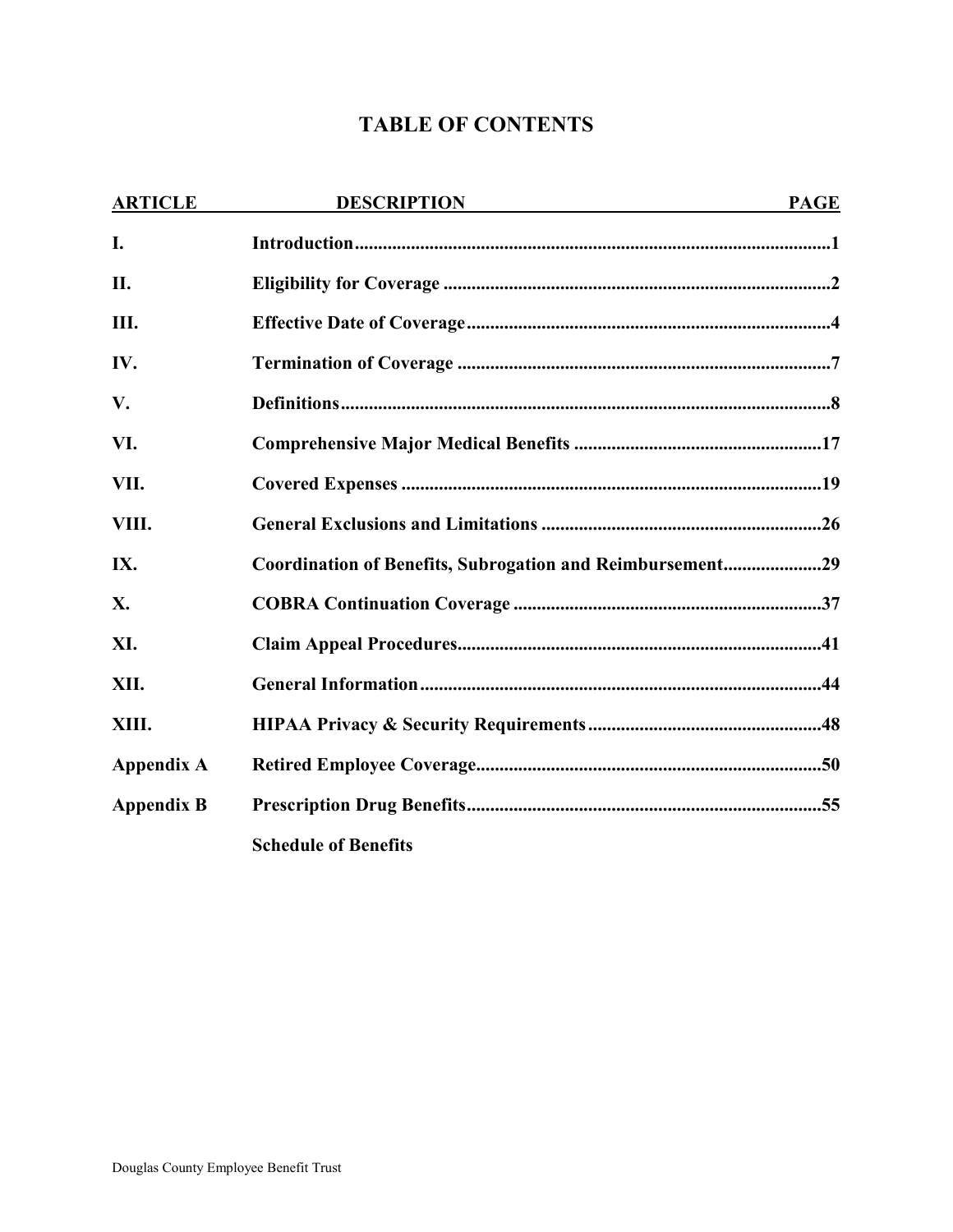### **ARTICLE I INTRODUCTION**

This is the Plan Document. It also represents what is referred to as a Summary Plan Description. It describes the Benefits to which you and your covered Dependents are entitled, to whom Benefits are payable and other provisions, which govern or control the way in which Benefits are provided.

*PLAN SPONSOR*. The Plan Sponsor is *Douglas County*. The Plan Sponsor has the authority to control and manage the operation and administration of the Plan; to establish Plan Benefits and provisions; to amend the Plan; to determine its policies; to appoint and remove the Claim Supervisor, and to exercise general administrative authority over the Supervisor.

*CLAIM SUPERVISOR*. The Claim Supervisor of the Plan is *Trustmark Health Benefits, Inc*.

*CONTRIBUTIONS TO THE PLAN*. The Employer makes contributions to the Plan so that the Plan may make Benefit payments to you and your Dependents. You may also be required to make contributions to the Plan for your coverage or for coverage of your Dependents, or for both you and your Dependents' coverage. For more information concerning the funding of this Plan, see the section titled, *General Information--Funding Method*.

*CLAIM PROCEDURES*. Claim payments are made based on data furnished by you or your health care provider. In order to collect Benefits under the Plan, you or the provider must first provide information as to the validity of the claim for Benefits. For ease of administration, you may have to file a "claim form" for you and your Dependents. This form contains essential information necessary for the Claim Supervisor to determine the validity of a claim for Benefits. Occasionally, further information may be necessary and you should provide this information to the Claim Supervisor as requested.

*CLAIM DETERMINATION*. A determination regarding payment of eligible Benefits will normally be made within 30 days from the Claim Supervisor's receipt of all necessary information regarding the claim for Benefits. All interpretations of the Plan's terms regarding Benefits will be made by the Plan Sponsor.

*CLAIM FILING DEADLINE*. A claim will not be considered unless it is filed within ninety (90) days after the close of the Plan Year in which the expense is incurred. Terminated Employees (and their Dependents) must file all incurred but unfiled claims within ninety (90) days after the close of the Plan Year after the termination of their coverage. In the event of the Plan's termination, you must file all incurred but unfiled claims within ninety (90) days after the close of the Plan Year after the Plan's termination.

See the section of this booklet titled, *Claim Appeal Procedures*, for more information about your rights with respect to claims and appeals of determinations that are made with respect to claims.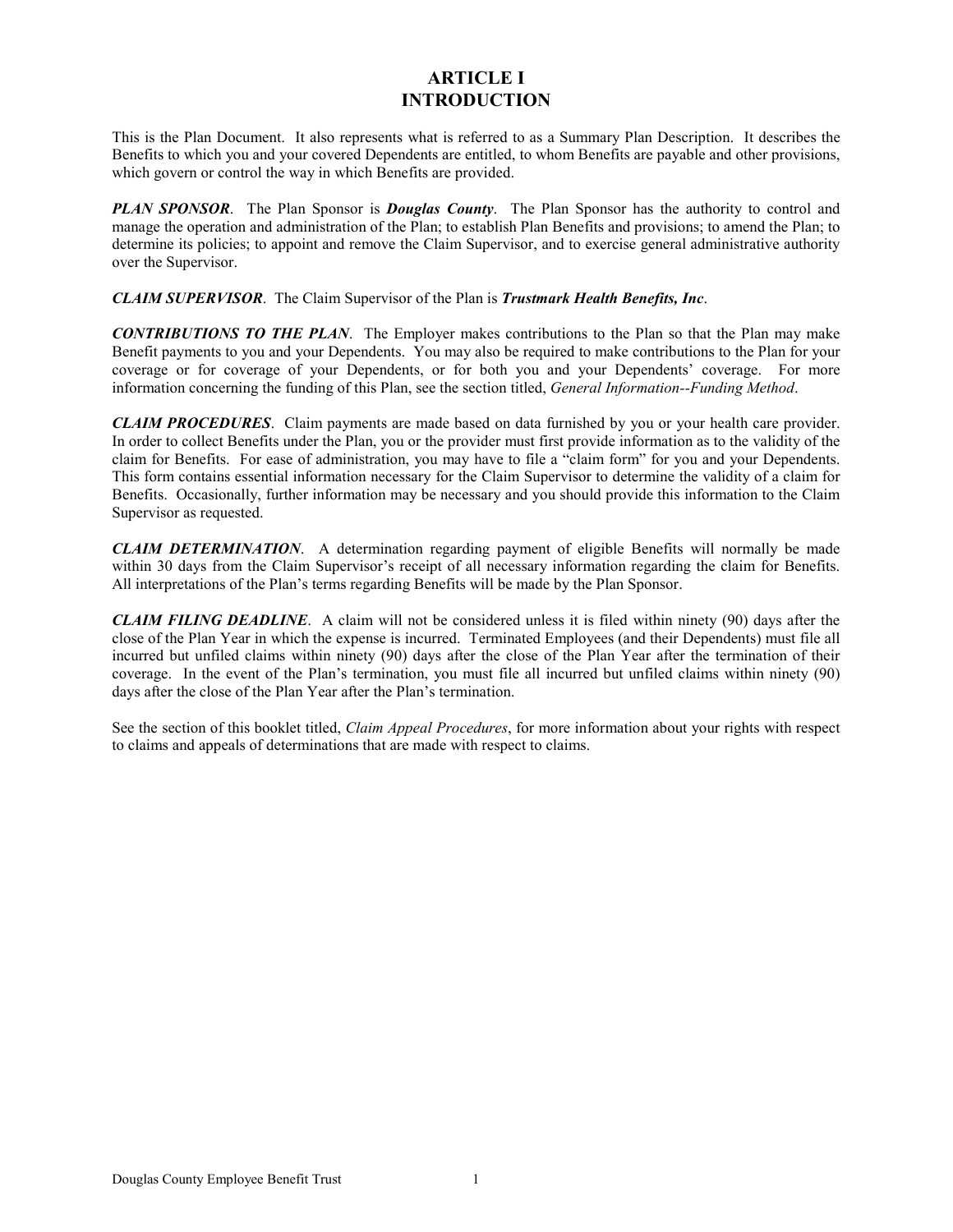### **ARTICLE II ELIGIBILITY FOR COVERAGE**

Coverage provided under this Plan for you and your Dependents will be in accordance with the eligibility, Effective Date and termination provisions that follow below.

*EMPLOYEE ELIGIBILITY*. In order to be eligible for coverage under this Plan you must be both an Employee and an *eligible* Employee. Generally, an *Employee* is a person employed by the Employer in a classification of employment that qualifies him for participation in the Plan. See the definition of "*Employee*" in the section of this booklet titled, *Definitions*. Generally, an *eligible* Employee is an Employee who has met any service requirements that the Employee must meet in order to become eligible. Those service requirements, if they apply, are described in the following paragraph.

An Employee is considered an eligible Employee if he has a full time equivalency of working 20 hours or more per week (as defined by the Douglas County Personnel Policy) who is directly employed in the regular business of and compensated for services by the Employer; or is a retired elected official who has served a minimum of five (5) consecutive years and meets the age requirements as defined in the retirement plan in which they are participating; or a Retired Employee who has served a minimum of five (5) years who meets the age requirements as defined in the retirement plan in which the retiree is participating.

All full-time Employees regularly scheduled to work at least twenty (20) hours per week shall be eligible to enroll for coverage under the Plan. This does not include temporary or seasonal Employees.

If applicable under the Affordable Care Act, an Employee of the Employer who is not currently working the minimum number of hours, but was working on average the minimum number of hours during the Employer's Measurement Period and is eligible during the Employer's Stability Period, as documented by the Employer and consistent with the Affordable Care Act, applicable regulations and regulatory guidance, is eligible to enroll under the Plan, provided the Employee is a member of a class eligible for coverage and has satisfied any waiting period that may be required by the Employer.

*DEPENDENT ELIGIBILITY*. Your Dependents are eligible for coverage under the Plan on the date you become eligible for Employee coverage, or the date on which the Dependents become your Dependents, whichever occurs last. *However, under no circumstances may you enroll your Dependents if you are not also enrolled under the Plan*. If both you and your spouse are Employees, and both are eligible for Dependent coverage, either you or your spouse, but not both, may elect Dependent coverage for your other eligible Dependents (e.g., Dependent Children). No person may be covered under this Plan as both an Employee and as a Dependent. Dependent eligibility is also subject to the following rules:

*Newborns*. Your newborn Children will be eligible for enrollment as of the moment of birth if you are an eligible Employee at that time (see the section of this booklet titled, *Dependent Effective Date*). Generally, coverage of newborn Children includes coverage for care or treatment of medically diagnosed congenital defects, birth abnormalities or prematurity; and for any routine nursery care provided under this Plan. See the description of Covered Expenses in the section of this booklet titled, *Covered Expenses*.

*New Spouse*. Your spouse will be considered an eligible Dependent as of the date of marriage, if you are an eligible Employee at that time.

*Other New Dependents*. If you acquire a Dependent (other than your spouse) due to marriage, legal adoption or legal guardianship, that Dependent shall be considered an eligible Dependent as of the date of such occurrence, if you are an eligible Employee at that time. Legal documentation verifying adoption or guardianship is required. A Child will be considered adopted on the date the Child's adoption becomes final or on the date the Child is placed for adoption (a Child is considered placed for adoption when you assume and retain a legal obligation for total or partial support of the Child in anticipation of adoption; the Child's placement terminates upon termination of such legal obligation).

*Continuing Coverage for Disabled Dependent Children*. An unmarried Child who is a Dependent and who reaches the Plan's limiting age for Dependent Children while covered under this Plan will remain eligible for coverage to the extent he is at that time incapable of self-sustaining employment and is dependent upon you for support due to a mental or physical illness or disability. He will remain eligible for coverage under this provision to the extent you remain eligible for Dependent coverage and he remains incapable of self-sustaining employment and dependent upon you for support due to the disability. Notification of incapacitation must be provided within thirty (30) days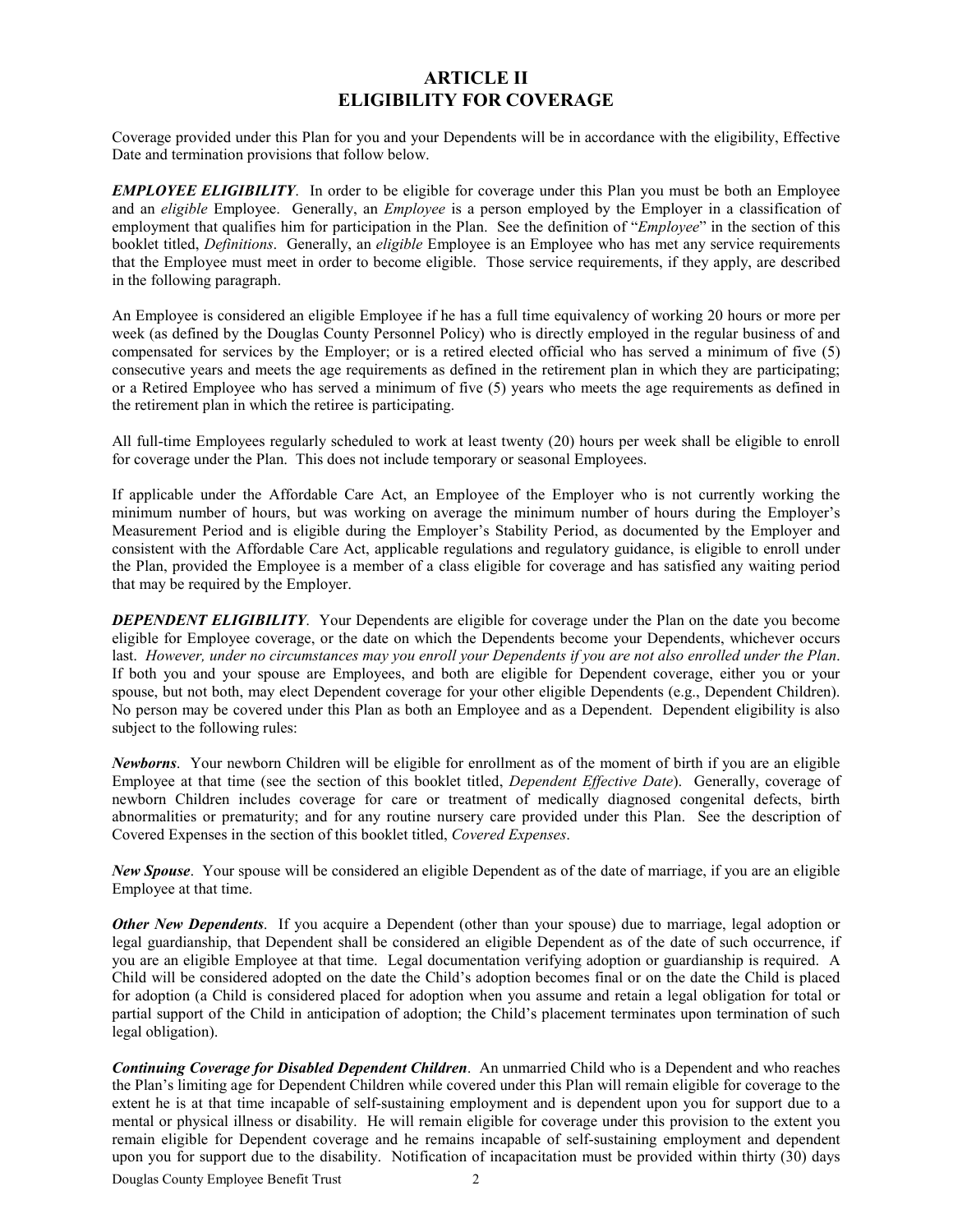after the Child attains age 26. Proof of incapacitation may be required to determine whether or not the Child qualifies as disabled and may be required on an annual basis.

*Qualified Medical Child Support Orders*. The Plan will honor the terms of a Qualified Medical Child Support Order. A Qualified Medical Child Support Order is an order that is typically issued in or after divorce proceedings, and may create or recognize the right of your Child to be covered under this Plan. Such an order must be qualified and issued by a court of competent jurisdiction or authorized state agency in order for this Plan to be bound by it. Please contact your human resources or personnel (or similar) department for more information regarding whether or not a medical child support order is "qualified". That department will "process" the order as follows:

- Your Employer, promptly after receiving a medical child support order, will notify you of each Child designated in the order. The notification will contain information that permits the Child to designate a representative for receipt of copies of notices that are sent to the Child with respect to a medical child support order.
- Within forty (40) business days after receipt of the order (or, in the case of a national medical support notice, the date of the notice) the Employer will determine whether the order is a "qualified" medical child support order. Upon determination of whether a medical child support order is or is not qualified, the Employer will send a written copy of the determination to you and each Child (or, where an official of the state agency issuing the order is substituted for the name of the Child, notify such official).
- If the Employer determines that the medical child support order is qualified, you, the Child or his representative must furnish to the Employer any required enrollment information. In the case of a national medical support notice, the Employer will (i) notify the state agency issuing the notice whether coverage is available to the Child under the Plan and, if so, whether such Child is covered under the Plan and either the Effective Date of such coverage or any steps to be taken by the Child's custodial parent or an official of the state agency that issued the notice to effectuate such coverage, and (ii) provide the custodial parent (or, where an official of the state agency issuing the order is substituted for the name of the Child, notify such official) a description of the coverage available and any forms or documents necessary to effectuate such coverage.
- Typically you must provide such information to the Plan within forty-five (45) days immediately following the date the determination was made that the order was a Qualified Medical Child Support Order. In the case of a national medical support notice, if there are multiple coverage options available to the Child under the Plan the state agency issuing the notice will select an option, but if it fails to do so within twenty (20) days after the Employer's notice described in the preceding paragraph, the Child will be enrolled under the Plan's default option (if any).
- Unless the Qualified Medical Child Support Order provides otherwise, you will be responsible to make any required contribution to pay for such coverage.
- In no event will coverage provided under a Qualified Medical Child Support Order become effective for a Child prior to the date the Order is received by the Plan.
- If the Employer determines that the medical child support order is not "qualified", a written determination to that effect will be furnished to you and the Child or the Child's representative. You or the Child (or the Child's representative) may appeal the determination to the Employer. Any request for review of a determination must be filed with the Employer within sixty (60) days after the Employer issues its original determination.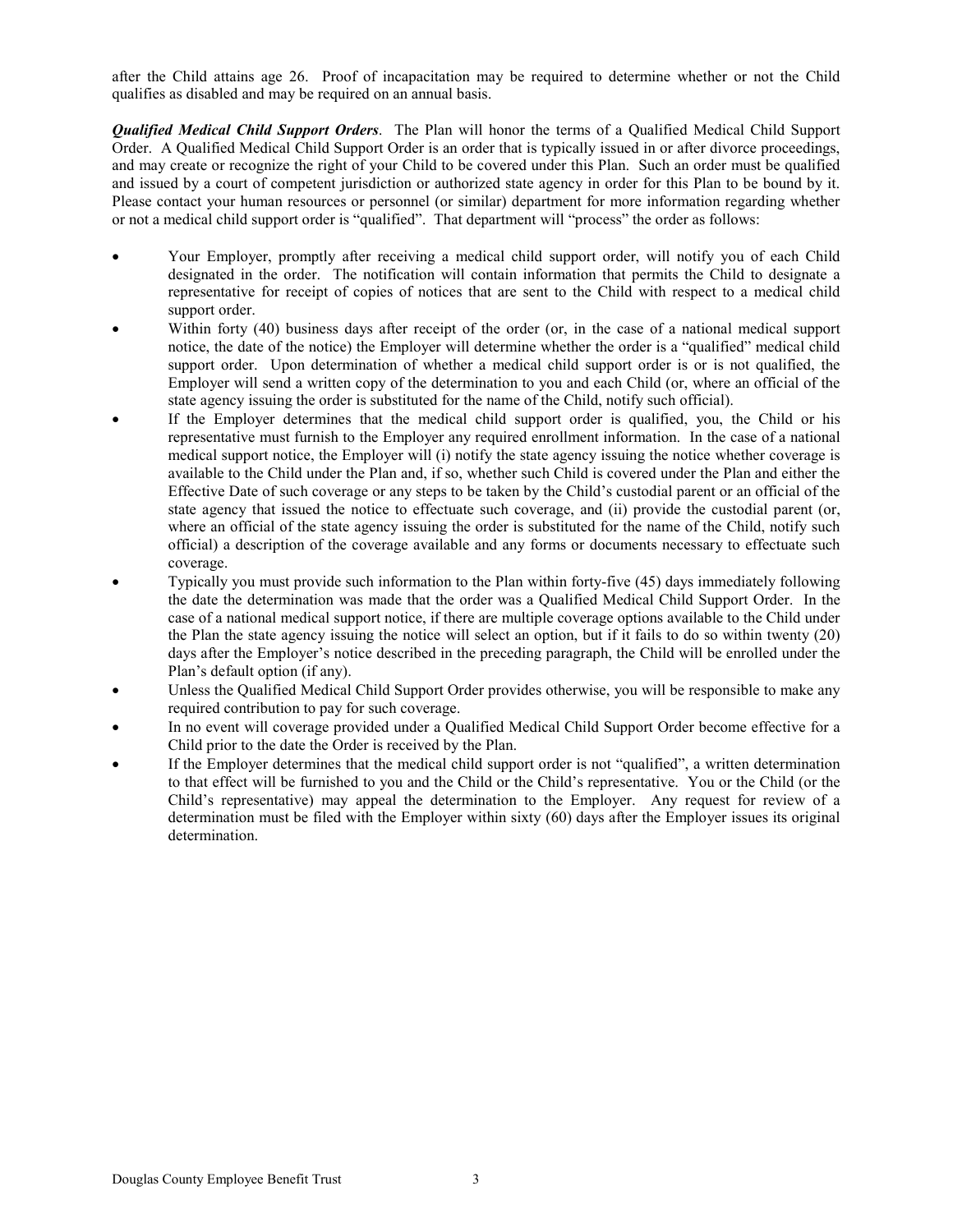### **ARTICLE III EFFECTIVE DATE OF COVERAGE**

### *EMPLOYEE EFFECTIVE DATE*. Your coverage is effective as follows:

*Enrollment when first eligible*. If you complete and file with us the required enrollment forms no later than 31 days after the date you first become eligible, coverage will be effective at 12:01 a.m. on the first day of the month coincident with or first following the date you become eligible. If your coverage Effective Date is later than the date you became eligible, you must still be eligible on your coverage Effective Date in order for coverage to begin.

*Late Enrollment*. If you decline to enroll within the first 31 days after you initially become eligible, you may enroll thereafter only by completing and filing with us the required enrollment forms either (1) within 31 days after experiencing a special enrollment event (60 days for special enrollment event due to Children's Health Insurance Program Reauthorization Act of 2009), described below in the section titled, *Special Enrollment Events*, or (2) during the Plan's annual enrollment period. The Plan's annual enrollment period is from May 1 to May 31 each year.

If you enroll within 31 days after a **special enrollment event** (60 days for special enrollment event due to Children's Health Insurance Program Reauthorization Act of 2009), the date your coverage is effective depends on the type of special enrollment event. If the event is your acquisition of a Dependent Child by virtue of birth, adoption, placement for adoption or legal guardianship, your coverage is effective as of the date of that event. If the event is loss of other coverage or your acquisition of a Dependent by virtue of marriage, your coverage is effective not later than the first day of the month following the month in which you file the required enrollment forms with us. In either case you must be eligible for coverage on the date your coverage would become effective.

If you enroll during the annual enrollment period, your coverage will be effective on the first day of the first month beginning after the end of the enrollment period (provided you are then still eligible).

### *DEPENDENT EFFECTIVE DATE*.

*Enrollment when first eligible (including newborns)*. If you are already enrolled for Dependent coverage at the time you acquire a Dependent, coverage of the Dependent is effective on the date the Dependent became an eligible Dependent. In other cases, you must complete and file with us the required enrollment forms no later than 31 days after the date your Dependent first becomes eligible, in which case coverage of the Dependent will be effective at 12:01 a.m. on the date the Dependent became eligible (where the eligible Dependent is a newborn Child, coverage will be effective as of the date of birth, if this date is different than the date described above), provided your coverage is then in effect.

*Late Enrollment*. If you are not already enrolled for Dependent coverage at the time you acquire a new Dependent, and you decline to enroll the Dependent within the first 31 days after the Dependent initially becomes eligible, you may enroll the Dependent thereafter by completing and filing with us the required enrollment forms within 31 days after *the Dependent* experiences a special enrollment event which is a loss of other coverage, or within 31 days after *you* experience a special enrollment event which is the acquisition of a Dependent Child by virtue of birth, adoption, placement for adoption or legal guardianship, marriage, or within 60 days for special enrollment event due to Children's Health Insurance Program Reauthorization Act of 2009. Special enrollment events are described below, in the section titled, *Special Enrollment Events*.

You may also enroll the Dependent during the Plan's annual enrollment period. The Plan's annual enrollment period is from May 1 to May 31 each year.

If you enroll the Dependent due to a **special enrollment event**, the Effective Date of the Dependent's coverage depends on the type of special enrollment event. If the event is your acquisition of a Dependent Child by virtue of birth, adoption, placement for adoption or legal guardianship, marriage, coverage of the Dependent will be effective as of the date of that event. If the event is the loss of other coverage, the Dependent's coverage is effective not later than the first day of the month following the month in which you file the required enrollment forms with us. In either case, however, the Dependent's coverage will not be effective unless you are covered on the date the Dependent's coverage would become effective.

*In all cases, we require proof of dependency (and, in the case of, an adopted Child, a Child placed with you for adoption or legal guardianship, proof of the adoption, placement for adoption or legal guardianship) as a condition to enrolling an eligible Dependent.*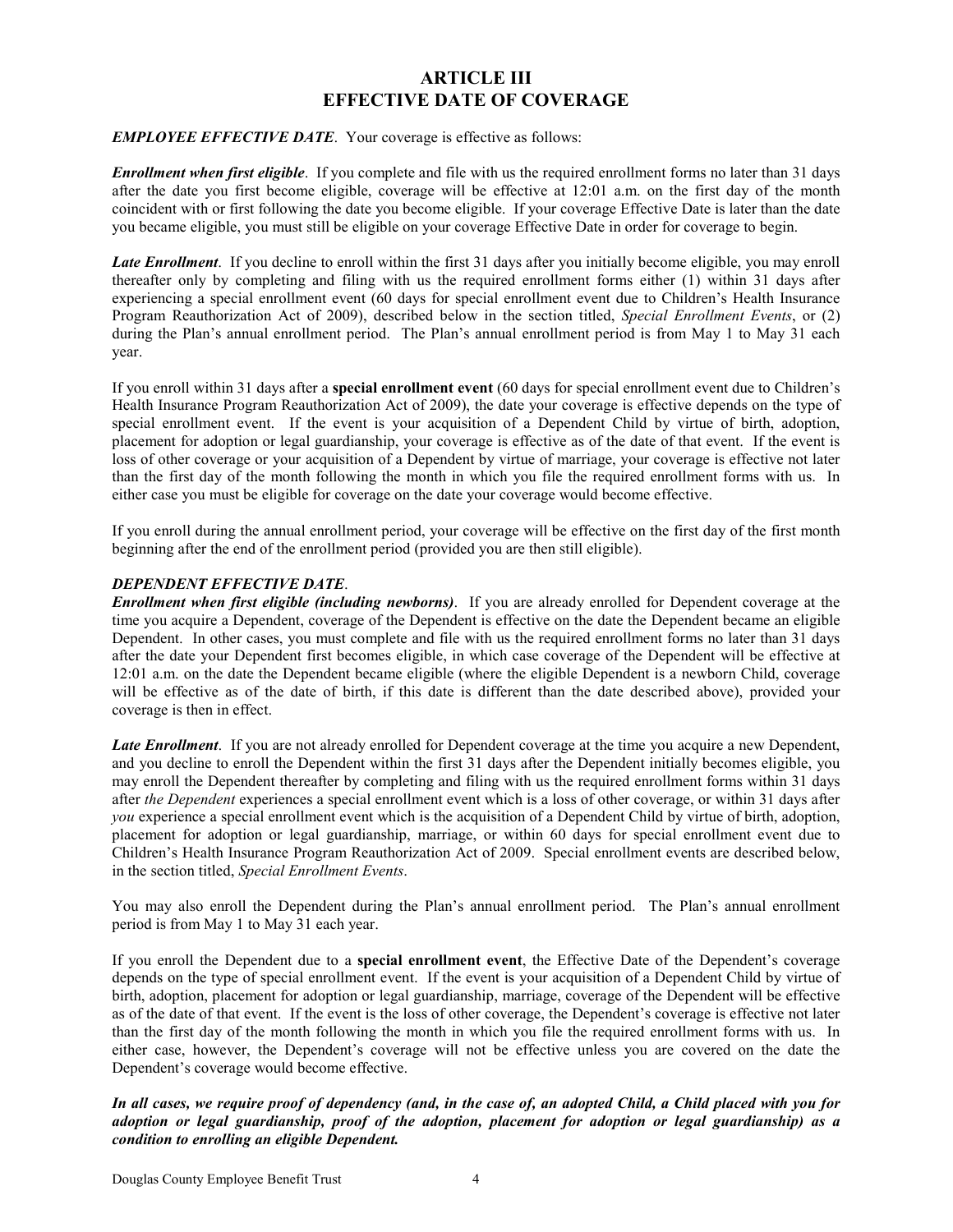*ENROLLMENT CHANGES UNDER FLEXIBLE BENEFITS PLAN*. In addition to the changes in enrollment elections described above, you may also be eligible to change your enrollment election (to add, drop or change coverage for yourself, your Dependents, or both you and your Dependents) by changing your health coverage election under the Employer's flexible benefits plan, in accordance with the procedures described in that Plan.

*SPECIAL ENROLLMENT EVENTS*. For purposes of the enrollment rules described above, "special enrollment events" are:

*Loss of Other Coverage*. You or an eligible Dependent will be considered to have experienced this special enrollment event if:

- you or the eligible Dependent declined a previous opportunity to enroll or be enrolled under the Plan;
- at the time you or the eligible Dependent were previously offered the opportunity to enroll or to be enrolled you declined to enroll yourself (or, in case of an eligible Dependent, to enroll the eligible Dependent) because you had (or, in the case of an eligible Dependent, the eligible Dependent had) other health coverage; *and*
- that other coverage was either (1) COBRA Continuation Coverage which is now exhausted (other than for failure to pay premiums or for fraudulent behavior); (2) non-COBRA Continuation Coverage under a group health plan or other health insurance which has been terminated due to loss of eligibility (other than for failure to pay premiums or for fraudulent behavior) or termination of employer contributions toward such other coverage (for this purpose, a "loss of eligibility" includes (but is not limited to) a loss of eligibility for coverage as a result of (i) legal separation, (ii) divorce, (iii) cessation of Dependent status, (iv) death of an Employee, (v) termination of employment, (vi) reduction in hours, (vii) no longer residing or working in a required service area, or (viii) a situation where a plan no longer provides any Benefits to a class of similarly-situated individuals as yourself); (3) State Children's Health Insurance Program coverage; or (4) Medicaid coverage. Note: for both State Children's Health Insurance Program and Medicaid, Children or their parents have 60 days in which to request special enrollment under this Plan.

Loss of eligibility includes but is not limited to:

- loss of eligibility for coverage as a result of ceasing to meet the Plan's eligibility requirements (i.e., legal separation, divorce, cessation of Dependent status, death of an Employee, termination of employment, reduction in the number of hours of employment);
- loss of HMO coverage because the Covered Person no longer resides or works in the HMO service area and no other coverage option is available through the HMO Plan Sponsor; and
- elimination of the coverage option a Covered Person was enrolled in, and another option is not offered in its place.

For purposes of determining whether you had "non-COBRA Continuation Coverage" as described above, the term "group health plan" means a plan maintained or contributed to by an Employer or Employee organization (e.g., a union) to provide health care for employees and their families. The term "other health insurance" means benefits consisting of medical care under any Hospital or medical service policy or certificate, Hospital or medical service plan contract, or HMO contract, offered by an insurance company, service, or organization required to be licensed to engage in the business of insurance in a state and that is subject to state insurance law.

*Acquisition of a Dependent by Virtue of Marriage, Birth, Adoption, Placement for Adoption or Legal Guardianship*. This special enrollment event occurs where you acquire a Dependent spouse or Child by virtue of marriage, or you acquire a Dependent Child by virtue of birth, adoption, placement for adoption or legal guardianship.

### *Special Enrollment Period (Children's Health Insurance Program (CHIP) Reauthorization Act of 2009)*

The *Plan* intends to comply with the Children's Health Insurance Program Reauthorization Act of 2009.

An *employee* who is currently covered or not covered under the *Plan* may request a special enrollment period for himself, if applicable, and his *dependent*. Special enrollment periods will be granted if:

1. the individual's loss of eligibility is due to termination of coverage under a state children's health insurance program or Medicaid; or,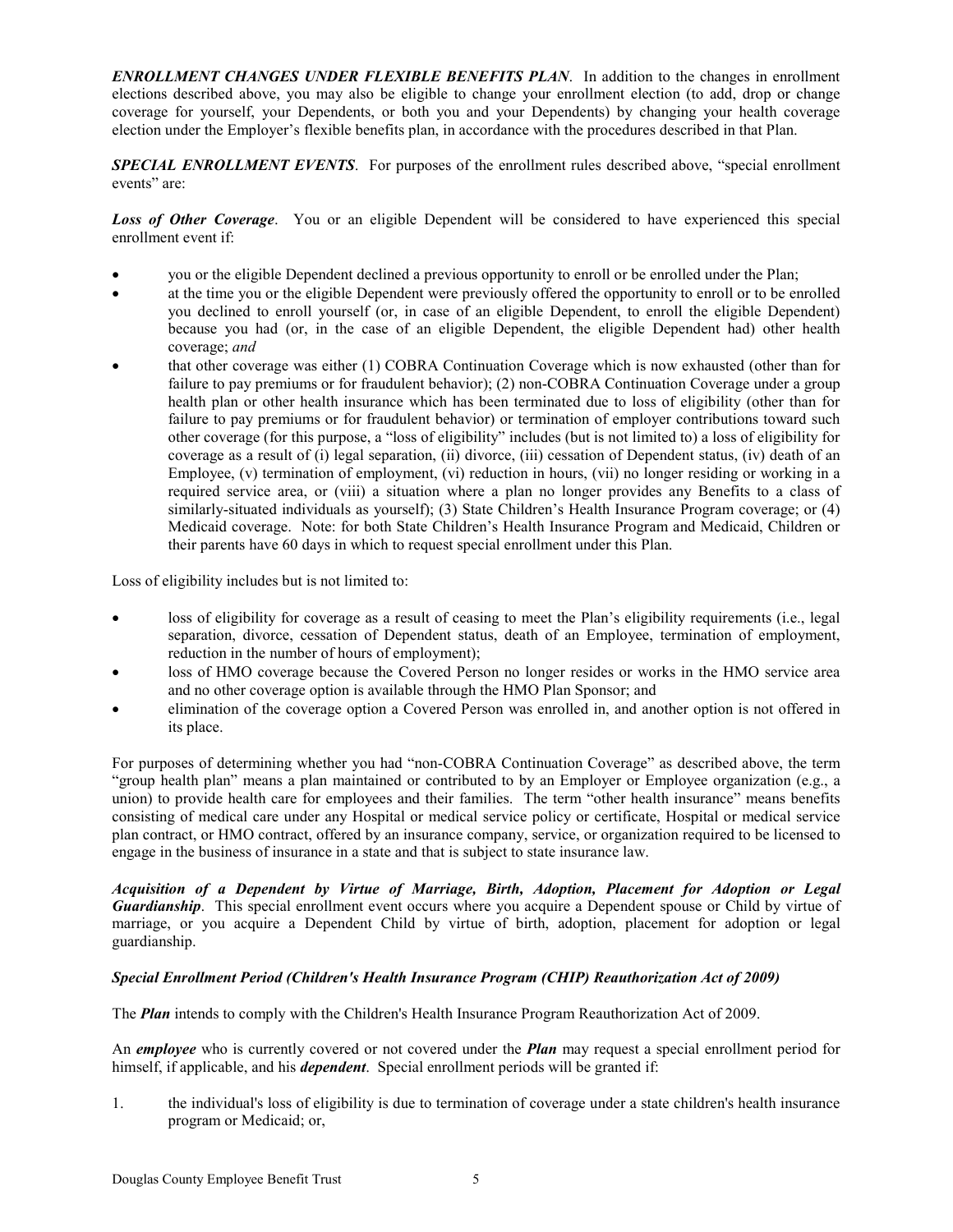2. the individual is eligible for any applicable premium assistance under a state children's health insurance program or Medicaid.

The *employee* or *dependent* must request the special enrollment and enroll no later than sixty (60) days from the date of loss of other coverage or from the date the individual becomes eligible for any applicable premium assistance.

*Premium Assistance*. This special enrollment event occurs where an eligible Child (and, under certain circumstances, the Child's parent-Employee) becomes eligible for premium assistance through State Children's Health Insurance Program or Medicaid. Children or their parents have 60 days in which to request special enrollment under this Plan.

*DEFERRED EFFECTIVE DATE PROVISIONS*. If you are not Actively at Work on the date your coverage would otherwise become effective, for reasons other than a health status-related reason, coverage will not become effective until you return to Active Work, provided you still meet the eligibility requirements at the time you return to Active Work. Notwithstanding the foregoing, if you have been hired but have never reported for work and are not Actively at Work due to a health status-related reason *or any other reason*, your coverage will not become effective prior to the date you report for work, and you will not be treated as having commenced your employment prior to the date you actually report for work.

*CHANGES IN COVERAGE*. Should you change classifications which results in a coverage change, or should Benefits under this Plan be increased by a Plan change, the Effective Date of such change shall coincide with the date of the Benefit or classification change; however, if you are not Actively at Work, for reasons other than a health status-related reason, on the date the amount of your coverage would otherwise increase, such increase shall not become effective until the next following day on which you are Actively at Work.

Should Benefits under this Plan be decreased or deleted, the Effective Date of change will be the Effective Date of the decrease or deletion.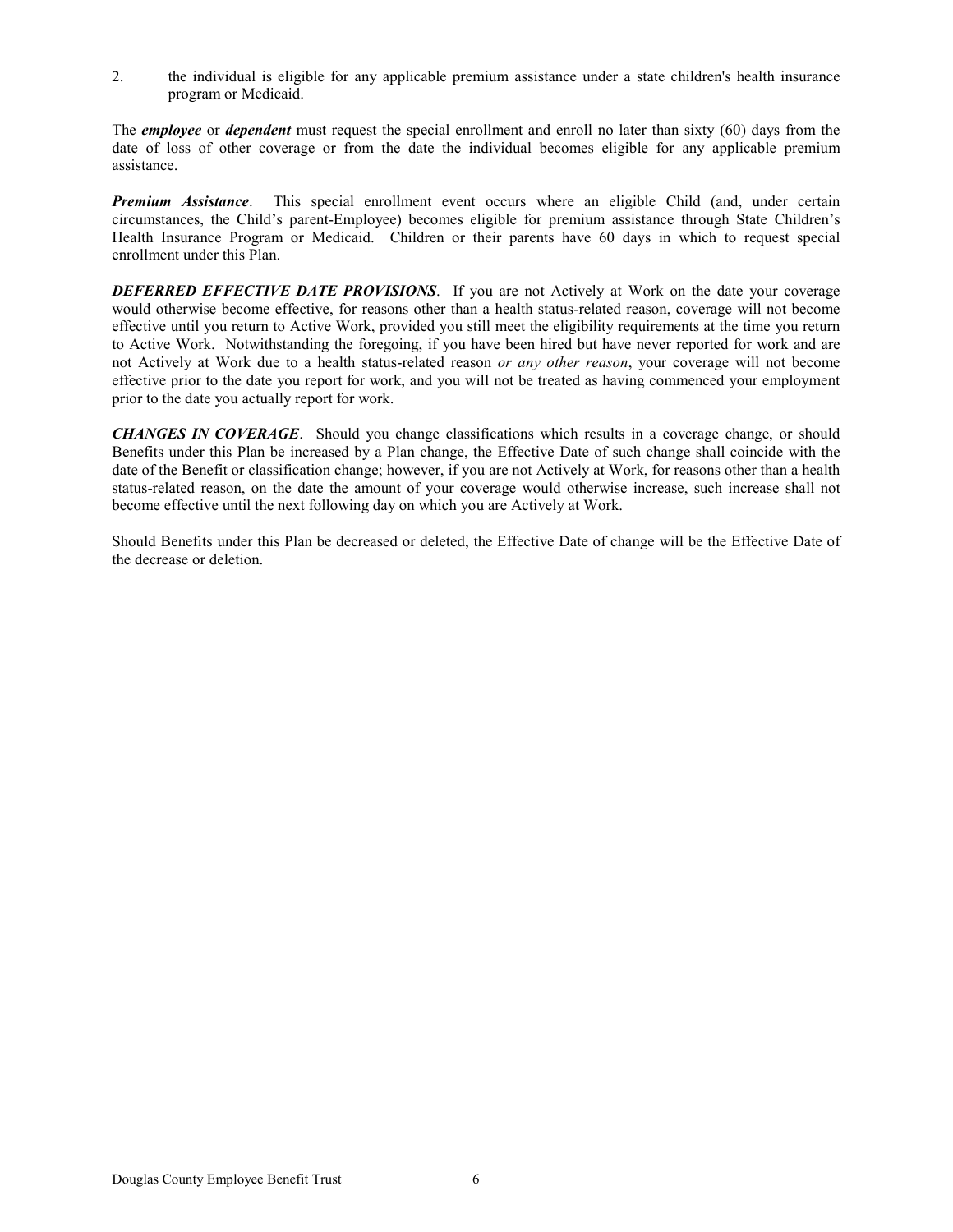### **ARTICLE IV TERMINATION OF COVERAGE**

*TERMINATION OF COVERED EMPLOYEE'S COVERAGE*. Except as provided in the Plan's coverage continuation provision, and any extension of Benefits provision in this Plan, your coverage as an Employee will terminate on the earliest of the following dates:

- If you fail to remit required contributions for your coverage when due, the last day of the month ending the period for which the last timely contribution was made.
- The last day of the month in which you are no longer an Employee.
- The last day of the month in which your employment in an eligible class ceases; employment is considered to cease on the last day worked within the eligible class.
- The last day of the month in which you enter the military, naval or air force of any country or international organization on a full-time basis (after 90 days of military leave) other than scheduled drills or other training not exceeding one month in any calendar year, subject to the requirements of the Uniformed Services Employment and Reemployment Rights Act or similar applicable federal laws.
- The date the Plan is terminated.
- The last day of the month in which you request your coverage to be terminated (subject, however, to any limitations, under an affiliated cafeteria plan under Section 125 of the Internal Revenue Code, on your right to change coverage elections prior to the end of the Plan Year).
- The date the Plan Sponsor determines, in its sole discretion, that you knowingly filed or knowingly assisted with the filing of a fraudulent claim for Benefits.

*TERMINATION OF COVERED DEPENDENT'S COVERAGE*. Except as provided in the Plan's coverage continuation provision, and any extension of Benefits provision in this Plan, your coverage as a covered Dependent will terminate on the earliest of the following dates:

- The date your sponsor's (the eligible Employee's) coverage terminates.
- If required contributions for your coverage are not remitted when due, the last day of the month ending the period for which the last timely contribution was made.
- The last day of the month in which you cease to meet the definition of a *Dependent Child.*
- The last day of the month in which in which you cease to meet the definition of *Spouse.*
- The last day of the month in which you enter the military, naval or air force of any country or international organization on a full-time basis (after 90 days of military leave) other than scheduled drills or other training not exceeding one month in any Calendar Year.
- The last day of the month in which you become covered as an Employee.
- The date Dependent coverage is discontinued under the Plan.
- The date the Plan is terminated.
- The date the Plan Sponsor determines, in its sole discretion that you knowingly filed or knowingly assisted with the filing of a fraudulent claim for Benefits.
- The date the Employee disenrolls a Child and enrolls that Child in State Children's Health Insurance Program.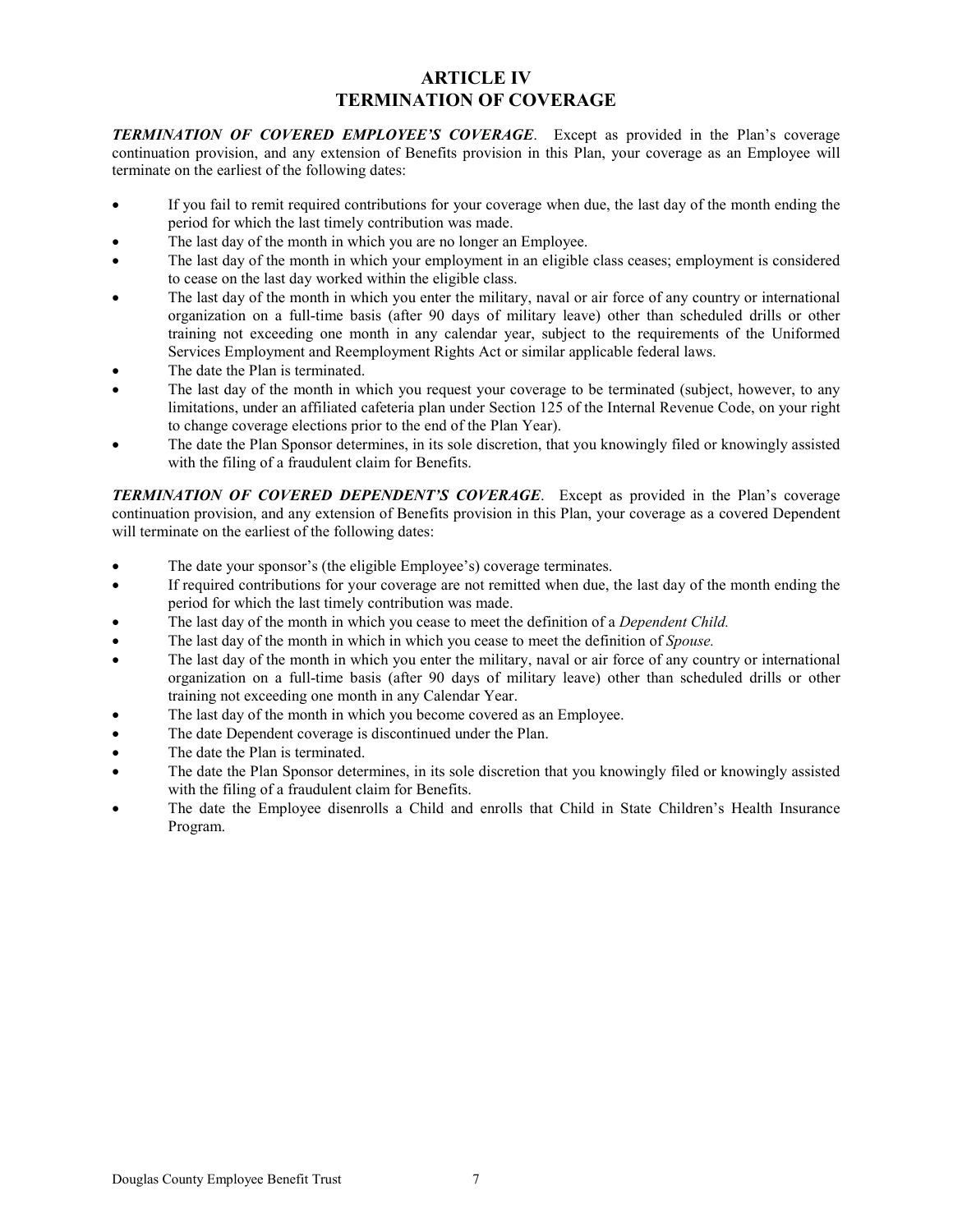### **ARTICLE V DEFINITIONS**

*Accident/Accidental*. A bodily Injury sustained independently of all other causes that is sudden, direct and unforeseen and is exact as to time and place. It does not include harm resulting from disease.

*Active Work/Actively at Work*. You must work for your Employer at your usual place of work or such other place or places as required by your Employer in the course of such work for the full number of hours and full rate of pay, as set by the employment practices of your Employer. An Employee shall be considered to be Actively at Work during periods the Employee is on vacation or otherwise absent from work with permission of the Employer and the Employee returns to work at the usual place of work required by the Employer as specified by the Employer following the end of such permitted absence.

*Affordable Care Act.* The Patient Protection and Affordable Care Act, as amended by the Health Care and Education Reconciliation Act of 2010 and all applicable regulations and regulatory guidance.

*Ambulatory Surgical Center*. A licensed institution or facility, either free standing or as a part of a Hospital with permanent facilities, equipped and operated for the primary purpose of performing surgical procedures and to which a patient is admitted to and discharged from within a twenty-four (24) hour period. An office maintained by a Physician for the practice of medicine or dentistry, or for the primary purpose of performing terminations of pregnancy, is not an Ambulatory Surgical Center.

*Amendment*. A formal document that changes the provisions of the Plan Document, duly signed by the authorized person or persons as designated by the Plan Sponsor.

*Attending Physician*. The Physician who is in charge of, and who holds responsibility for, your medical care.

*Benefit*. The portion of Covered Expenses to be paid by the Plan in accordance with the coverage provisions as stated in the Plan. It is the basis used to determine your out-of-pocket expenses, if any, in excess of the deductible amount payable by you per Benefit Period, which are to be paid by you.

*Benefit Period*. The time period from June 1 through May 31. The Benefit Period terminates on the earliest of the following dates:

- the last day of the period so established; or
- the day you cease to be covered under the Plan.

*Birthing Center*. A facility, staffed by Physicians, which is licensed as a birthing center in the jurisdictions where it is located.

*Child/Children*. An Employee's:

- *natural child, step-child*, or a *child under the Employee's legal guardianship*;
- child who is *adopted* by or *placed for adoption* with the Employee, provided the adoption or placement occurs before the child reaches age 18; a child is considered placed for adoption with the Employee when the Employee assumes and retains a legal obligation for total or partial support of the child in anticipation of adoption; the placement terminates upon the termination of such legal obligation;
- child to the extent required by a Qualified Medical Child Support Order; and
- child of grandfathered domestic partners (prior to 06/01/17) as long as the Employee has submitted the required documentation.
- **Note**: See the section titled, *Eligibility for Coverage*, for Dependent eligibility requirements.

*Chiropractic Care*. Services as provided by a licensed Chiropractor, M.D., or D.O., for manipulation or manual modalities in the treatment of the spinal column, neck, extremities or other joints, other than for a fracture or surgery.

*Claim Supervisor*. The person or firm employed by the Plan Sponsor to provide services to the Plan Sponsor in connection with the operation of the Plan and any other functions properly delegated to it, including the processing and payment of claims. *Trustmark Health Benefits, Inc.* is the Claim Supervisor.

*COBRA Continuation Coverage*. The coverage provided under the provisions of the Consolidated Omnibus Budget Reconciliation Act of 1985 (COBRA) and its amendments.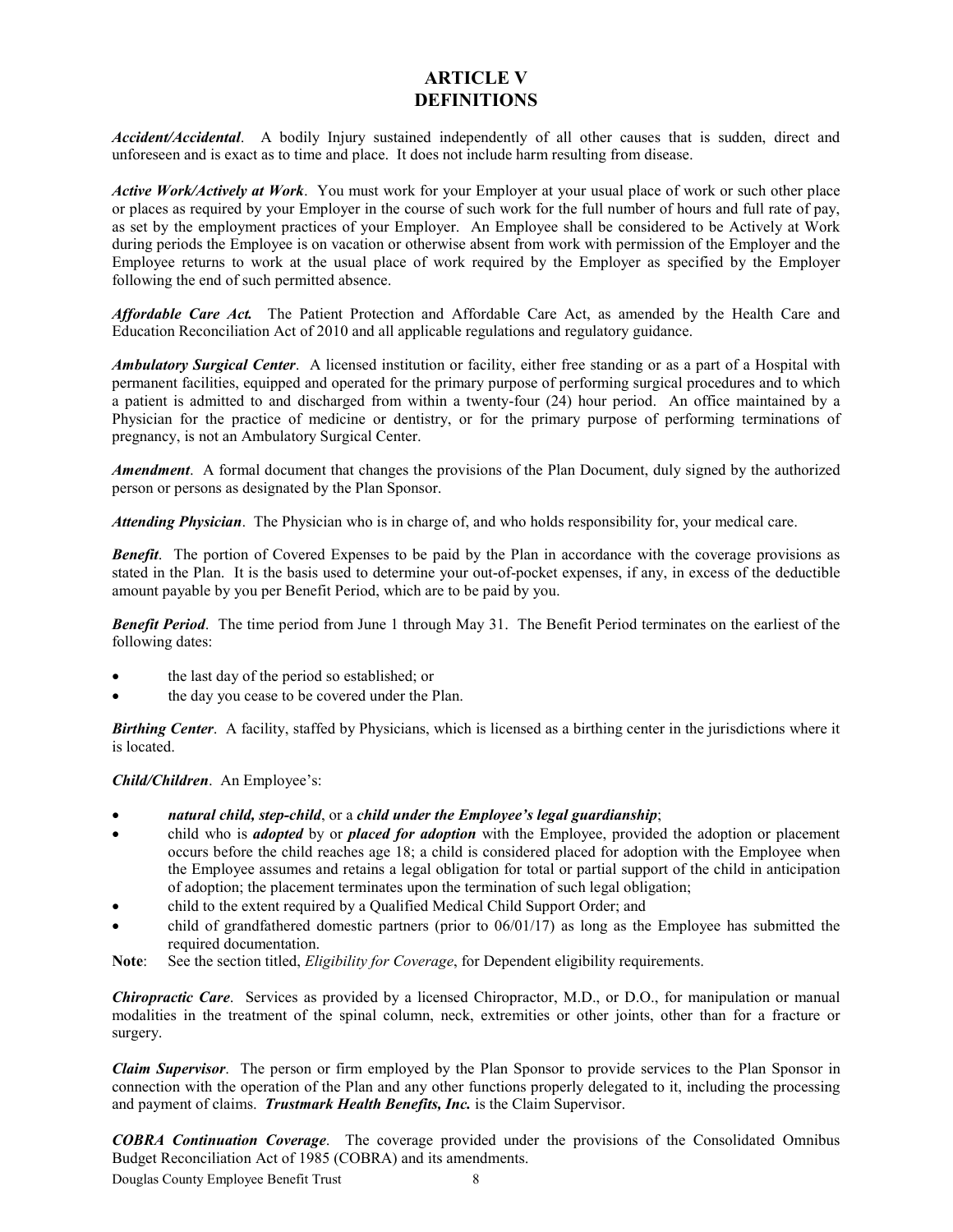*COBRA Qualified Beneficiary*. Any formerly covered Employee or covered Dependent who has rights and is continuing participation under the provisions of the Consolidated Omnibus Budget Reconciliation Act of 1985 (COBRA) and its amendments.

*Co-insurance*. The *Plan* pays for *covered expenses* at a specified percentage of the Maximum Allowable Amount for N*onpreferred Pproviders*, or a specified percentage of the Negotiated Rate for *Preferred providers*. That percentage is specified on the *Schedule of Benefits*.. For non-preferred providers, the Covered Person is responsible for the difference between the percentage the Plan paid and one hundred percent (100%) of the billed amount. The Covered Person's portion of the Co-insurance represents the out-of-pocket expense limit.

*Co-pay or Co-payment*. A form of cost sharing whereby you pay a fixed dollar amount for certain covered services or supplies or treatment as shown on the *Schedule of Benefits.* The Plan pays the remaining Covered Expenses at the Negotiated Rate for Preferred Providers or the Maximum Allowable Amount for non-preferred providers. The Copay must be paid each time a treatment or service is rendered.

*Cosmetic Dentistry*. Care and treatment performed primarily to improve one's dental appearance.

*Cosmetic Surgery*. A procedure performed solely for the improvement of your appearance rather than for the improvement or restoration of bodily function.

*Covered Expense*. The portion of a medical expense incurred by or on behalf of a covered Employee or covered Dependent which is eligible for reimbursement under this Plan, but only to the extent the amount of the expense is the Usual, Customary and Reasonable (UCR) Amounts for the service or supply, as determined by the Plan, and provided further that the expense is for a medical service or supply which is:

- ordered by a Physician; and
- Medically Necessary for the treatment of the Sickness or Injury (except where the expense is for preventive care covered under the Plan); and
- not of a luxury or personal nature; and
- not excluded under the *General Exclusions and Limitations* section of this Plan.

### *An expense for a medical service or supply rendered or provided to a Covered Person shall be considered to have been incurred at the time or on the date the service or supply is actually provided.*

*Covered Person*. A covered Employee or covered Dependent, or a participating COBRA Beneficiary who meets the eligibility requirements for coverage as specified in this Plan and is properly enrolled under the Plan.

*Custodial Care*. The type of care (which may or may not be recommended, prescribed or provided by a Physician) which is designed primarily to assist a covered individual, whether or not Totally Disabled, in the activities of daily living. Such activities include, but are not limited to: bathing, dressing, feeding, and preparation of special diets, assistance in walking or in getting in and out of bed, and supervision over medication which can normally be selfadministered.

*Dentist.* A licensed doctor of dental medicine (D.M.D.) or a doctor of dental surgery (D.D.S.) who is operating within the scope of his license, in the state in which he is licensed. The term "Dentist" also includes a duly qualified dental hygienist acting under the direction of a Dentist. The Dentist may not be a member of the Covered Person's Immediate Family.

*Dependent*. With respect to an Employee, is:

- the Employee's spouse, under a legally valid existing marriage, as defined by the state in which the Employee was legally married. A spouse ceases to be a spouse for purposes of this Plan on the date a decree of divorce or legal separation is entered by the court, or on the date of the spouse's death; or
- **Effective 06/01/17 and going forward, there is no coverage for domestic partners, same sex or opposite sex, except for existing grandfathered members.** The Employee's *domestic partner* (including a same sex domestic partner), Employee's Partner qualifies as a "dependent" pursuant to Internal Revenue Code §152(d)(2)(H) because (i) Employee provides over half of Employee's Partner's support and Employee's Partner is not a dependent of any other taxpayer; (ii) Employee's Partner resides in Employee's household; (iii) Employee's Partner does not earn more than the exemption amount annually (\$3,950 for 2014); Employee is not a "dependent" of any other taxpayer, (iv) with limited exceptions, Employee's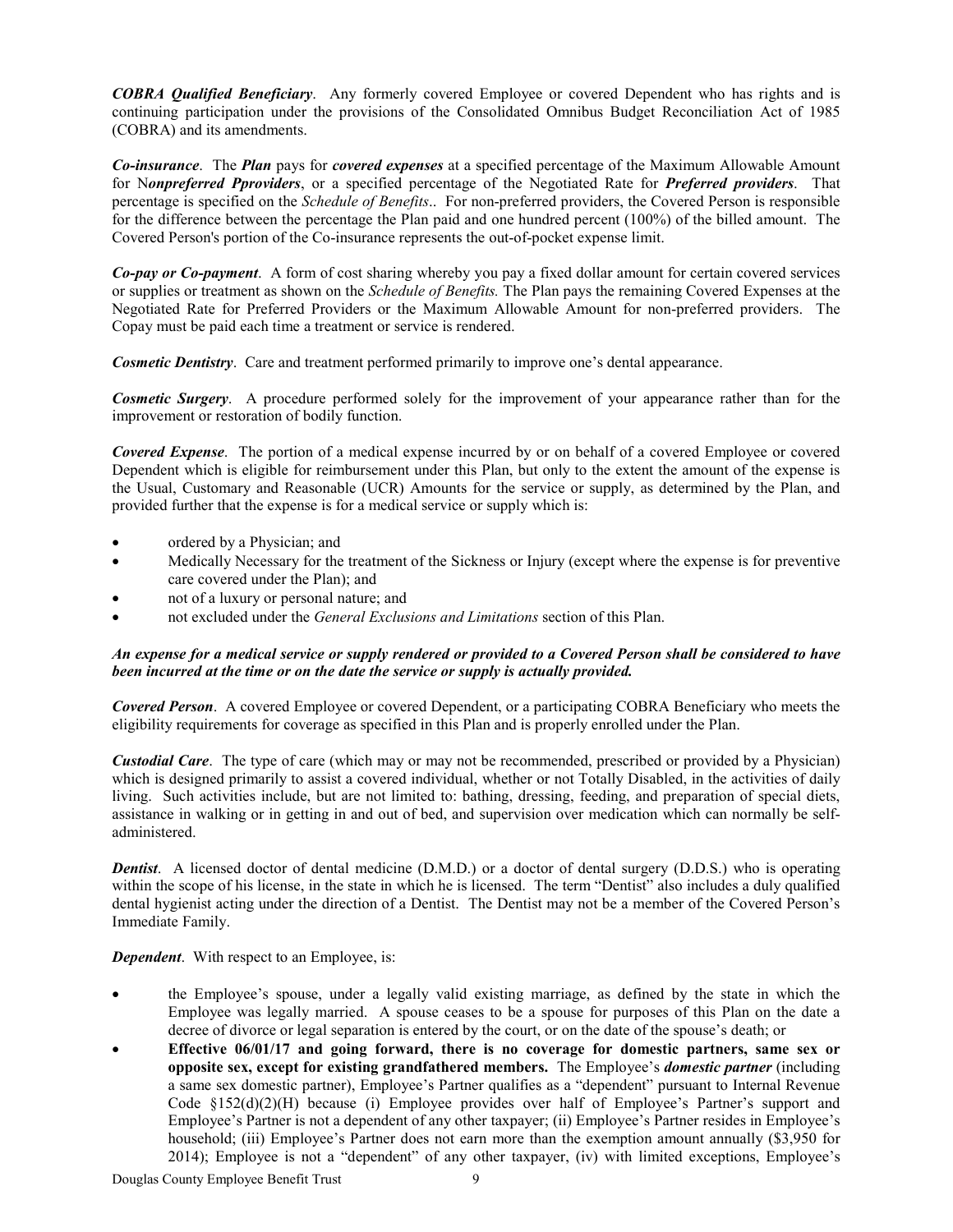Partner does not file a joint income tax return for the calendar year; (v) with limited exceptions, Employee's Partner is a U.S. citizen or resident; therefore, Employee requests those qualifying benefits which Employee has selected be withheld on a pre-tax basis. If we claim Employee's Partner is a dependent of Employee, we agree to provide information satisfactory to Douglas County to establish this claim, including but not limited to prior years' income tax returns, with financial information redacted; and whose relationship with the Employee must not be in violation of local law; the domestic partner and Employee must certify with a signed and notarized affidavit that:

- o they are each at least 18 years of age and mentally competent to consent to a contract;
- o they are each other's sole domestic partner, have shared the same permanent residence for the past 6 months, have an intimate, committed relationship, and plan to remain together indefinitely;
- o they are not related by blood closer than would bar marriage in the State of Kansas;
- o they are not married to anyone else
- o they are financially interdependent and jointly responsible for our common welfare and share financial obligations which are incurred during the domestic partnership. We understand that Douglas County may require proof of financial interdependence, such as both partner's name on mortgage or rent agreements, utility bills, joint checking account, joint investments, other financial documents, or by naming each other as beneficiaries or agents under our estate planning documents;
- o they understand that under applicable federal and state tax law, employer-provided benefits coverage of Employee's Partner may result in imputed taxable income to Employee, with such imputed taxable income being subject to income tax withholding and applicable payroll taxes, and we have been advised to seek legal and tax advice. This includes Employee's portion of any premium for Employee's Partner's coverage and the amount Douglas County contributes for the Employee's Partner's coverage;
- o they understand that the imputed taxable income referenced in the preceding paragraph will apply unless Employee's Partner is a "dependent" under Internal Revenue Code  $\S152(d)(2)(H)$  or Employee and Employee's Partner are legally married.
- the Employee's unmarried *disabled Child*, regardless of age, provided that the Child is not able to support himself and with respect to whom a Physician has determined, prior to the Child's attainment of age 26, that the Child is mentally or physically incapable of working. Notification that the Child is disabled must be provided within 30 days after the Child attains age 26 in order for the Child to be considered a Dependent after attaining age 26. Proof of the Child's continuing disability may be required each year (after the Child attains age 26) and must be considered satisfactory by the Plan Sponsor in its sole discretion; or
- the Employee's *Child* to 11:59 p.m. on the last day of the month in which the Child attains age 26.

The term *Dependent* also does not include any person who:

- resides outside of the United States;
- is in the armed forces of any country; or
- is himself a covered Employee or is already considered a Dependent of another covered Employee (the Dependent will be considered the Dependent of only one such person).

*Drug*. Any medicinal substance the label of which is required by the Federal Food, Drug and Cosmetic Act to bear the legend: "Caution: Federal Law prohibits dispensing without prescription".

*Durable Medical Equipment*. Equipment which is able to withstand repeated use; primarily and customarily used to serve a medical purpose; and not generally useful to a person in the absence of Sickness or Injury.

*Effective Date*. The date your coverage becomes effective.

### *Emergency*.

An accidental Injury**,** or the sudden onset of an illness where the acute symptoms are of sufficient severity (including severe pain) so that a prudent layperson, who possesses an average knowledge of health and medicine, could reasonably expect the absence of immediate medical attention to result in:

- 1. Placing the Covered Person's life (or with respect to a pregnant woman, the health of the woman or her unborn child) in serious jeopardy, or
- 2. Causing other serious medical consequences, or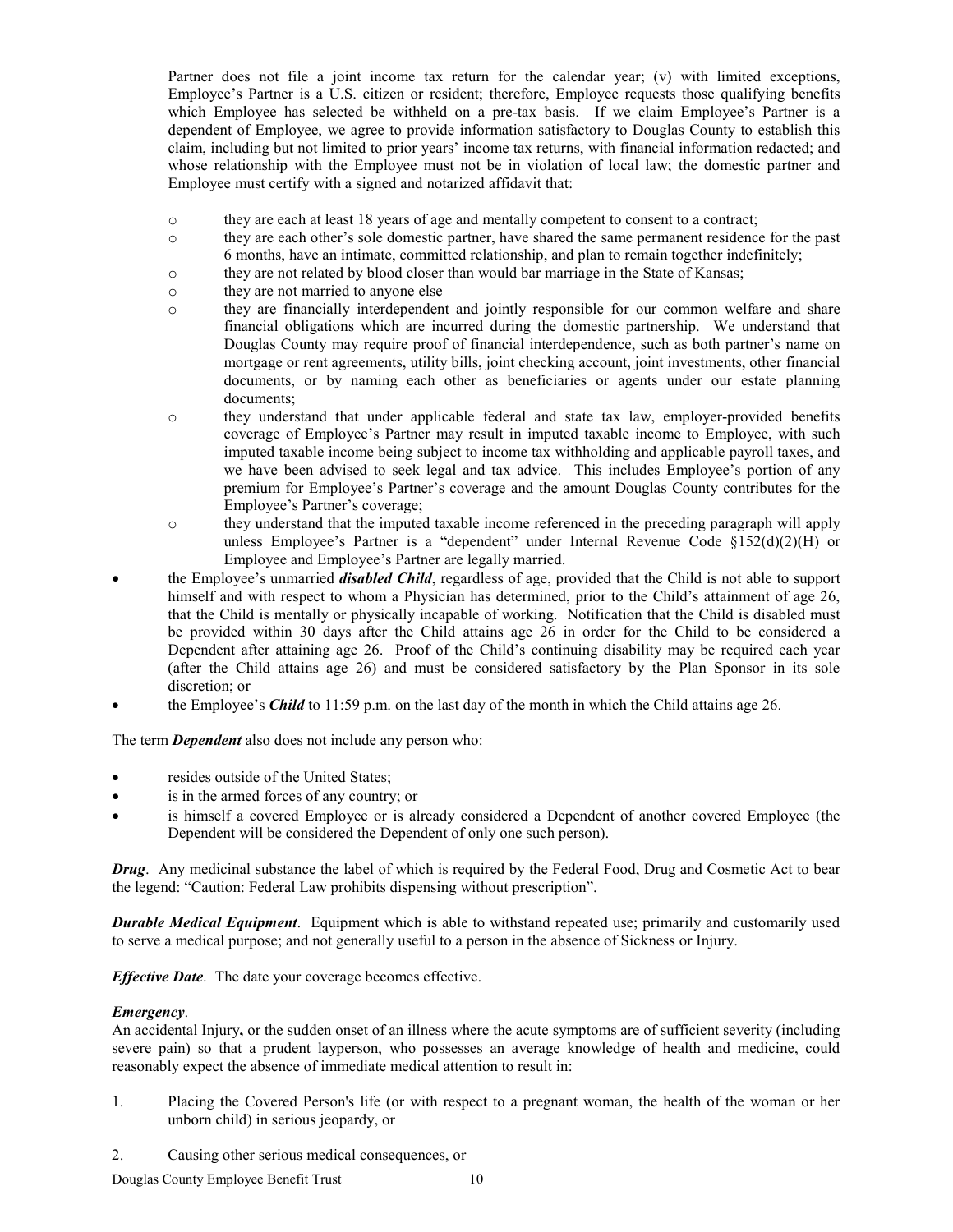- 3. Causing serious impairment to bodily functions, or
- 4. Causing serious dysfunction of any bodily organ or part..

*Employee*. Any person who is a regular, common law employee of the Employer, as determined from the Employer's books and records on a basis precluding individual selection, if he has a full time equivalency of working 20 hours or more per week (as defined by the Douglas County Personnel Policy) who is directly employed in the regular business of and compensated for services by the Employer; or is a retired elected official who has served a minimum of five (5) consecutive years and meets the age requirements as defined in the retirement plan in which they are participating; or a Retired Employee who has served a minimum of five (5) years who meets the age requirements as defined in the retirement plan in which the retiree is participating.

No person may be simultaneously covered under this Plan as both an Employee and a Dependent.

If, for any period of time, an individual has not been treated as a common law Employee on the books and records of the Employer (because he is paid through accounts payable rather than payroll, or for any other reason), and a court or government agency subsequently makes a determination that the individual was in fact a common law Employee during that period of time, such determination shall not entitle the individual to any retroactive rights under the Plan, and the individual's prospective rights under the Plan shall be determined solely in accordance with the terms of the Plan.

*Employer*. Douglas County and other eligible entities.

### *Essential Health Benefits.*

Those benefits identified by the U.S. Secretary of Health and Human Services, including Benefits for covered expenses incurred for the following services:

- 1. Ambulatory patient services;
- 2. Emergency services;
- 3. Hospitalization;
- 4. Maternity and newborn care;
- 5. Mental health and substance use disorder services, including behavioral health treatment (mental and nervous disorder and chemical dependency);
- 6. Prescription drugs;
- 7. Habilitative services, rehabilitative services and habilitative and rehabilitative devices;
- 8. Laboratory services;
- 9. Preventive and wellness services and chronic disease management;
- 10. Pediatric services, including oral and vision care.

*Habilitative and Rehabilitative Devices*. Medically Necessary devices that are designed to assist a Covered Person in acquiring, improving, or maintaining, partially or fully, skills and functioning for daily living. Such devices include, but are not limited to, Durable Medical Equipment, orthotics, prosthetics, and low vision aids.

*Habilitative Services.* Medically Necessary health care services that help a Covered Person keep, learn or improve skills and functioning for daily living. Examples of Habilitative Services include therapy for a Dependent child who is not walking or talking at the expected age. These services may include physical and occupational therapy, speech-language pathology and other Medically Necessary services for people with disabilities in a variety of inpatient and/or outpatient settings. Habilitative Services that are not Medically Necessary, for example when therapy has reached an end point and goals have been reached, will not be a Covered Expense.

*Home Health Care Agency*. A public or private agency or organization that specializes in providing medical care and treatment in the home. Such a provider must:

- be primarily engaged in and duly licensed, if such licensing is required, by the appropriate licensing authority, to provide skilled nursing services and other therapeutic services;
- have policies established by a professional group associated with the agency or organization; this professional group must include at least one Physician and at least one registered Nurse (R.N.) to govern the services provided and must provide for full-time supervision of such services by a Physician or registered Nurse;
- maintain a complete medical record on each individual to whom it provides care;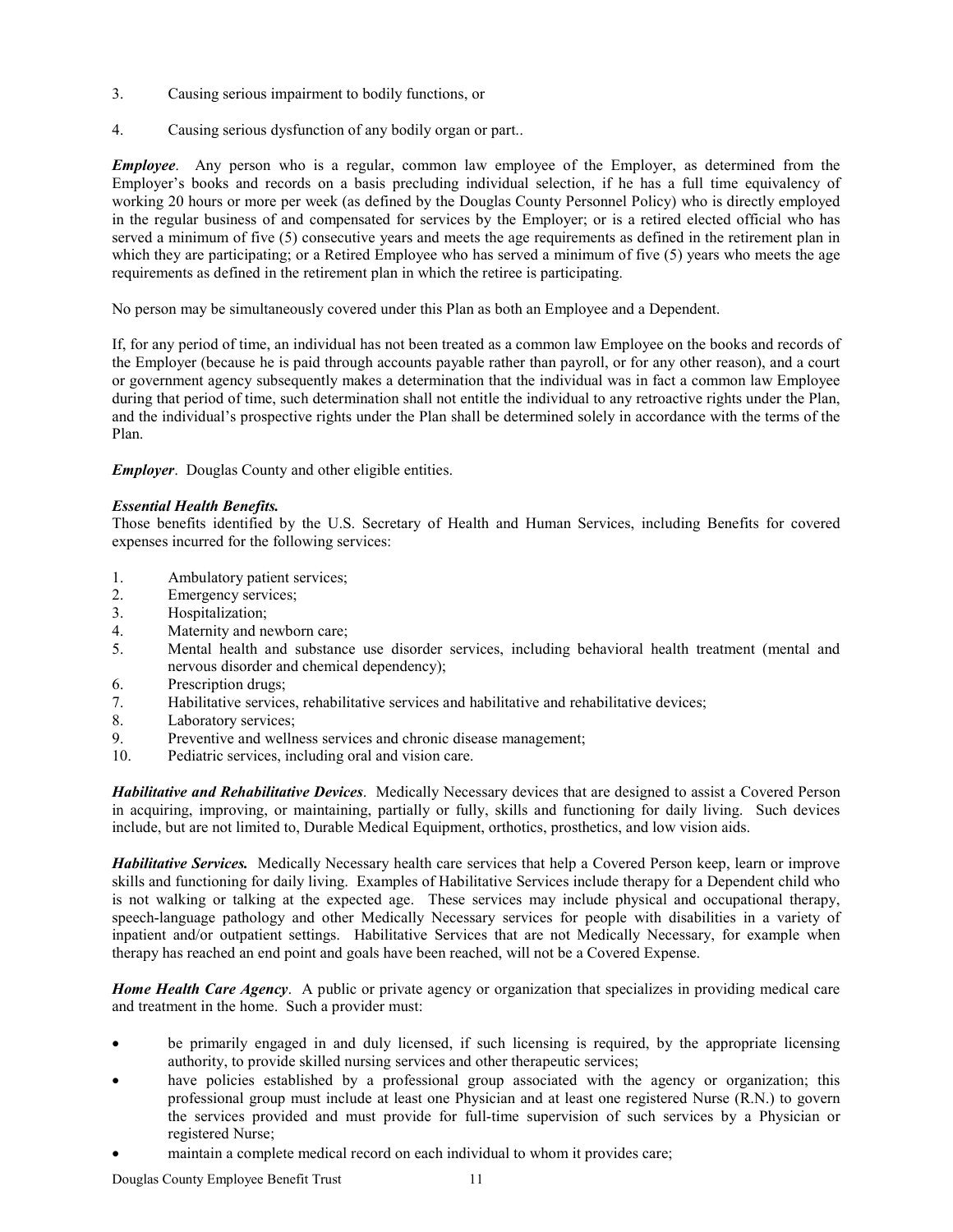- have a full-time administrator; and
- not provide Custodial Care or care and treatment of the mentally ill.

*Home Health Care Plan*. A program for care and treatment of the Covered Person established and approved by the Covered Person's Attending Physician, which is in lieu of continued confinement as an Inpatient in a Hospital in the absence of the services and supplies provided as part of the Home Health Care Plan.

*Home Health Care Visit*. A visit by a member of a home health care team. Each such visit that lasts for a period of four (4) hours or less is treated as one home health care visit. If the visit exceeds four (4) hours, each period of four (4) hours is treated as one visit and any part of a four (4) hour period that remains is treated as one Home Health Care Visit.

*Hospice*. A health care program providing a coordinated set of services rendered at home, in outpatient settings or in institutional settings for Covered Persons suffering from a condition that has a terminal prognosis. A Hospice must have an interdisciplinary group of personnel, which includes either a licensed doctor of medicine (M.D.), a doctor of osteopathy (D.O.) or a Physician Assistant (P.A.), and one registered Nurse (R.N.), and it must maintain central clinical records on all patients. A Hospice must meet applicable state licensing requirements.

*Hospital*. Either (1) an institution constituted, licensed and operated in accordance with the laws pertaining to hospitals, which maintains on its premises all the facilities necessary to provide for the diagnosis and medical and surgical treatment of Sickness or Injury and which provides such treatment for compensation, by or under the supervision of Physicians on an Inpatient basis with continuous 24-hour nursing service by registered Nurses (R.N.s); or (2) an institution which is licensed and operated in accordance with the state laws pertaining to osteopathic hospitals, free standing surgical facilities, Birthing Centers, a place for alcoholics, drug addicts or rehabilitation centers and which is accredited by any nationally recognized accrediting program.

*Immediate Family*. With respect to a Covered Person, includes the spouse, mother, father, sister, brother, child or in-laws of the Covered Person.

*Injury*. A condition caused by Accidental means that results in damage to the Covered Person's body from an external force.

*Inpatient*. A confinement of a Covered Person in a Hospital, Hospice, or Extended Convalescent Care Facility as a registered bed patient, for twenty-three (23) or more consecutive hours and for whom charges are made for Room and Board.

### *Maximum Allowable Amount*.

- 1. For services and supplies provided by a Nonpreferred Provider, the Maximum Allowable Amount is the lesser of:
	- a. the amount billed; or
	- b. the negotiated fee; or
	- c. if a negotiated fee is not available:

200% of the Medicare reimbursement rate in effect at the time services were provided by a facility or professional provider, or an equivalent of what Medicare would reimburse based on the use of Medicare data and independent relative value unit or other data, for the services reported on the claim, established utilizing the most currently available Medicare, professional provider-specific or facility-specific reimbursement schedules and methodologies.

For injectable therapy and services, the lesser of two times the amount, as would be reimbursed to the facility or professional provider by Medicare, or an equivalent of what Medicare would reimburse based on the use of Medicare data and independent relative value unit or other data, or 110% of the average wholesale price determined by the manufacturer and published in, and updated weekly by, an industrywide data system that collects manufacturers' prices.

The right to appeal a Maximum Allowable Amount exists. However, it should be noted that the final reimbursement rate could result in a higher percentage than the appealed amount based on a negotiated settlement with the provider.

*Measurement Period.* The period of time, as determined by the employer and consistent with Federal law, regulation and guidance, utilized by the employer to determine whether a variable hour employee worked on average 30 hours per week for the employer.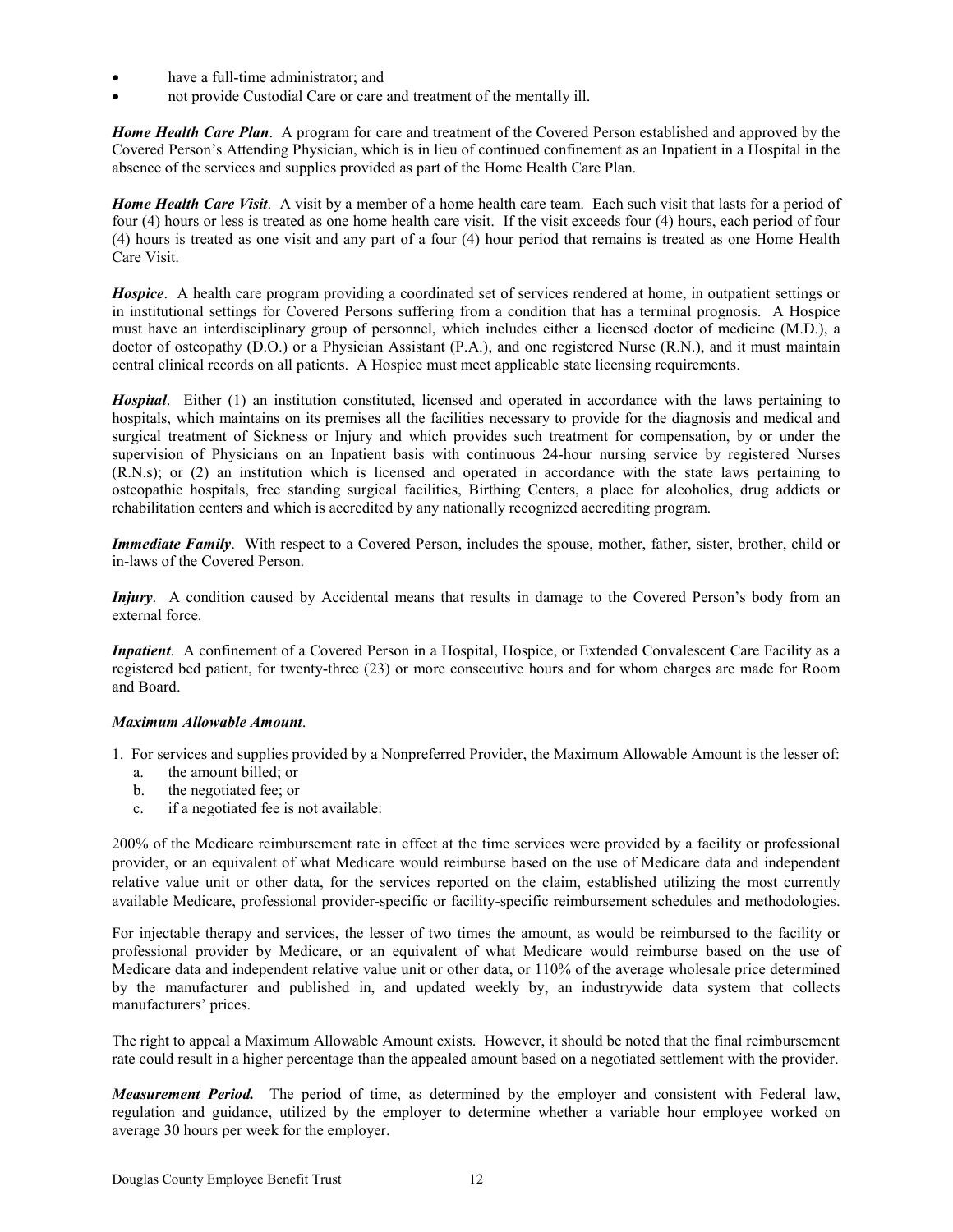*Medically Necessary*. Medical services, supplies or treatment:

- which are appropriate and required for the diagnosis or treatment of the Sickness, Accidental Injury or pregnancy;
- which are safe and effective according to accepted clinical evidence reported by generally recognized medical professionals or publications; and
- provided there are not less intensive or more appropriate diagnostic or treatment alternatives that could have been used in lieu of the services or supplies given.

The Plan Sponsor may determine, at its discretion, if such services or supplies are "Medically Necessary" for the diagnosis or treatment of the Sickness, Accidental Injury or pregnancy. This determination, in part, is based on and is consistent with standards outlined above and approved by the Plan Sponsor.

*Medicare*. The program of benefits under Parts A and/or B of Title XVIII of the Social Security Act of 1965, as enacted or thereafter amended.

*Mental and Nervous Care/Treatment*. Care and treatment for mental and nervous disorders or conditions, as accepted by the general psychiatric community in the judgment of the Plan Sponsor.

### *Morbid Obesity*

A diagnosed condition in which the body weight is one hundred (100) pounds or more over the medically recommended weight in the most recent Metropolitan Life Insurance Company tables for a person of the same height, age and mobility as the Covered Person, or having a BMI (body mass index) of forty (40) or higher, or having a BMI of thirty-five (35) in conjunction with any of the following co-morbidities: coronary artery disease, type II diabetes, clinically significant obstructive sleep apnea or medically refractory hypertension (blood pressure > 140 mmHg systolic and/or 90 mmHg diastolic despite optimal medical management).

*Negotiated Rate.* The rate a Preferred Provider has contracted to accept as payment in full for Covered Expenses of the Plan (less any applicable patient responsibility amount).

*Nurse*. An individual who has received specialized nursing training and is authorized to use the designation "R.N." (registered nurse) or "L.P.N." (licensed practical nurse) and who is duly licensed by the state or regulatory agency responsible for such license in the state in which the individual performs the nursing services.

*Occupational Therapy*. A program of care which focuses on the physical, cognitive and perceptual disabilities that influence the patient's ability to perform functional tasks to increase independent function, enhance development and prevent disability.

*Out-of-Pocket Maximum Amount*. The maximum dollar amount you will pay in any one Benefit Period for medical expenses covered by this Plan, unless otherwise specified elsewhere in the Plan.

*Outpatient Psychiatric Facility*. An administratively distinct governmental, public, private or independent unit or part of such unit that provides treatment by a psychiatrist who has regularly scheduled hours in the facility, and who assumes the overall responsibility for coordinating the care for all patients.

*Pervasive Developmental Disorders*. A group of developmental conditions that affect children and involve delays or impairments in the development of many basic skills, most notably the ability to socialize with others, to communicate and to use imagination. Common types of Pervasive Developmental Disorders include Autism, Asperger Syndrome, Childhood Disintegrative Disorder and Rett Syndrome.

*Pharmacy Benefit Manager (PBM)*. The entity that is responsible for administering prescription Drug Benefits for a plan. It is an organization that applies managed care principles and procedures to pharmacy Benefits to contain costs and improve quality. PBMs can include HMOs, PPOs, insurance companies and specialized prescription benefit management firms.

*Physical Therapy*. A plan of care provided by a qualified physical therapist to restore or improve a patient's motor functions. Physical Therapy includes evaluation by a qualified physical therapist of the patient's muscle tone, movement, balance, endurance, ability to ambulate and ability to plan motor movements, strength and coordination. If the patient requires special equipment (such as a wheelchair, walker or splint), Physical Therapy includes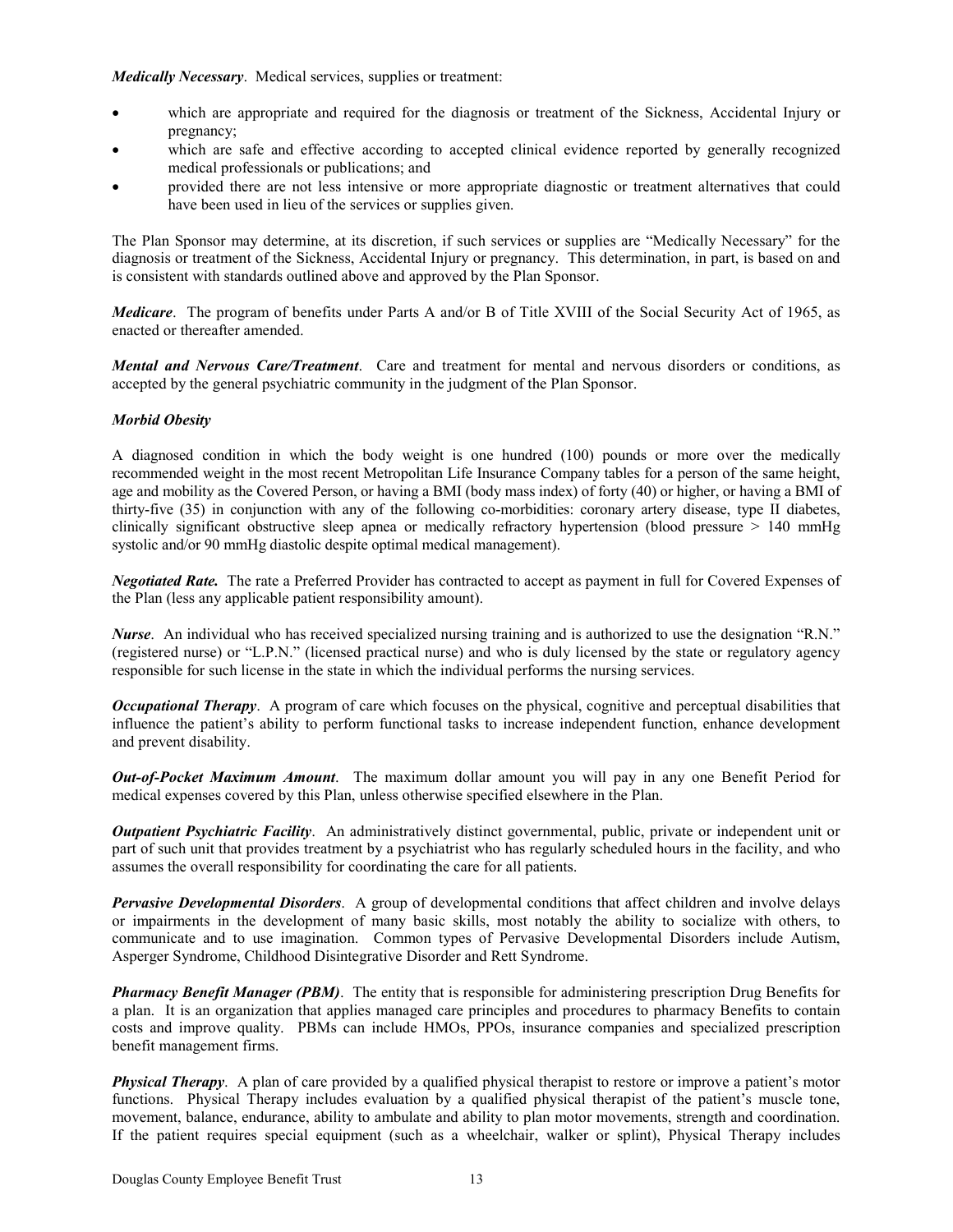evaluation by the physical therapist of the patient's ability to use the equipment and a determination of the correct size and type of equipment for the specific patient.

*Physician*. Includes:

- an individual who is licensed to prescribe and administer Drugs or to perform surgery and who is operating within the scope of his license, includes a medical doctor (M.D.), a podiatrist (D.P.M.), an osteopath (D.O.), a physician assistant (P.A.), or a Dentist or dental surgeon (D.D.S., or D.M.D.);
- a chiropractor (D.C.) who is operating within the scope of his license; or
- a clinical psychologist (Ph.D., or Psy.D.) who is duly licensed or certified, who is working within the scope of such license or certification and who is referred by, or working under the supervision of, a person described in the first subparagraph above.

The term "Physician" also includes a person or other entity licensed where required and performing services within the scope of such license including but not limited to; a certified licensed nurse-midwife, a certified registered nurse anesthetist (CRNA), a social worker with the degree of "MSW", "C.S.W.", "L.C.S.W." or a "A.C.S.W." and an Advanced Registered Nurse Practitioner (ARNP) for the treatment of Mental and Nervous Disorders, alcoholism and drug abuse, but only to the extent any such individual is licensed as such pursuant to any applicable state licensing authority, and is acting within the scope of that license.

*Plan*. The Douglas County Employee Benefit Trust as herein set forth and as from time to time amended.

*Plan Administrator*. The entity responsible for the functions and arrangements of the Plan. The Plan Administrator may also employ persons or firms to process claims and perform other Plan-related services.

*Plan Sponsor.* Douglas County and other eligible entities.

*Plan Year*. The period beginning at 12:01 a.m. on the first day of the Plan's fiscal year and ending immediately prior to 12:01 a.m. on that same day of the following year. See the section of this Plan titled, *General Information*, for a description of the Plan's fiscal year.

*Preadmission Testing*. The program of tests conducted by a Hospital, at the direction of a Physician, with respect to a Covered Person on an outpatient basis, which are Medically Necessary prior to a scheduled Inpatient confinement at the same facility.

*Preferred Provider*. Any Physician, medical professional or medical facility listed in network directories under contract with the Plan.

*Qualified Medical Child Support Order*. A medical child support order issued by a court having proper jurisdiction, or issued under an administrative process established under state law that has the force and effect of law under applicable state law and which creates or recognizes the existence of a Child's rights to, or assigns to such Child the right to, receive Benefits for which a Dependent is eligible under this Plan, provided such order clearly specifies:

- the name and last known mailing address of the Employee, and the name and mailing address of each Child covered by the order (to the extent provided in the order, the name and mailing address of an official of the state agency issuing the order may be substituted for the name and mailing address of the Child);
- a reasonable description of the type of coverage to be provided by the Plan to each Child, or the manner in which coverage is to be determined;
- the time period to which such order applies; and
- the Plan's name, and meets other legal requirements.

A national medical support notice that meets (or, pursuant to federal regulations, is deemed to meet) the foregoing requirements will be considered a Qualified Medical Child Support Order.

*Rehabilitation Facility*. A legally operating institution or a distinct part of an institution which has a transfer agreement with one or more Hospitals, and which is primarily engaged in providing comprehensive multidisciplinary physical restorative services, post acute Hospital and rehabilitation Inpatient care and is duly licensed by the appropriate governmental agency to provide such services. It does not include institutions which provide only minimal care, Custodial Care, ambulatory or part-time care services, or an institution which primarily provides treatment of mental disorders, Chemical Dependency, Substance Abuse or tuberculosis, except if such facility is licensed, certified or approved as a Rehabilitation Facility for the treatment of medical conditions or Chemical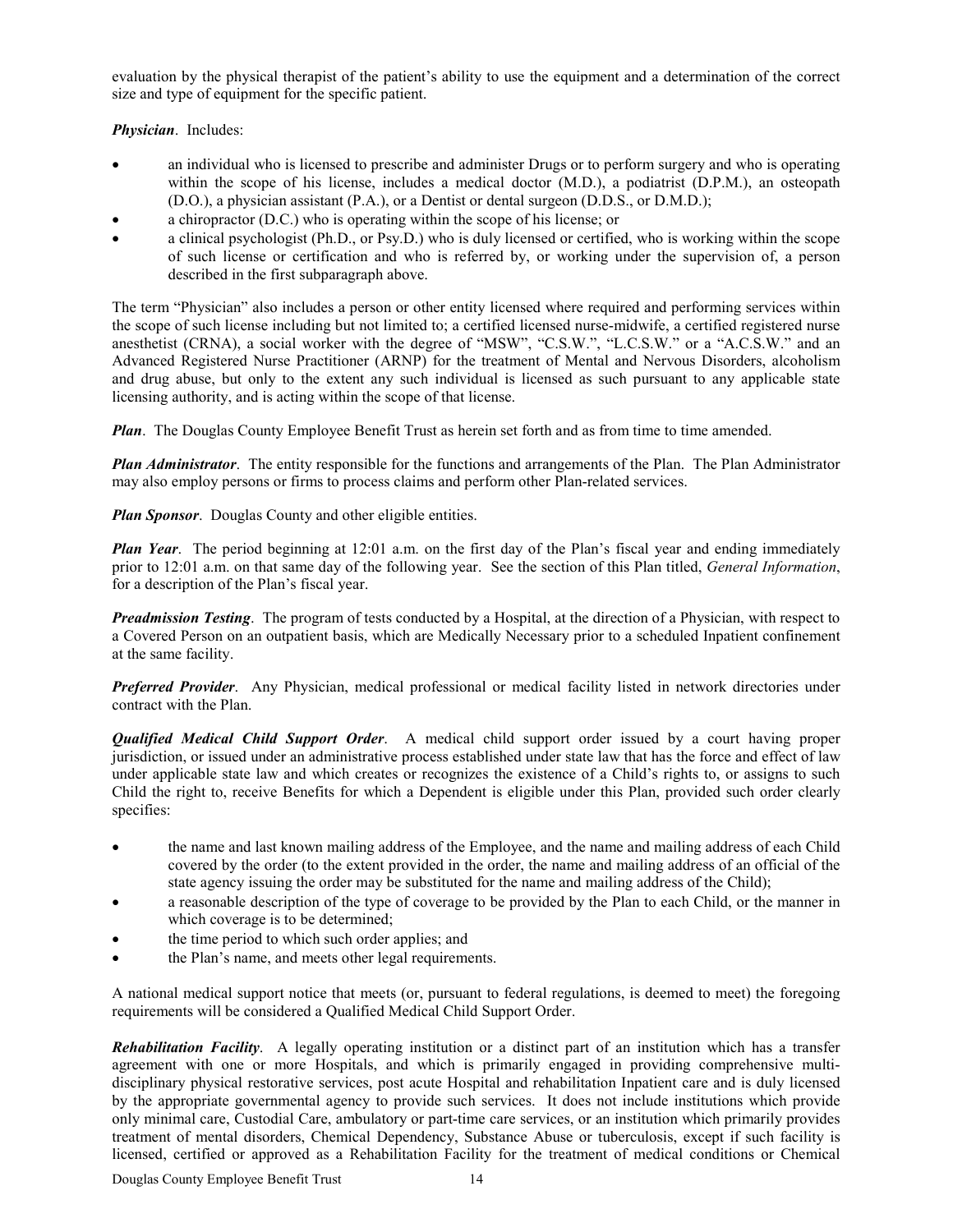Dependency or Substance Abuse in the jurisdiction where it is located, or is accredited as such facility by the Joint Commission for the Accreditation of Healthcare Organizations or the Commission for the Accreditation of Rehabilitation Facilities.

*Rehabilitative Services.* Medically Necessary health care services that help a Covered Person get back, or improve skills for daily living that have been lost or impaired after sickness, injury, or disability. These services assist individuals in improving or maintaining, partially or fully, skills and functioning for daily living. Rehabilitative Services include, but are not limited to, physical therapy, occupational therapy, speech-language pathology and audiology, and psychiatric rehabilitation

*Room and Board*. All charges commonly made by a Hospital on its own behalf for room and meals and for all general services and activities essential to the care of registered bed patients.

*Skilled Nursing Facility*. An institution, or distinct part thereof, operated pursuant to law and one which meets all of the following conditions:

- is licensed to provide professional nursing services on an Inpatient basis to persons convalescing from Sickness or Injury. The service must be rendered by a registered Nurse (R.N.) or by a licensed practical nurse (L.P.N.) under the direction of a registered Nurse. Services to help restore patients to self-care in essential daily activities must not be provided;
- services are provided for compensation and under the full-time supervision of a Physician;
- provides 24 hour per day nursing services by licensed Nurses, under the direction of a full-time registered Nurse;
- maintains complete medical records on each patient;
- is not, other than incidentally, a place for rest, the aged, drug addicts, alcoholics, custodial or educational care, or for the care of Mental and Nervous Disorders; and
- is approved and licensed by Medicare.

*Sickness*. Any physical illness or mental illness. The term "Sickness" shall include pregnancy, childbirth or resulting complications.

*Specialty Drug*. A specialty drug is a high-cost, complex pharmaceutical (usually injectable) that has unique clinical, administration, distribution and/or handling requirements and is not commonly available in traditional community and mail order pharmacies.

*Speech Therapy*. A program of care that evaluates the patient's motor-speech skills, expressive and receptive language skills, writing and reading skills, and determines if the patient requires an extensive hearing evaluation by an audiologist.

*Stability Period.* The period of time as determined by the employer and consistent with Federal law, regulation and guidance, after the measurement period has been completed.

*Substance Abuse/Chemical Dependency*. The physiological and psychological addiction to a controlled drug or substance, or to alcohol. Dependence upon tobacco, nicotine and caffeine are not included in this definition.

*Substance Abuse Treatment*. An institution that provides a program for diagnosis, evaluation and treatment of alcoholism and/or drug use or abuse; is at all times supervised by a staff of Physicians; provides at all times skilled nursing care by Nurses who are directed by a full-time registered Nurse (R.N.); and is a facility that meets applicable licensing standards.

*Total Disability/Totally Disabled*. Your physical state resulting from a Sickness or Injury, which wholly prevents you (as an eligible Employee) from engaging in any and every business or occupation and from performing any and all work for compensation or profit; and in the case of your Dependent or a COBRA Beneficiary, prevents that person from performing the normal activities of a person of that age and gender who is in good health.

*Variable Hour Employee.* An employee as defined by Federal law, regulation and guidance

*Waiting Period*. The period of time during which you must be in an eligible class before becoming covered under this Plan.

Douglas County Employee Benefit Trust 15 *We*. The Plan Sponsor.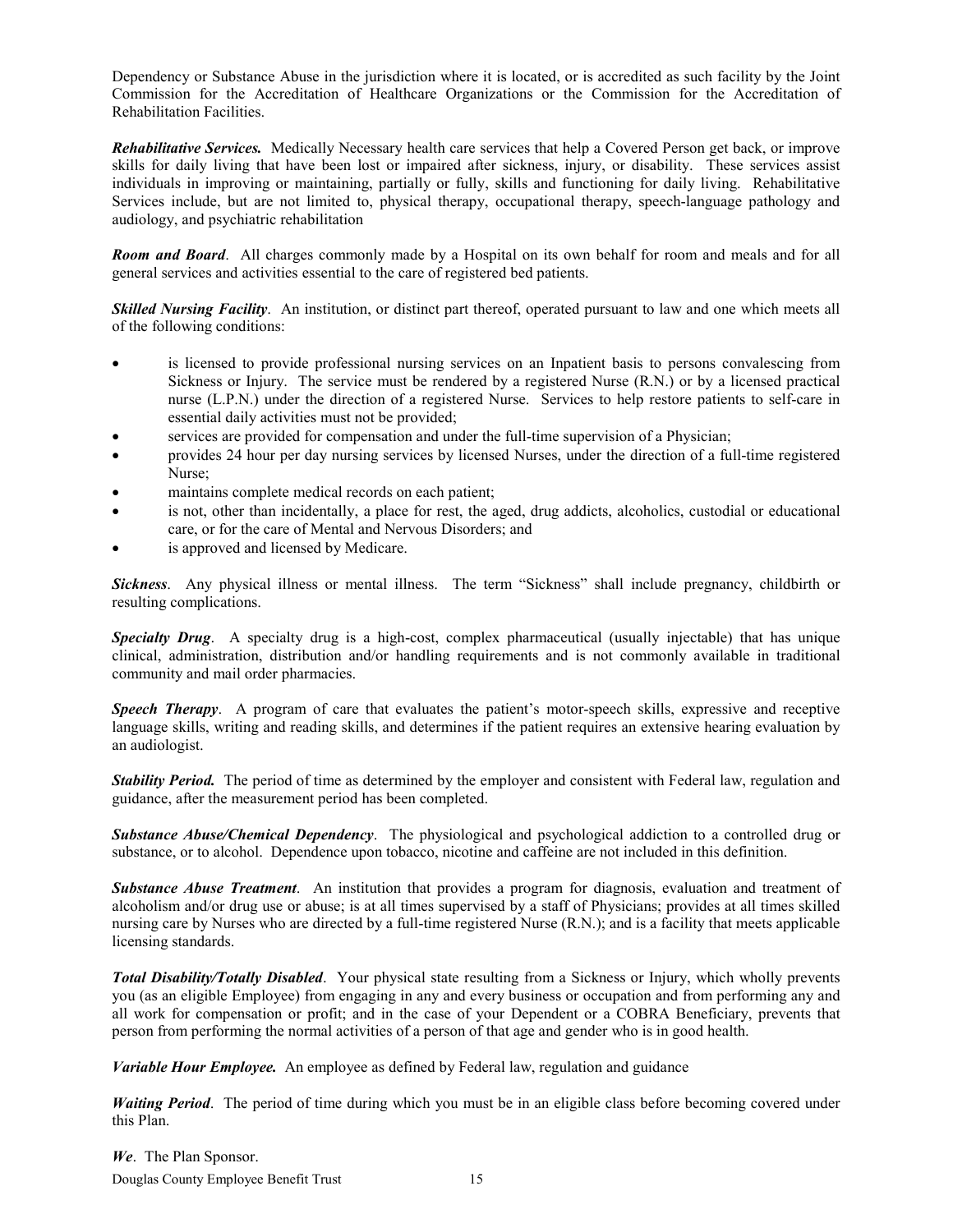*You/Your*. Generally, a covered Employee, although depending on the context, may mean any person who is covered under the Plan as an eligible Employee or a Dependent, subject to the enrollment and contribution requirements of the Plan.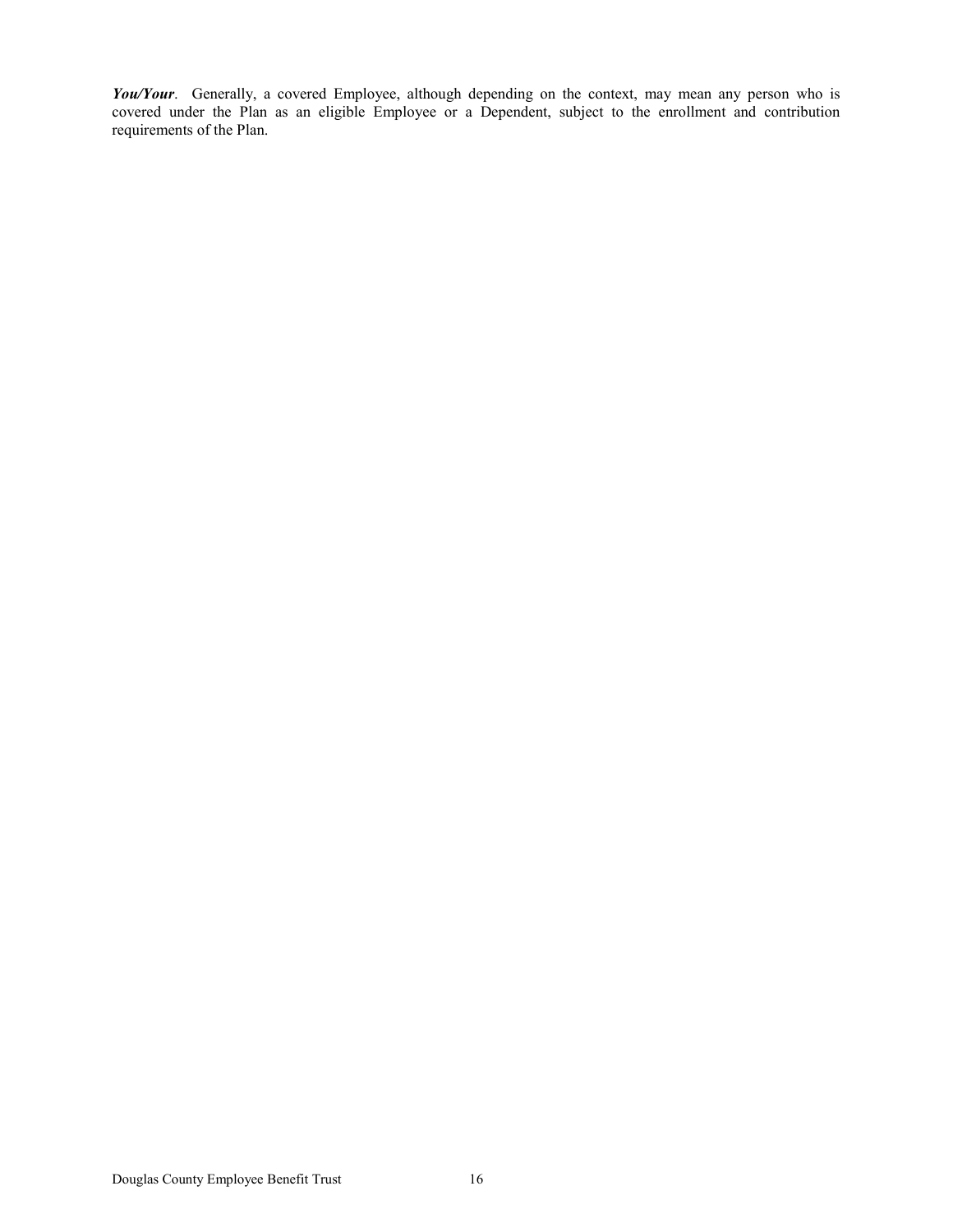### **ARTICLE VI COMPREHENSIVE MAJOR MEDICAL BENEFITS**

**DEDUCTIBLE AMOUNT**. The deductible amount for each Covered Person is the amount of Covered Expenses that must be paid by you during each Benefit Period and while covered by the Plan before Benefits begin under the *Comprehensive Major Medical Benefits* provisions of this Plan. The deductible amount is shown in the Schedule of Benefits. The deductible may not apply to certain Benefits (that is, some Benefits may be paid even if you have not satisfied your deductible for the Benefit Period). See the Schedule of Benefits.

The Schedule of Benefits reflects a "family" deductible. When any two or more Covered Persons in the family pay, in the same Benefit Period and while covered by the Plan, the amount shown as the "family" deductible, then all Covered Persons in the family will be deemed to have satisfied their individual deductible amount for the Benefit Period. "Family" means you as the covered Employee and all your covered Dependents.

Some Benefits are payable only after you pay a special deductible amount. The special deductible amount may apply once per year, once per treatment, once per admission, etc., all as specified in the Schedule of Benefits or elsewhere in this booklet. Generally, the special deductible amounts must always be met in order for the particular Benefit to be payable, even if you have already met your individual deductible amount for the Benefit Period, or if your family has met any family deductible amount for the Benefit Period.

*OUT-OF-POCKET MAXIMUM AMOUNT*. The Schedule of Benefits reflects an "Out-of-Pocket Maximum Amount" payable by a Covered Person and his or her family. The Out-of-Pocket Maximum Amount is the amount of otherwise Covered Expenses that you must pay during a Benefit Period and while covered by the Plan before the Plan's Co-insurance payment percentage increases (typically, to 100%). Payments a Covered Person makes to satisfy his or her deductible amount are taken into account in determining whether a Covered Person has met the Out-of-Pocket Maximum Amount for the Benefit Period.

In some cases, as described in the Schedule of Benefits, the Plan will pay 100% of the Covered Expense even if the Covered Person has *not* met the Out-of-Pocket Maximum Amount for the Benefit Period.

### *Out-of-Pocket Expense Limit Exclusions*

.

The following items do not apply toward satisfaction of the calendar year out-of-pocket expense limit and will not be payable at one hundred percent (100%), even if the out-of-pocket expense limit has been satisfied:

1. Expenses for services, supplies and treatments not covered by the Plan, to include charges in excess of the maximum allowable amount, or negotiated amount, as applicable.

The Schedule of Benefits reflects a "family" Out-of-Pocket Maximum Amount. When any two or more Covered Persons in the family pay, in the same Benefit Period and while covered by the Plan, the amount shown as the "family" Out-of-Pocket Maximum Amount, then all Covered Persons in the family will be deemed to have satisfied their individual Out-of-Pocket Maximum Amount for the Benefit Period. "Family" means you as the covered Employee and all your covered Dependents.

Where the Schedule of Benefits reflects Out-of-Pocket Maximum Amounts for both In-Network and Out-of-Network care, the Amounts apply in the aggregate. Thus, for example, if you have already satisfied your In-Network Out-of-Pocket Maximum Amount for the Benefit Period and have not incurred any expenses outside of the network, and then you receive care outside the network, your In-Network expenses that were applied to satisfy your In-Network Out-of-Pocket Maximum Amount are applied toward satisfaction of your Out-of-Network Out-of-Pocket Maximum Amount.

*PREFERRED PROVIDER ORGANIZATIONS*. The Plan may contract with certain preferred provider organizations. A Preferred Provider is a Physician, Hospital or ancillary service provider which has an agreement in effect with the Preferred Provider Organization (PPO) to accept a Negotiated Rate for services rendered to Covered Persons. In turn, the PPO has an agreement with the Plan Administrator or Trustmark Health Benefits, Inc. to allow access to Negotiated Rate by Covered Persons. The PPO's name and/or logo is shown on the front of the Covered Person's ID card. The preferred provider cannot bill the Covered Person for any amount in excess of the Negotiated Rate for the Covered Expenses. Claims that are participating with Cigna will not be sent for an independent bill review.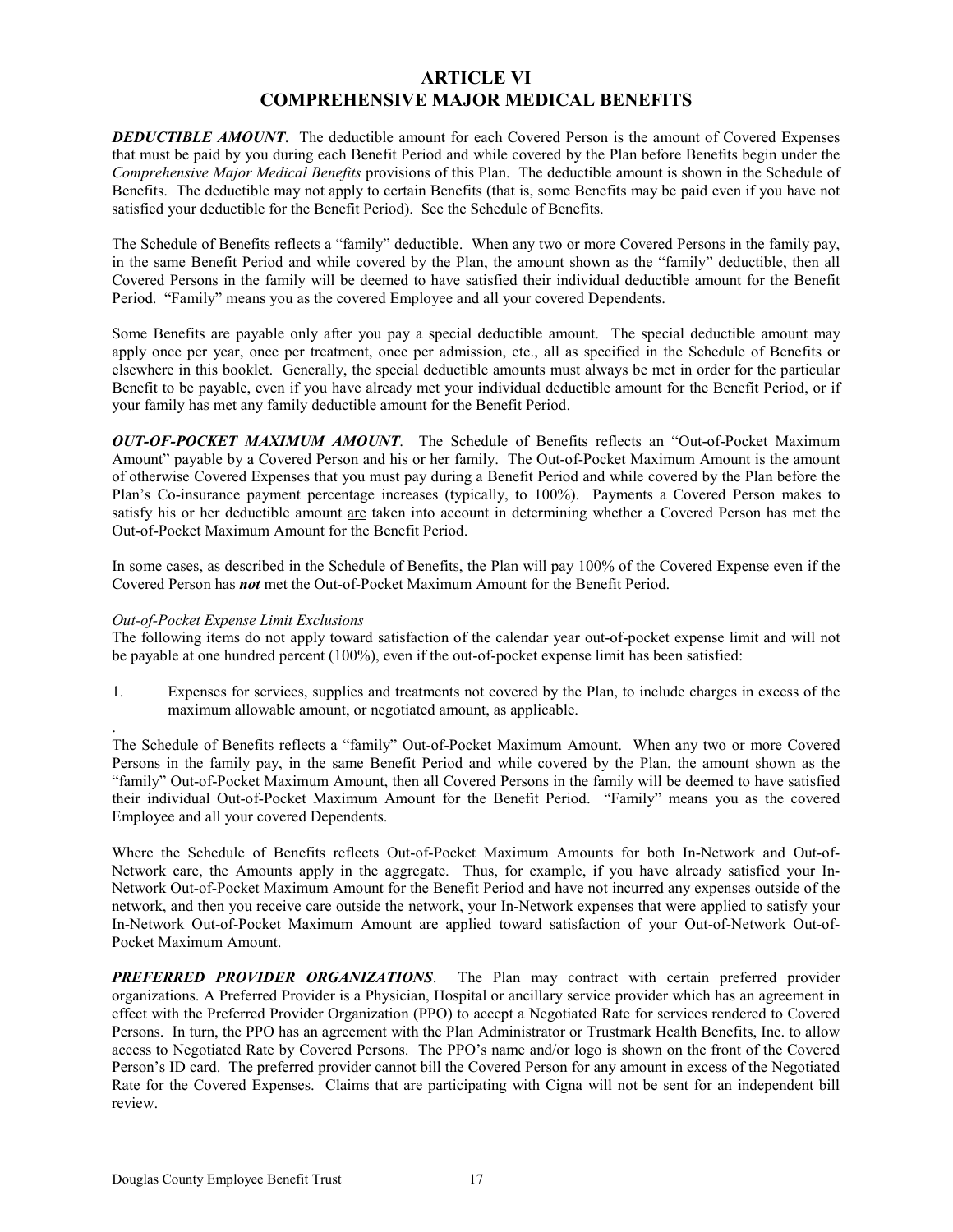### *Preferred Provider Out-of-Pocket Expense Limit Exclusions*

The following items do not apply toward satisfaction of the calendar year Preferred Provider out-of-pocket expense limit and will not be payable at one hundred percent (100%), even if the Preferred Provider out-of-pocket expense limit has been satisfied:

1. Expenses for services, supplies and treatments not covered by the Plan, including charges in excess of the Maximum Allowable Amount or Negotiated Rate, as applicable.

*NON-PREFERRED PROVIDER.* A non-preferred provider does not have an agreement in effect with the Preferred Provider Organization. The Plan will allow only the Maximum Allowable Amount as a Covered Expense. The Plan will pay its percentage of the Maximum Allowable Amount for the non-preferred provider covered expenses. The Covered Person is responsible for the remaining balance. This results in greater out-of-pocket expenses to the Covered Person.

**BENEFIT MAXIMUMS**. The Schedule of Benefits may reflect certain Benefit limits that apply under the Plan. If a Benefit limit is listed more than once in the Schedule of Benefits (for example, if listed once under the "In-Network" column, and listed again under the "Out-of-Network" column), the limit is an aggregate limit. For example, if a Benefit is limited to 30 days per year under the In-Network column, and 30 days per year under the Out-of-Network column, once a total of 30 days of Benefits have been paid (whether In-Network, Out-of-Network or part In-Network and part Out-of-Network), no further Benefits are payable for the remainder of the period.

*INPATIENT PRE-ADMISSION CERTIFICATION/CONTINUED STAY REVIEW*. It is your responsibility to initiate the process to satisfy the requirements of pre-admission certification. The Plan Sponsor has contracted with a medical review specialist to review the Medical Necessity of all Inpatient admissions and the length of that stay. Please refer to your Employee Health Care Plan ID card.

- Prior to the initiation of services, you or your Physician must contact the medical review specialist and have the proposed admission and treatment plan reviewed and approved or "pre-certified".
- Inpatient prophylactic surgery (for the prevention of breast or ovarian cancer) procedures must be precertified.
- Services will be denied that are not found to be Medically Necessary.

### *Inpatient*

If you have been admitted on an Emergency or maternity basis, you must notify the medical review specialist within 48 hours of the admission.

Notwithstanding the foregoing, this Plan will not restrict Benefits for any Hospital length of stay in connection with childbirth for the mother or newborn Child, following a normal vaginal delivery, to less than 48 hours, or to less than 96 hours in the case of a cesarean section. In addition, the Plan shall not require a Hospital, Physician or other medical provider to obtain authorization or pre-certification from the Plan Sponsor or its medical review specialist for prescribing any length of stay described above. However, these rules shall not apply where the decision to discharge the mother or her newborn Child prior to the expiration of the minimum length of stay periods described above is made by the mother's or Child's Attending Physician in consultation with the mother.

*OUTPATIENT PRE-CERTIFICATION*.The following outpatient services require pre-certification:

- Home Health Care
- Home Infusion Therapy
- **Transplants**
- Weight Loss Surgery

*CASE MANAGEMENT*. In a case where your condition is expected to be or is of a serious nature, the Plan Sponsor may arrange for review and/or case management services from a professional qualified to perform such services. Based on the review, the Plan Sponsor shall have the right to alter or waive the normal provisions of the Plan, including Benefit limits, when it is reasonable to expect a cost effective result without a sacrifice to the quality of patient care. For example, if you require Custodial Care rather than Inpatient Hospital care, but the Plan does not cover Custodial Care and, as a result, the only practical alternative covered by the Plan is Inpatient Hospital care, the Plan may agree to treat your Custodial Care expenses as Covered Expenses in lieu of having you remain or readmitted as a Hospital Inpatient, where doing so is cost effective to the Plan and does not compromise the quality of your care. This provision shall also operate to the extent required by any reinsurance contract between the Plan Sponsor and the reinsurer.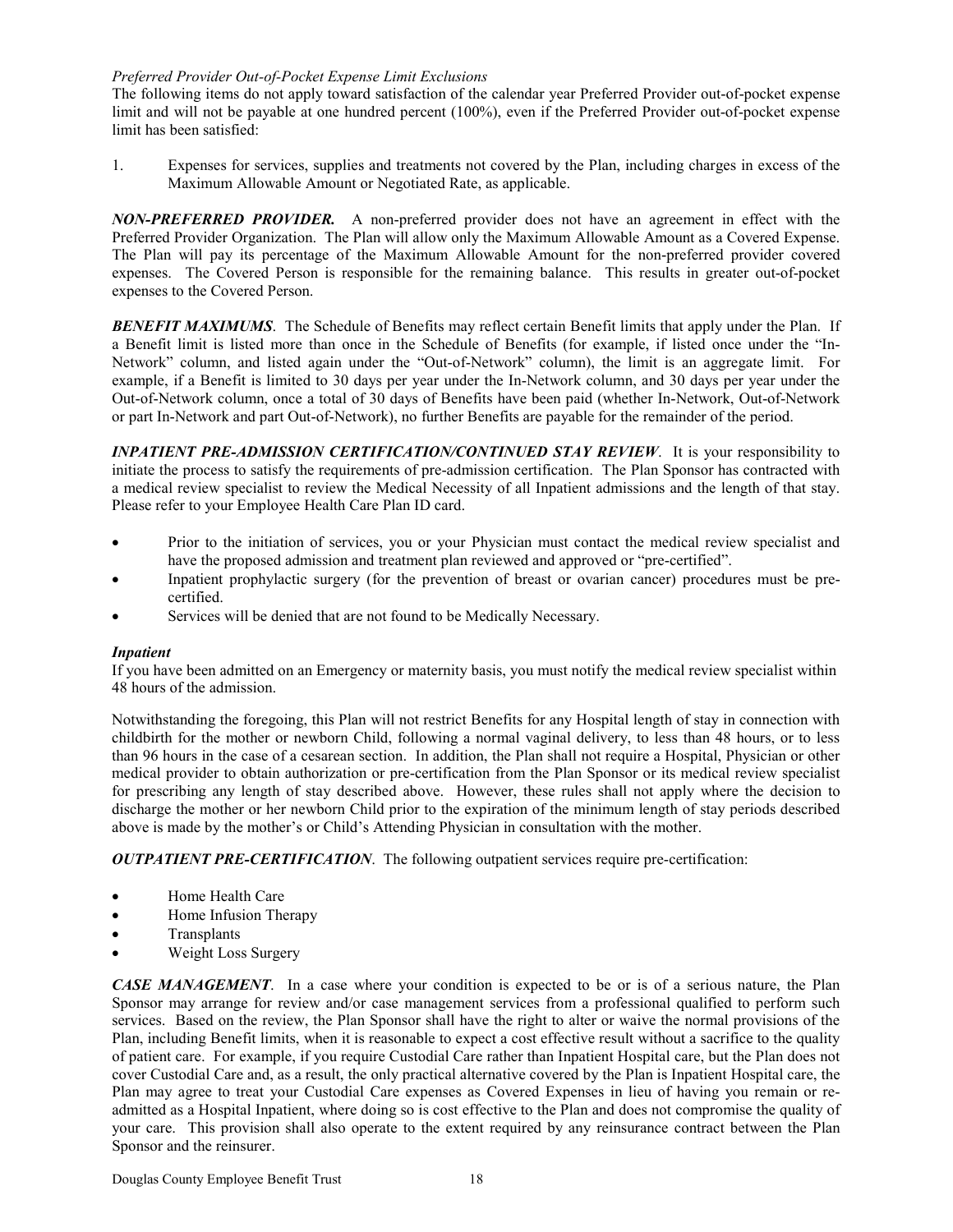### **ARTICLE VII COVERED EXPENSES**

The term "Covered Expenses" is defined in the Definitions section of this booklet, and generally includes all Negotiated Rate or Maximum Allowable Amounts for nonpreferred providers actually incurred for Medically Necessary and essential care and treatment for Sickness and Accidental Injury recommended by a licensed Physician which include but are not limited to the expenses listed below. The Claims Supervisor will use its discretion when determining whether to use a Negotiated Rate or Maximum Allowable Amounts when both are available.

### **1.** *COVERED MEDICAL EXPENSES*.

- a. Hospital Charges for:
	- i) The actual Room and Board expenses incurred for a ward or semi-private room or the lowest private room rate for a Hospital that does not have semi-private accommodations. Private room expenses are limited to the average semi-private rate of the Hospital in which confined.
	- ii) The actual expense incurred for confinement in an intensive care unit, cardiac care unit or burn unit.
	- iii) Miscellaneous Hospital services and supplies during Hospital confinement.
	- iv) Inpatient charges for a well newborn baby for nursery Room and Board, and for professional service required for the healthy newborn. Covered Expenses also include charges for pediatric services and circumcision. Eligible expenses for the baby as a Dependent Child will be subject to a separate deductible. Benefits will be payable from the date of birth until the earliest of the date the mother is released; the date the Child is released; or the Child's fifth day of age. Newborn babies of Dependent Children are not covered.
- b. Charges incurred for confinement in a Rehabilitation Facility, limited to the facility's average semi-private room rate.
- c. Charges for a Medically Necessary surgical procedure.
- d. Charges for the services of a legally qualified Physician for medical care and/or surgical treatments including office, home visits, Hospital Inpatient care, Hospital outpatient visits/exams, clinic care, and surgical opinion consultations.
- e. Charges for the services of a Nurse for Inpatient private duty nursing up to the limits described in the Schedule of Benefits.
- f. Charges for the treatment or services rendered by a licensed physical therapist under the direct supervision of a Physician in a home setting or at a facility or institution whose primary purpose is to provide medical care for a Sickness or Injury.
- g. Charges of a legally qualified Physician or qualified speech therapist under direct supervision of a Physician for restorative Speech Therapy for speech loss or impairment due to a Sickness or Injury, Pervasive Developmental Disorder or due to surgery performed on account of a Sickness or Injury, other than a functional nervous disorder. If the speech loss is due to a congenital anomaly, surgery to correct the anomaly must have been performed prior to the therapy.
- h. Charges for professional ambulance service to the Hospital where treatment is given or between medical facilities when Medically Necessary, including air transport to and from the nearest facility qualified to render treatment.
- i. Charges for Drugs requiring the written prescription of a licensed Physician; such Drugs must be necessary for the treatment of a Sickness or Injury. Note: This subsection is intended to describe generally the type and nature of Drugs covered by the Plan; if the Plan restricts Benefits for Drugs (either on the basis of the type of Drug, or the provider of the Drug) in other sections or subsections of this Plan, the rules of those other sections and subsections shall operate as a limitation on this subsection.
- j. Charges for x-rays, microscopic tests, laboratory tests and radioactive isotopes.
- k. Charges for radiation therapy or treatment and chemotherapy.
- l. Charges for blood or blood plasma and its processing and administration.
- m. Charges for oxygen and other gases and their administration.
- n. Charges for electrocardiograms, electroencephalograms, pneumoencephalograms, basal metabolism tests, or similar well-established diagnostic tests generally approved by Physicians throughout the United States.
- o. Charges for the cost and administration of an anesthetic.
- p. Charges for dressings, sutures, casts, splints, trusses, crutches, braces or other necessary medical supplies, with the exception of dental braces.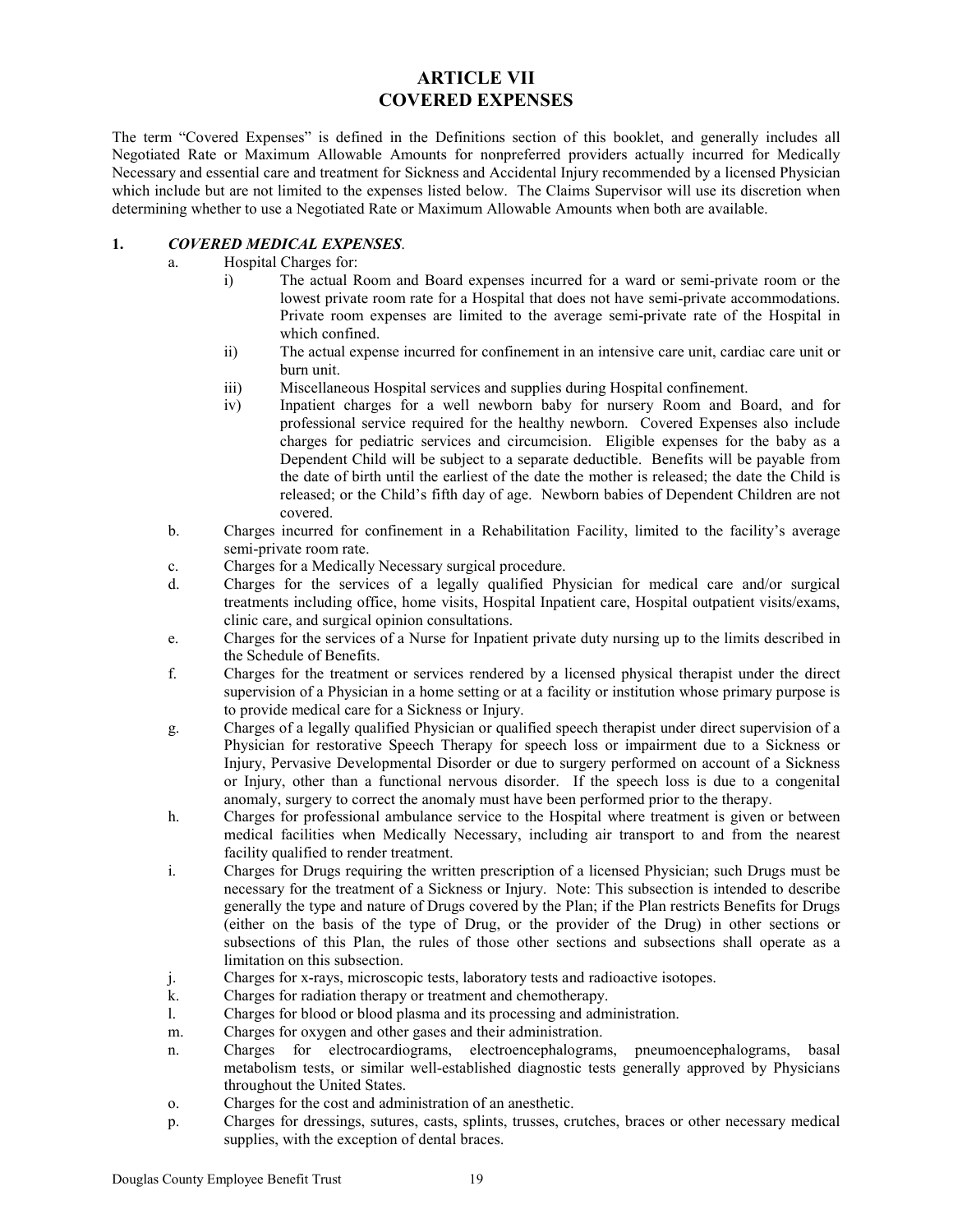- q. Charges for rental or purchase, whichever is less costly, of Medically Necessary Durable Medical Equipment, which is prescribed by a Physician and required for therapeutic use by the Covered Person. Repair or replacement of purchased Durable Medical Equipment, which is Medically Necessary due to normal use or a physiological change in the patient's condition, will be considered a Covered Expense. Equipment containing features of an aesthetic nature or features of a medical nature which are not required by the Covered Person's condition, or where there exists a reasonably feasible and medically appropriate alternative piece of equipment which is less costly than the equipment furnished, will be covered based on the usual charge for the equipment which meets the Covered Person's medical needs.
- r. Charges for the initial purchase of artificial limbs, eyes or larynx, to replace natural limbs, eyes or larynx. Repair or replacement of artificial limbs, eyes or larynx that is Medically Necessary due to normal use or a physiological change in the patient's condition will be considered a Covered Expense.
- s. Charges for one sonogram per pregnancy. Additional sonograms will be covered if there is an indication of complications.
- t. Charges for services for voluntary sterilization; reversal of sterilization is not covered.
- u. Charges made by an Ambulatory Surgical Center or minor emergency medical clinic.
- v. Charges for maternity care (including maternity care for covered Dependent Children) on the same basis as any Sickness covered under this Plan.
- w. Charges incurred for preventive services which are not required due to Sickness and Injury, subject to the limits listed on the Schedule of Benefits.
- x. Charges for preventive colonoscopy. Additional subsequent preventive colonoscopies are covered as described in the Schedule of Benefits.
- y. Charges for routine vision examinations and routine eye refraction, limited to one per year per Covered Person and the purchase of eyeglasses or contact lenses up to the limits described in the Schedule of Benefits.
- z. Charges made by a Hospital (excluding charges made by the Nurse or Physician) for laboratory and x-ray testing within seven days prior to a scheduled admission to that Hospital.
- aa. Charges for an opinion as to whether or not a recommended surgery is appropriate, so long as the second opinion is given by a Physician who also personally examines the Covered Person and provides a written opinion; and that Physician does not perform the surgery or practice in association with the Physician making the initial recommendation.
- bb. Charges for elective abortion.
- cc. Charges for Christian Science treatment.
- dd. Charges for allergy shots and testing.
- ee. Charges for cochlear implants or other implants.
- ff. Charges for examination to determine hearing loss.
- gg. Charges for fitting, purchase and replacement of hearing aid up to the limits described in the Schedule of Benefits.
- hh. Charges for wigs, hairpieces, hair transplants, or any Drug (whether prescribed by a Physician or not) used to eliminate baldness or stimulate hair growth, when due to medical treatment.
- ii. Charges for warning devices, stethoscopes, blood pressure cuffs or other types of apparatus used for diagnosis or monitoring including glucose monitoring devices and supplies.
- jj. Charges for FDA approved contraceptive methods.
- kk. Charges for biofeedback.
- ll. Charges for implanted nerve stimulators.
- mm. Charges for family and marriage counseling.
- nn. Charges for treatment of temporomandibular joint dysfunction.
- oo. Charges for sleep studies and treatment of sleep apnea and other sleep disorders, including charges for sleep apnea monitors.
- pp. Charges for prophylactic surgery, when Medically Necessary, for the prevention of breast or ovarian cancer (Inpatient procedures must be pre-certified).
- qq. Charges for therapy treatment of Pervasive Developmental Disorders (also known as autism spectrum disorder) for which charges will be considered when documentation shows developmental progress.
- rr. Charges for tobacco screening and counseling for all adults (including programs to stop using tobacco).
- ss. Charges for diabetic education.
- tt. Charges for mammograms, including 3-D imaging.
- uu. Charges for urgent care services.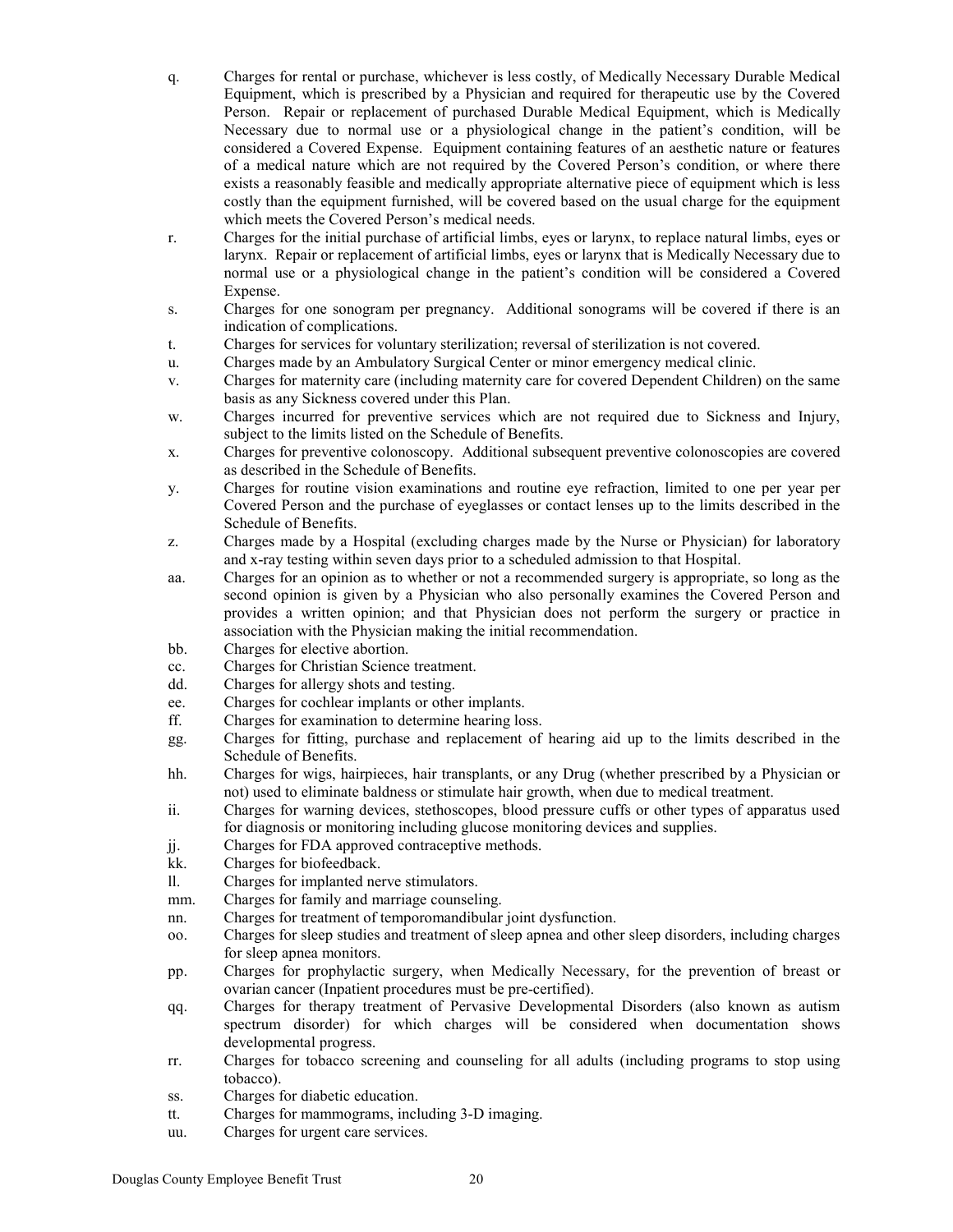- **2.** *SKILLED NURSING FACILITY*. Charges incurred for confinement in a Skilled Nursing Facility up to the maximum stated in the Schedule of Benefits. However, such expenses are limited as follows:
	- a. charges will be considered only if confinement begins within fourteen (14) days after a Hospital confinement of at least three (3) consecutive days;
	- b. charges will be considered only if they are incurred in connection with care related to the Sickness or Injury for which you were confined;
	- c. charges will be considered only if documentation shows progress in rehabilitation or restoration; and
	- d. charges for Custodial Care are not covered.
- **3.** *HOSPICE CARE*. Charges related to Hospice care provided that the Covered Person has a life expectancy of six (6) months or less. Covered Hospice expenses are limited to:
	- a. room and board for confinement in a Hospice;
	- b. ancillary charges furnished by the Hospice while the patient is confined therein, including rental of Durable Medical Equipment, which is solely for treating a Sickness or Injury;
	- c. medical supplies, Drugs and medicines prescribed by the Attending Physician, but only to the extent such items are necessary for pain control and management of the terminal condition;
	- d. physician services and/or nursing care by a Nurse or a Licensed Vocational Nurse (L.V.N.);
	- e. home health aide services;
	- f. home care charges for home care furnished by a Hospital or Home Health Care Agency, under the direction of a Hospice, including Custodial Care if it is provided during a regular visit by a Nurse or a home health aide;
	- g. medical social services by licensed or trained social workers, psychologists or counselors;
	- h. nutrition services provided by a licensed dietitian;
	- i. respite care;
	- j. bereavement counseling. Bereavement counseling is a supportive service provided by the Hospice team to Covered Persons in the deceased's Immediate Family after the death of such terminally ill person. Such visits are to assist the Covered Persons in adjusting to the death. Benefits will be considered for the charges provided that on the date immediately before his death, the terminally ill person was in a Hospice Care Program and a Covered Person under the Plan.
- **4.** *RECONSTRUCTIVE SURGERY*. Charges for Reconstructive Surgery, but only in the following situations:
	- a. the treatment is received within twelve (12) months of an Accidental bodily Injury, and the Reconstructive Surgery is for the purpose of restoring normal function immediately prior to the Accident; or
	- b. the surgery is necessary to correct significant deformity arising from, or directly related to, disease, trauma, or previous therapeutic process; or
	- c. the surgery is a correction of a congenital anomaly, for example, a birth defect in a Child; or
	- d. with respect to any Covered Person who is receiving Benefits for a mastectomy and who elects breast reconstruction in connection with the mastectomy:
		- i) reconstruction of the breast on which the mastectomy was performed, including nipple and areola reconstruction and repigmentation;
		- ii) surgery and reconstruction of the other breast to produce a symmetrical appearance; and
		- iii) prostheses and physical complications with respect to all stages of mastectomy, including lymphedemas, in a manner determined in consultation with the Attending Physician and the Covered Person.
- **5.** *ORGAN TRANSPLANT*. Charges for services and supplies in connection with human-to-human tissue and organ transplant procedures, subject to the following conditions:
	- a. Human-to-human tissue and organ transplants must be referred to and authorized by the Plan's medical review specialist prior to the patient receiving any such services. It is the responsibility of the patient to obtain pre-certification.
	- b. If the donor is covered under this Plan, Covered Expenses incurred by the donor will be considered for Benefits to the extent donor benefits are not provided under the recipient's Plan.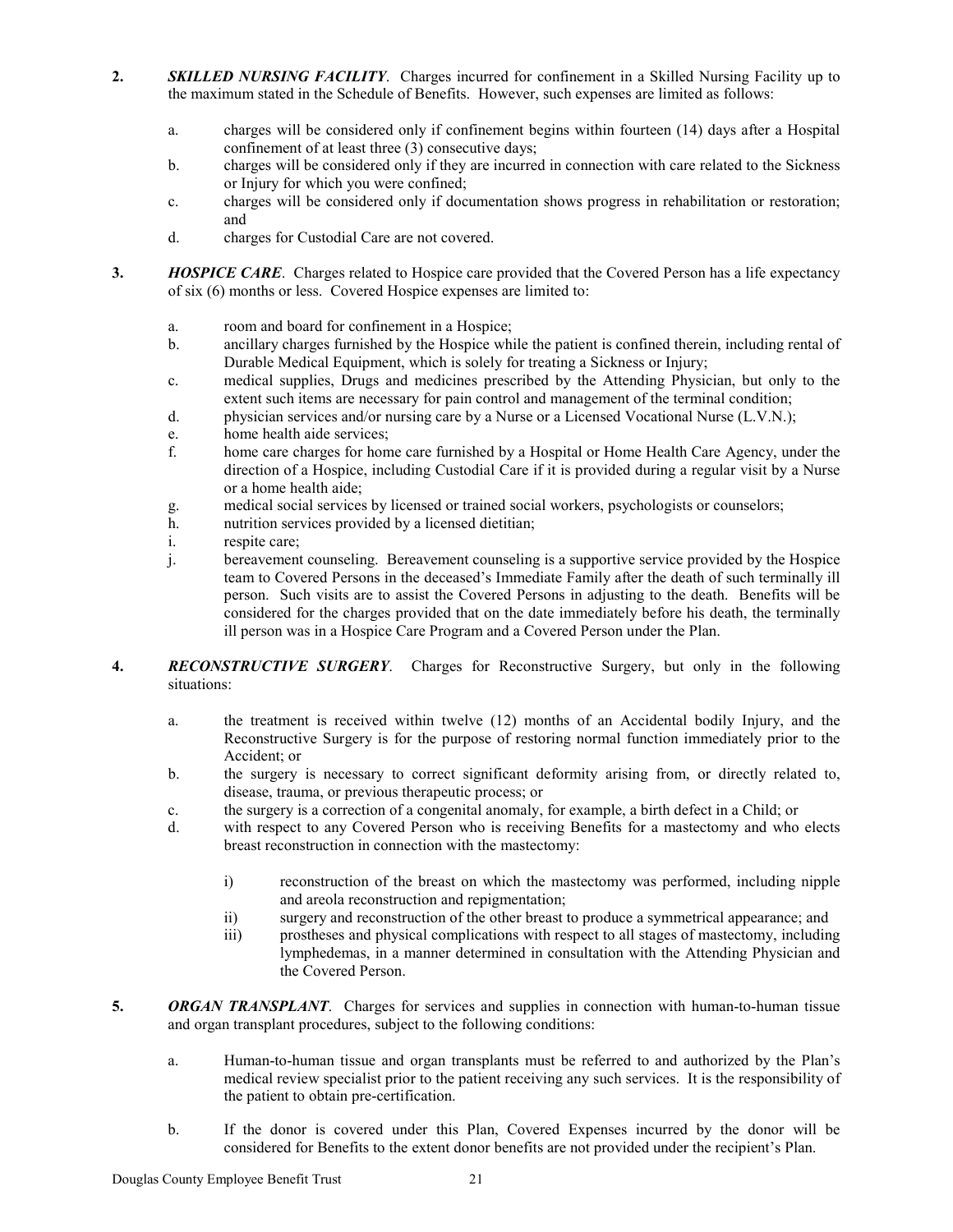- c. If the recipient is covered under this Plan, Covered Expenses incurred by the recipient will be considered for Benefits. Expenses incurred by the donor, who is not ordinarily covered under this Plan according to participant eligibility requirements, will be considered Covered Expenses to the extent that such expenses are not payable by the donor's plan.
- d. If both the donor and the recipient are covered under this Plan, eligible medical expenses incurred by each person will be treated separately.
- e. Surgical, storage and transportation costs directly related to procurement of an organ or tissue used in a transplant procedure will be covered for each procedure completed. If an organ or tissue is sold rather than donated, the purchase price of such organ or tissue shall not be considered a Covered Expense under this Plan.
- **6.** *HOME HEALTH CARE*. Charges made by a Home Health Care Agency for care in accordance with a Home Health Care Plan up to the maximums stated in the Schedule of Benefits. Home Health Care is subject to pre-certification. Prior to the initiation of services, you or your Physician must contact the medical review specialist and have the proposed treatment plan reviewed and approved or "pre-certified". Such charges include expenses for:
	- a. part-time or intermittent nursing care by a Nurse or a vocational Nurse or public health Nurse who is under the direct supervision of a registered Nurse;
	- b. home health aides;
	- c. physical, respiratory, occupational or speech therapy; and
	- d. medical supplies, Drugs and medicines prescribed by a Physician, and laboratory services provided by or on behalf of a Hospital, but only to the extent that they would have been covered under this Plan if you had remained in the Hospital.

Specifically excluded from coverage under the Home Health Care Benefit are the following:

- a. services and supplies not included in the Home Health Care Plan;
- b. services of a person who ordinarily resides in your home, or is a member of your Immediate Family;
- c. services of any social worker;
- d. transportation services;
- e. custodial care and housekeeping;
- f. food, food supplements and home delivered meals;
- g. nursing care services, except as specified; and
- h. charges for services in excess of the maximum shown on the Schedule of Benefits.
- **7.** *MENTAL AND NERVOUS DISORDER AND SUBSTANCE ABUSE*. Charges for Mental and Nervous Disorder and Substance Abuse treatments for the following services and supplies:
	- a. hospital charges;
	- b. convulsive or shock treatment;
	- c. surgical charges;
	- d. psychiatric visits in the Hospital;
	- e. prescription Drugs; and
	- f. out-of-Hospital charges including covered Physician charges.
- **8.** *REHABILITATION SERVICES*. Charges for Inpatient rehabilitation services in a licensed Rehabilitation Facility and outpatient rehabilitation services (including, but not limited to, physical, occupational, speech and hearing therapy services), are covered only if such services are expected to result in significant improvement in the Covered Person's condition.

In no event will the Plan pay Rehabilitation Service Benefits in excess of the Benefits listed in the Schedule of Benefits.

**9.** *PRESCRIPTION DRUG BENEFITS*. See *Appendix B, Prescription Drug Benefits*, for details of the Prescription Drug Benefits provided through the Pharmacy Benefit Manager.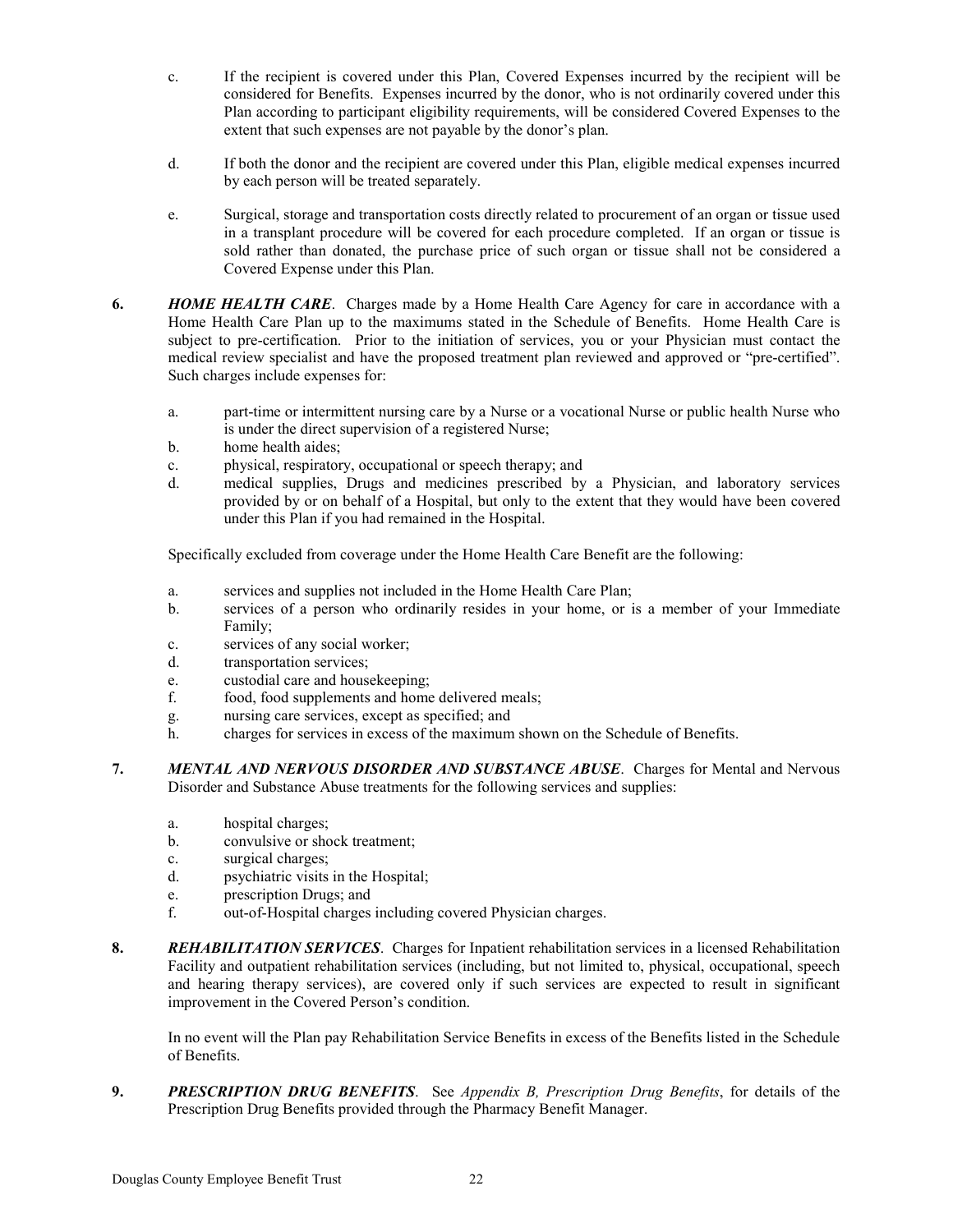- **10.** *DENTAL CARE*. Benefits for dental care, under these *Comprehensive Major Medical Benefits* provisions, are limited to:
	- a. Services provided for an Accidental Injury to sound, natural teeth incurred within 6 months of the Accident causing the Injury.
	- b. The following oral surgery:
		- i) surgical removal of impacted teeth;
		- ii) reduction of fractures of facial bones;
		- iii) excisions of mandible joints;
		- iv) treatment of lesions;
		- v) incision of accessory sinuses, mouth, salivary glands or ducts;
		- vi) plastic reconstruction or repair of the mouth or lips to correct Accidental Injury.

Effective January 1, 2019

- i) surgical removal of residual soft tissue and bone; and
- ii) removal of tooth structure and closure.
- c. Anesthesia and facility charges associated with necessary dental services for the following groups who otherwise would not be able to receive the dental services:
	- i) covered Children under the age of 5;
	- ii) severely disabled members; or
	- iii) members with certain medical or behavioral conditions.
- **11.** *CHIROPRACTIC CARE*. Covered Expenses include initial consultation, x-rays and treatment, subject to the maximum Benefit, if any, shown on the Schedule of Benefits.

### **12.** *ROUTINE PATIENT COSTS FOR APPROVED CLINICAL TRIALS*.

Covered Expenses shall include charges for "routine patient costs" incurred by a "qualified individual" participating in an approved clinical trial*.* "Routine patient costs" do not include:

- 1. An investigational item, device or service;
- 2. An item or service provided solely to satisfy data collection and analysis needs, which are not used in the direct clinical management of the patient; or,
- 3. A service that is clearly inconsistent with widely accepted and established standards of care for a particular diagnosis.

"Life-threatening disease or condition" means any disease or condition from which the likelihood of death is probable unless the course of the disease or condition is interrupted.

"Qualified Individual" means a Covered Person who is eligible to participate in an approved clinical trial according to the trial protocol with respect to the treatment of cancer or another "life-threatening disease or condition" and either;

- 1. The referring health care professional has concluded that the Covered Person's participation in such trial would be appropriate; or,
- 2. The Covered Person provides medical and scientific information establishing that the Covered Person's participation in such trial would be appropriate.

"Routine patient costs" include all items and services consistent with the coverage provided by the Plan that is typically covered for a Covered Person who is not enrolled in a clinical trial.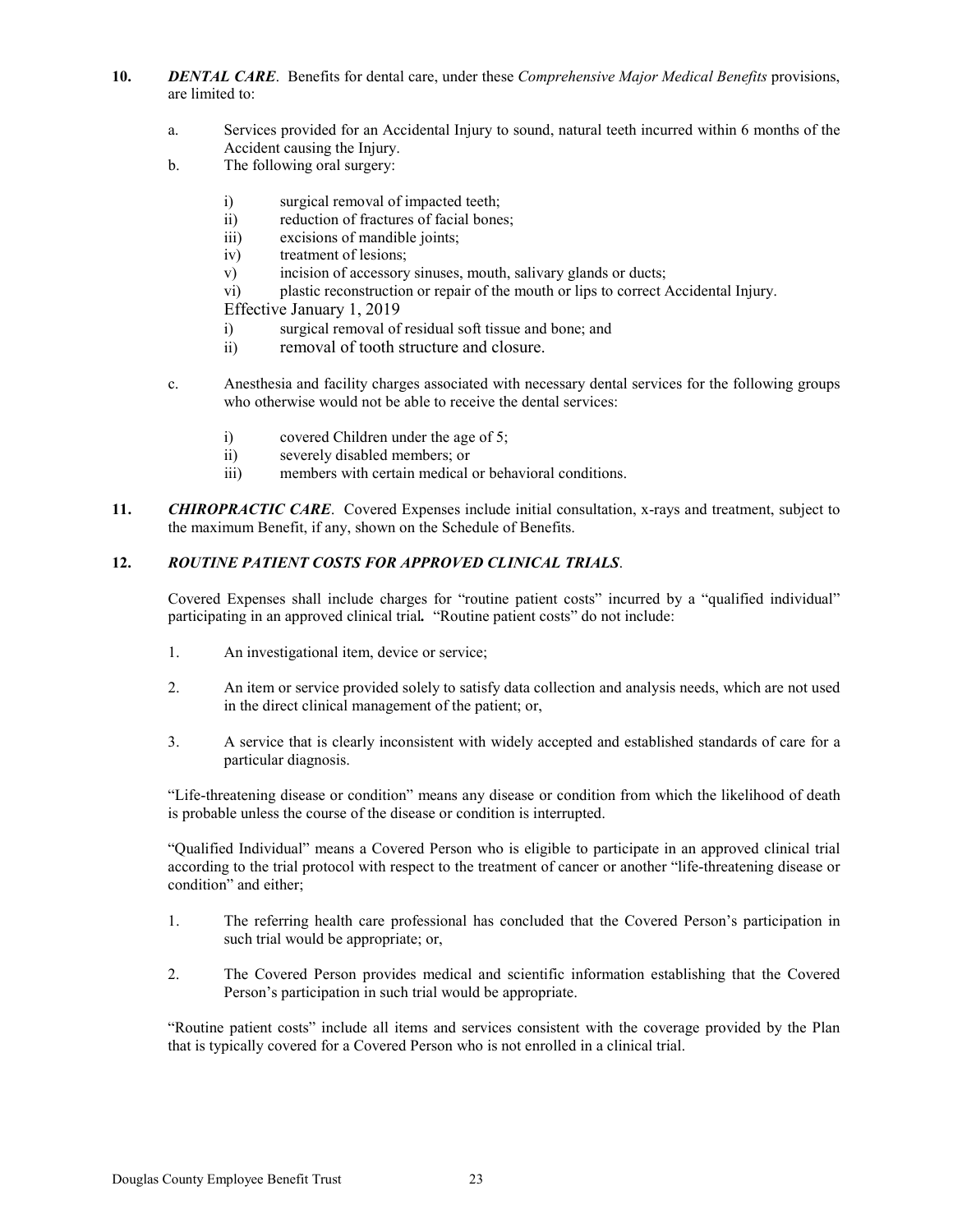### **13. SURGICAL TREATMENT OF MORBID OBESITY**

Covered Expenses shall include charges for surgical treatment of Morbid Obesity for Covered Persons with health problems that are aggravated by or related to the Morbid Obesity, including, but not limited to gastric by-pass, gastric stapling or gastric balloon when determined to be Medically Necessary.

### **14.** *NON-SURGICAL TREATMENT OF MORBID OBESITY*

Covered Expenses shall include charges for weight-loss programs, including nutritional counseling, that are administered and supervised by a Hospital or Physician's clinic to treat a medical condition by a decrease in the patient's weight. This program must not be a weight reduction program, but a program designed to treat health problems associated with high-risk Morbid Obesity. These health conditions may include hypertension, diabetes, cardiovascular disease, sleep apnea and degenerative joint disease. The patient must have demonstrated unsuccessful results in a weight loss program. Coverage is limited to Medically Necessary charges for treatment of Morbid Obesity.

### **15. GENDER DYSPHORIA**

Covered Expenses shall include treatment provided by a professional provider for gender dysphoria, a disorder characterized by the specific diagnostic criteria classified in the current edition of the Diagnostic and Statistical Manual of Mental Disorders published by the American Psychiatric Association. Treatment includes Medically Necessary psychotherapy, hormone therapy, prescription drugs and surgery. Cosmetic services, including the following, are not covered:

- 1. Abdominoplasty;
- 2. Blepharoplasty;
- 3. Breast enlargement, including augmentation mammoplasty and breast implants;
- 4. Body contouring such as lipoplasty or liposuction;
- 5. Brow lift;
- 6. Calf implants;
- 7. Cheek, chin, nose implants;
- 8. Electrolysis;
- 9. Injection of fillers or neurotoxins;
- 10. Face lift, forehead lift or neck tightening;
- 11. Facial bone remodeling;
- 12. Hair removal;
- 13. Hair transplantation;
- 14. Jaw reduction or jaw contouring;
- 15. Laryngoplasty;
- 16. Lip augmentation;
- 17. Lip reduction;
- 18. Mastopexy;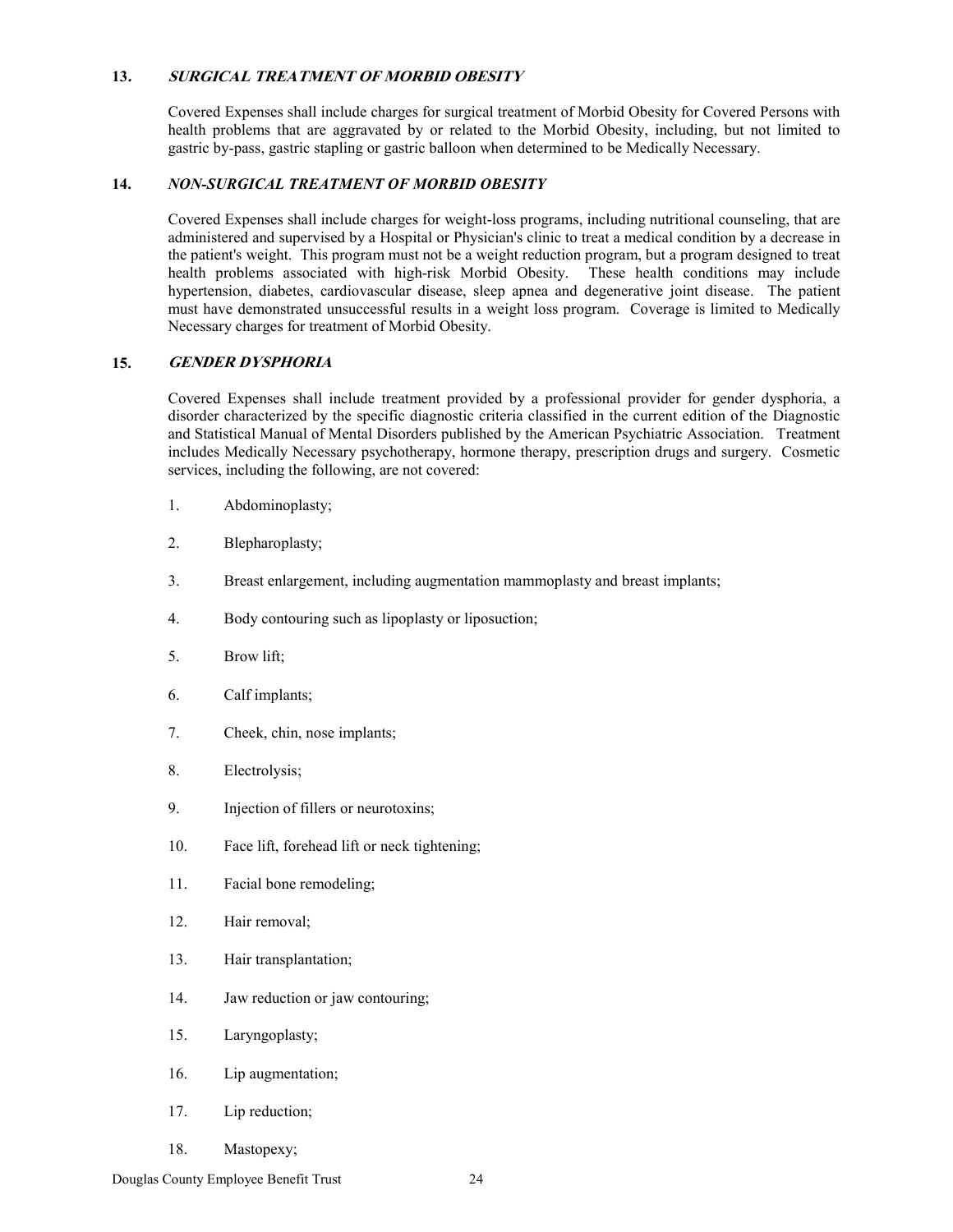- 19. Pectoral implants for chest masculinization;
- 20. Removal of redundant skin;
- 21. Rhinoplasty;
- 22. Skin resurfacing;
- 23. Thyroid cartilage reduction;
- 24. Voice modification surgery;
- 25. Voice lessons and voice therapy.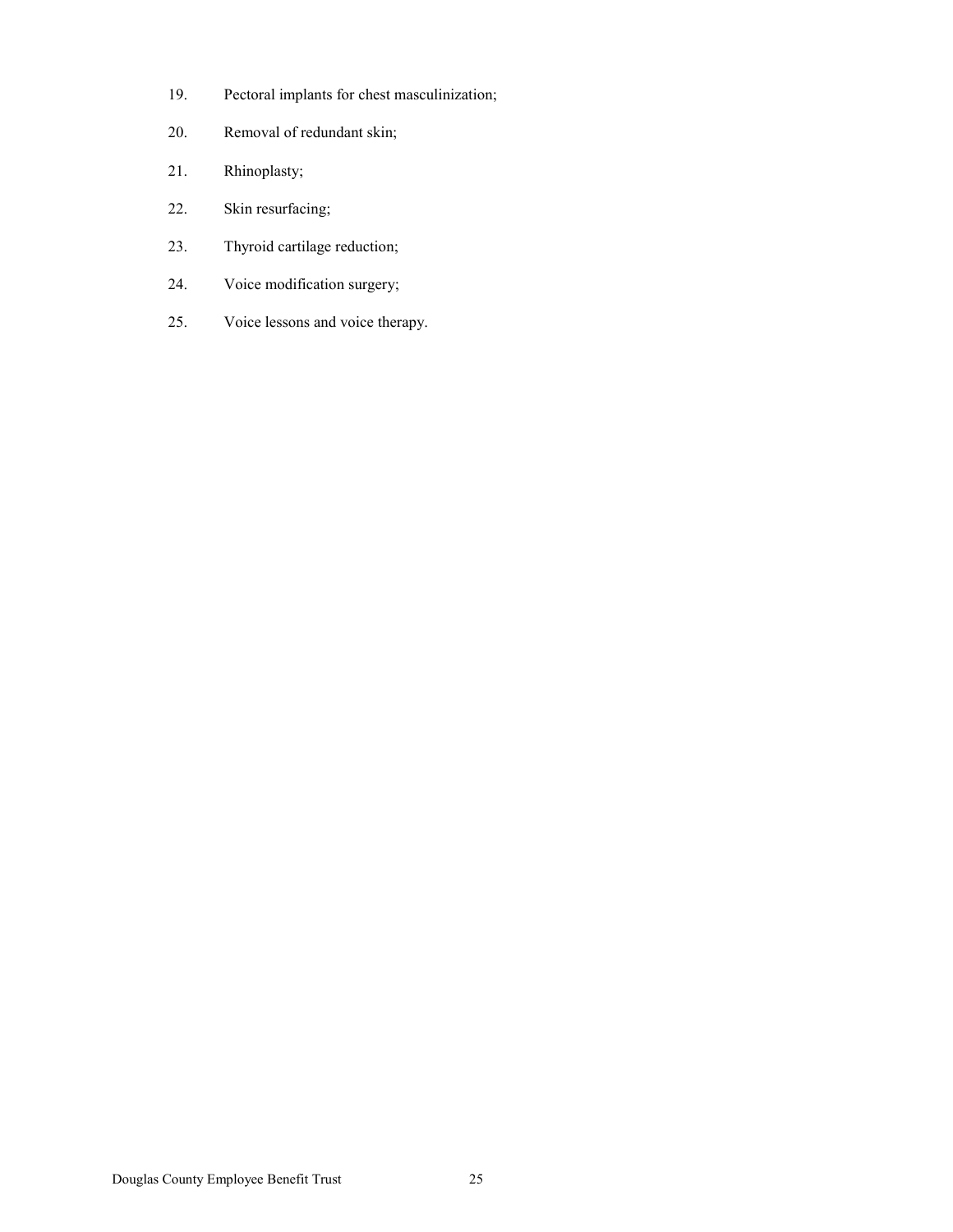### **ARTICLE VIII GENERAL EXCLUSIONS AND LIMITATIONS**

*Except as and to the extent otherwise specifically provided in this booklet***,** Covered Expenses do not include, and no Benefits (whether or not the care was Medically Necessary) will be paid with respect to:

- 1. **Abdominoplasty** Charges for abdominoplasty, except if Medically Necessary.<br>2. **Acupressure and Acupuncture** Charges for acupuncture, acupressure and re
- 2. **Acupressure and Acupuncture** Charges for acupuncture, acupressure and related or similar treatments (except for purposes of anesthesia).
- 3. **Admission Charges** Charges for Physician or Hospital bed patient services (other than diagnostic x-ray and laboratory tests and charges for Physical Therapy) if admission was primarily for diagnostic reasons or for Physical Therapy, and if such services could have been provided adequately on an outpatient basis without endangering the patient's health.
- 4. **Artificial Organ** Charges for services related to obtaining or implanting a non-human, artificial or mechanical organ.
- 5. **Blood Products** Charges for blood products storage when not necessary or not in conjunction with a scheduled covered surgery; or blood products when replaced by donation. Charges for procurement and storage of one's own blood, unless incurred within three months prior to the scheduled surgery.
- 6. **Breast Reduction** Charges for reduction mammoplasty (breast reduction surgery), unless determined to be Medically Necessary or covered under the Reconstructive Surgery provisions of the Plan.
- 7. **Comfort Items** Charges for items or devices primarily used for comfort or convenience, including but not limited to air purifier, humidifier, dehumidifier, whirlpool, air conditioning, water bed, exercise equipment, ultraviolet lighting, or anything useful in the household.
- 8. **Complications** Charges for services or supplies received for treatment of complications resulting from services that are not covered except as otherwise stated in this document.
- 9. **Consultations**  Charges for consults by telephone, e-mail or online Physicians. Charges associated with missed appointments or completion of claim forms.
- 10. **Controlled Substance, Under the Influence of** Charges for services, supplies, care or treatment to a Covered Person for Sickness or Injury resulting from that Covered Person's voluntary taking of or being under the influence of any controlled substance, chemical or drug, unless such controlled substance, chemical or drug was administered on the advice of a Physician. Expenses will be covered for Substance Abuse treatment as specified in this Plan. Expenses will also be covered for Covered Persons other than the person using controlled substances. This exclusion does not apply if the Sickness or Injury resulted from an act of domestic violence or a medical condition (regardless of whether such medical condition is physical or mental, and regardless of whether the medical condition is diagnosed prior to the Sickness or Injury).
- 11. **Cosmetic Surgery** Charges for Cosmetic Surgery or procedure and all related services.<br>12. **Coverage Dates** Charges for services rendered and or supplies received prior to the
- 12. **Coverage Dates** Charges for services rendered and or supplies received prior to the Effective Date or after the termination date of a person's coverage.
- 13. **Craniomandibular Joint Dysfunction** Charges for treatment of craniomandibular joint dysfunction; myofacial pain syndrome; and all related conditions.
- 14. **Criminal Act** Charges for treatment of a Sickness or Injury suffered or incurred:
	- a. in connection with any Sickness or Injury of the Covered Person resulting from or occurring during the Covered Person's commission or attempted commission of a criminal battery or felony. Claims shall be denied if the Plan Administrator has reason to believe based on objective evidence, such as, police reports or medical records, that a criminal battery or felony was committed by the Covered Person; or
	- b. while taking part in a riot (meaning taking an active part in common with three or more others by using or threatening to use force or violence without authority of law).
- 15. **Custodial Care** Charges for Custodial Care to assist in daily living needs not Medically Necessary to recover from a Sickness or Injury; or for Custodial Care or similar services by a member of your Immediate Family or someone who resides with you.
- 16. **Dental** Charges for dental treatment resulting from chewing injuries; dental implants; and dental treatment.
- 17. **Diabetic Supplies** Charges for insulin; needles, and test strips necessary to treat diagnosed diabetes are covered under your Pharmacy Benefit.
- 18. **Drugs** Charges for Drugs and medicines not prescribed by a Physician or that are not required to have a written prescription.
- 19. **Education** Charges for testing or training for education or vocation.
- 20. **Employer Based Clinic** Charges for services rendered through a medical department, clinic, or similar facility provided or maintained by your Employer.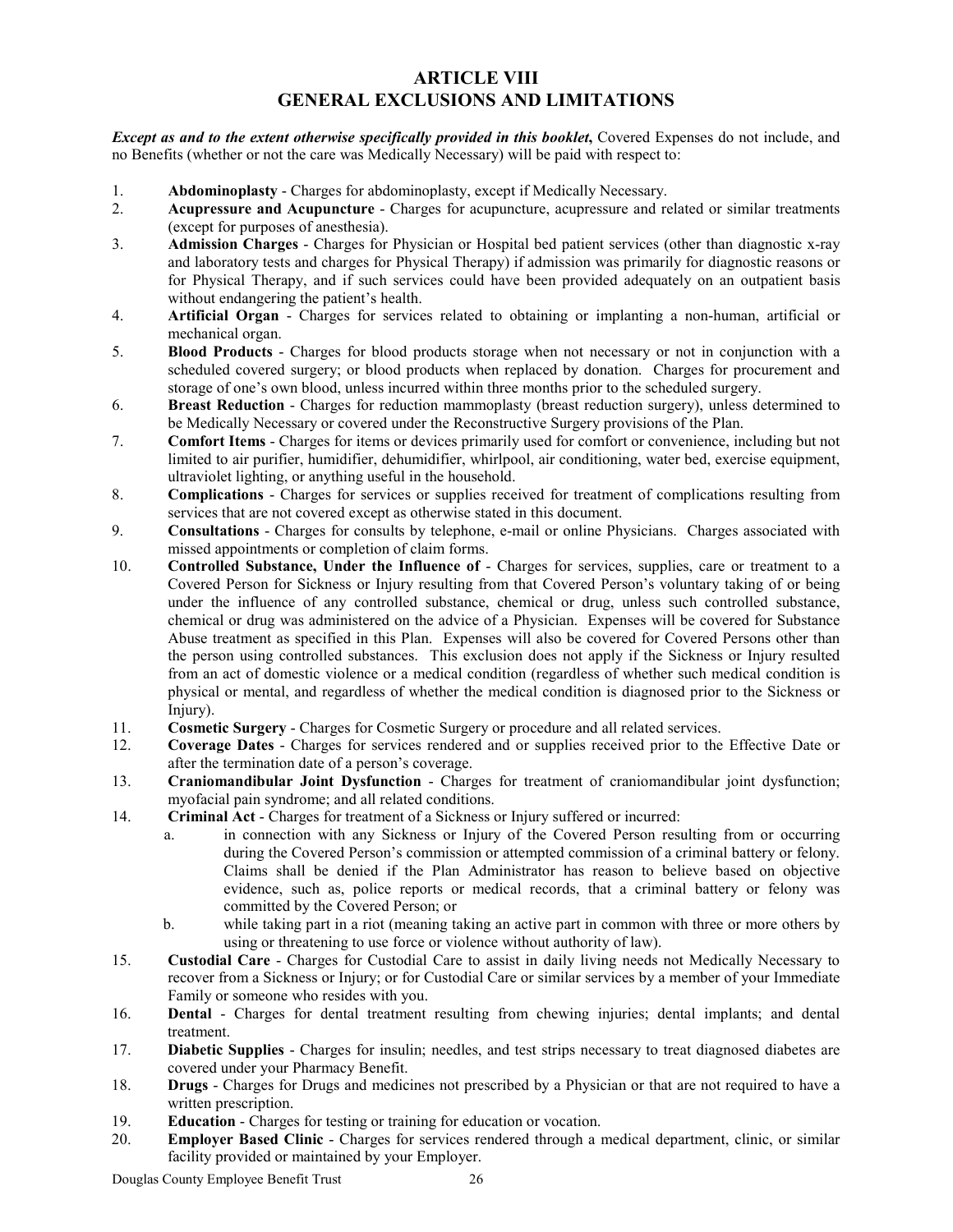- 21. **Exams and Tests for Miscellaneous Purposes** Charges for physical exams and related x-ray and lab expenses when rendered for purposes of employment, travel, immigration, or to buy insurance; or for premarital or family planning tests and exams.
- 22. **Experimental or Investigational** Charges for Drugs, devices, supplies, treatments, procedures or services that are considered experimental or investigative by the Plan. The Plan will consider a Drug, device, supply, treatment, procedure or service to be "experimental" or "investigative":
	- a. if, in the case of a Drug, device or supply, the Drug, device or supply cannot be lawfully marketed without approval of the U.S. Food and Drug Administration and approval for marketing has not been given for the proposed use at the time the Drug, device or supply is furnished; or
	- b. if the Drug, device, supply, treatment, procedure or service, or the patient's informed consent document utilized with respect to the Drug, device, supply, treatment, procedure or service was reviewed and approved by the treating facility's institutional review board or other body serving a similar function, or if federal law requires such review or approval; or
	- c. if the Plan Sponsor determines in its sole discretion that the Drug, device, supply, treatment, procedure or service is the subject of on-going phase I or phase II clinical trials; is the research, experimental, study or investigational arm of on-going phase III clinical trials, or is otherwise under study to determine maximum tolerated dose, toxicity, safety or efficacy.
	- d. if the Plan Sponsor determines in its sole discretion based on documentation in one of the standard reference compendia or in substantially accepted peer-reviewed medical literature that the prevailing opinion among experts regarding the Drug, device, supply, treatment, procedure or service is that further studies or clinical trials are necessary to determine its maximum tolerated dose, toxicity, safety or efficacy.
- 23. **Family Member, Services Rendered By** Charges for services or supplies rendered by a member of your Immediate Family or any person residing in your household.
- 24. **Foot Care** Charges for routine, palliative or cosmetic foot care, including, but not limited to, treatment of weak, unstable, flat, strained or unbalanced feet, orthopedic shoes, shoe inserts, strapping and other supportive devices; treatment of corns or calluses; non-surgical care of toenails. These services are covered if found to be Medically Necessary for the treatment of metabolic or peripheral-vascular disease (such as diabetes) or other medical diagnoses including plantar fasciitis, bone spurs, bursitis or tendonitis of the foot.
- 25. **Genetic Testing and Counseling** Charges for genetic testing and genetic counseling except when Medically Necessary and the intent is to use the results to help determine a course of treatment or care. BRCA testing and Counseling will be covered as preventive services under PPACA guidelines.
- 26. **Governmental Plan** Charges for services and supplies that are: furnished by a governmental plan, Hospital or institution, unless you are legally required to pay for the services; paid by an association or foundation; or required by law to be provided by an educational institution to you; nevertheless, such charges shall be considered for payment under the Plan to the extent required by federal law, but only to the extent the Plan would have considered such charges for payment had the services or supplies been provided by other than a governmental Hospital or institution.
- 27. **Hypnosis** Charges for hypnosis.
- 28. **Incurred Expenses** Charges for any expense that is not incurred at the time a person is a Covered Person, unless a Plan provision specifically provides otherwise. For this purpose, an expense is incurred at the time the service or supply is actually provided.
- 29. **Infertility** Charges for in-vitro and in-vivo fertilization testing; treatment or medication for the primary purpose of achieving conception and infertility testing and treatment.
- 30. **International Services** Charges incurred outside the U.S. if you traveled to such location for the sole purpose of obtaining medical services, Drugs or supplies.
- 31. **Maxillofacial Surgery** Charges for maxillofacial surgeries.
- 32. **Maximum Allowable Charge** Charges in excess of the maximum allowable charge; charges for services, supplies or treatment for which the Covered Person is not legally required to pay; or for which no charge would usually be made; or for which such charge, if made, would not usually be collected if no coverage existed; or to the extent the charge for the care exceeds the charge that would have been made and collected if no coverage existed.
- 33. **Medically Necessary** Charges for services or supplies, which are not Medically Necessary except as specifically stated herein, or to the extent that the charges exceed the Maximum Allowable Amount.
- 34. **Military Injury, War**  Charges for treatment of a Sickness or Injury suffered or incurred in the course of an act of declared or undeclared war or in the course of, or related to, service in the military forces of any country, including non-military units supporting such forces.
- 35. **Nerve Stimulators** Charges for the purchase of TENS nerve stimulators.
- 36. **No-Fault Auto** Charges for any treatment or service, which is covered by no-fault (automobile) state provisions or other similar legislation.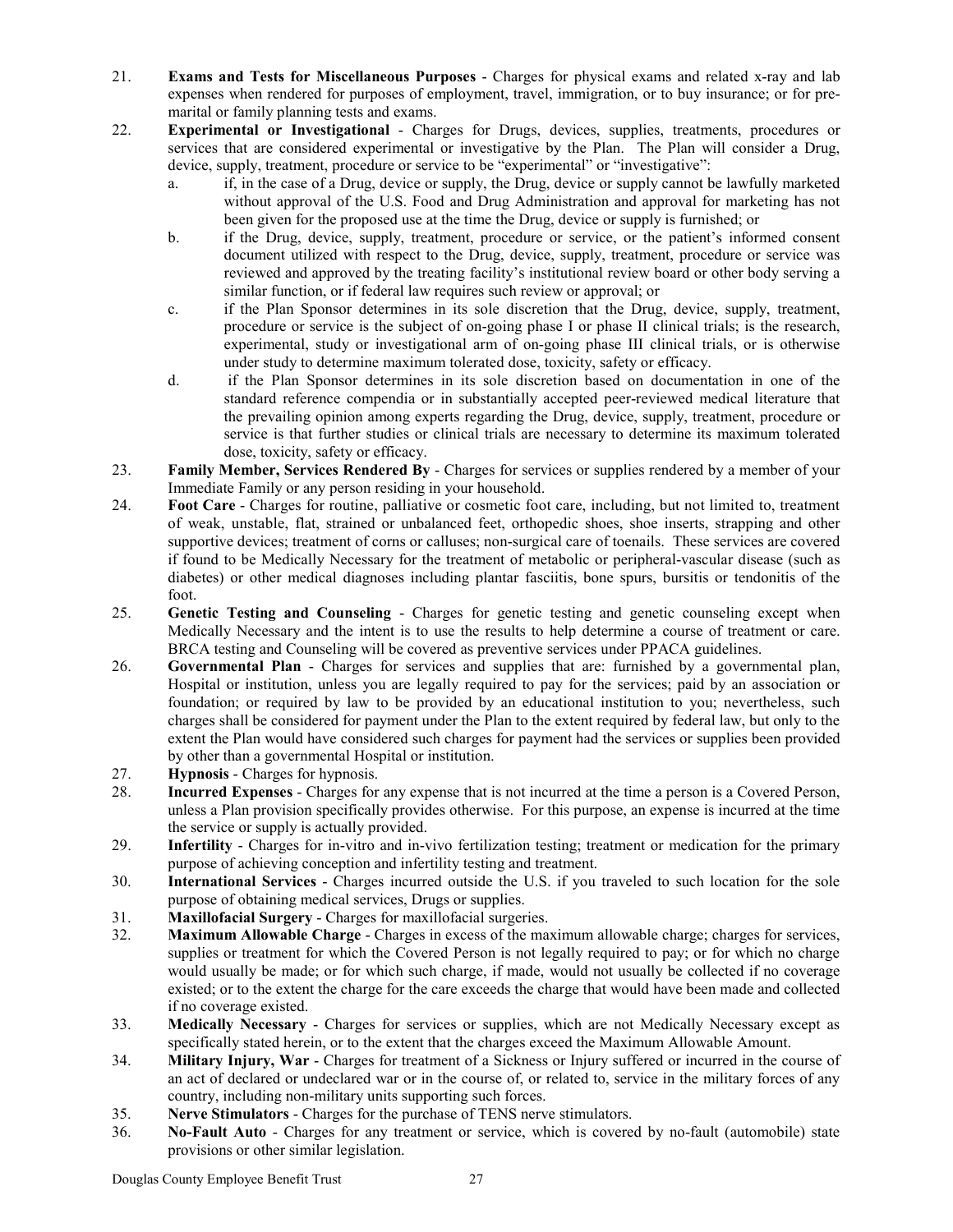- 37. **Nutritional Support** Charges for nutritional support that is taken orally. In addition, nutritional support is excluded when administered enterally (feeding tube) or parenterally (intravenous administration) unless determined to be Medically Necessary.
- 38. **Orthognathic Surgery** Charges for orthognathic reconstructive surgery.
- 39. **Osseo-Integrated Implants** Charges for osseo-integrated implants.
- 40. **Physician Approval, Scope of License** Charges for services and supplies that are not recommended and approved by a Physician; or not rendered within the scope of the Physician's license. (If the Physician is not an M.D., then services are only covered if they would otherwise be covered if rendered by an M.D.).
- 41. **Private Duty Nursing** Charges for private duty nursing care during a period in which the Covered Person is receiving Home Health Care.
- 42. **Skin Removal** Charges for panniculectomy or other surgical removal of excess skin and fat, or other procedure to remove excess skin or fat, unless determined to be Medically Necessary and to not be treatment related to weight loss surgery.
- 43. **Surrogate Pregnancy** Charges related to surrogate pregnancies, or charges for the birth expenses of the mother (who is not covered by this Plan) where the covered Employee will adopt the mother's child.
- 44. **Travel** Charges for travel, whether or not recommended by a Physician or Nurse, except for charges for Ambulance service to the extent they are otherwise Covered Expenses.
- 45. **Varicose Veins** Charges for treatment of varicose veins of extremities, unless determined by the Plan to be Medically Necessary.
- 46. **Vision** Charges for vision therapy (orthoptics); eyeglasses or contact lenses; radial keratotomy or any other eye surgery to correct refractive defects of the eye. This exclusion shall not apply to the initial purchase of eyeglasses or contact lenses following cataract surgery.
- 47. **Weekend Hospital Admission** Charges for a Hospital admission which occurs between Friday at 8:00 a.m. through Sunday 12:01 p.m. due to a surgery that is to be performed the following Monday or later, unless special circumstances are shown, or because of an Emergency.
- 48. **Weight Reduction Programs** Charges for services, supplies or treatment primarily for weight reduction or treatment of obesity, including, but not limited to, exercise programs or use of exercise equipment; special diets or diet supplements; appetite suppressants; Nutri/System, Weight Watchers or similar programs; and Hospital confinements for weight reduction programs, except as specifically provided herein.
- 49. **Worker's Compensation -** Charges for treatment of any condition for which benefits of any nature are payable or are found to be eligible, either by adjudication or settlement, under any Workers' Compensation law, Employer's liability law, or occupational disease law, even though the Covered Person fails to claim rights to such benefits or fails to enroll or purchase such coverage, or if the condition is a result from secondary employment for wage or profit.

Notwithstanding these specific exclusions, if this booklet otherwise specifically provides for payment of a specific Benefit, such other provision shall take precedence over the exclusion. This exception is intended to apply solely to specific Benefits specifically described as covered elsewhere in this booklet, notwithstanding these exclusions. It is not intended to allow general language, such as (but not necessarily limited to) language providing generally that Benefits are paid for "Medically Necessary" care and treatment, to override the terms of an express exclusion described in this Article.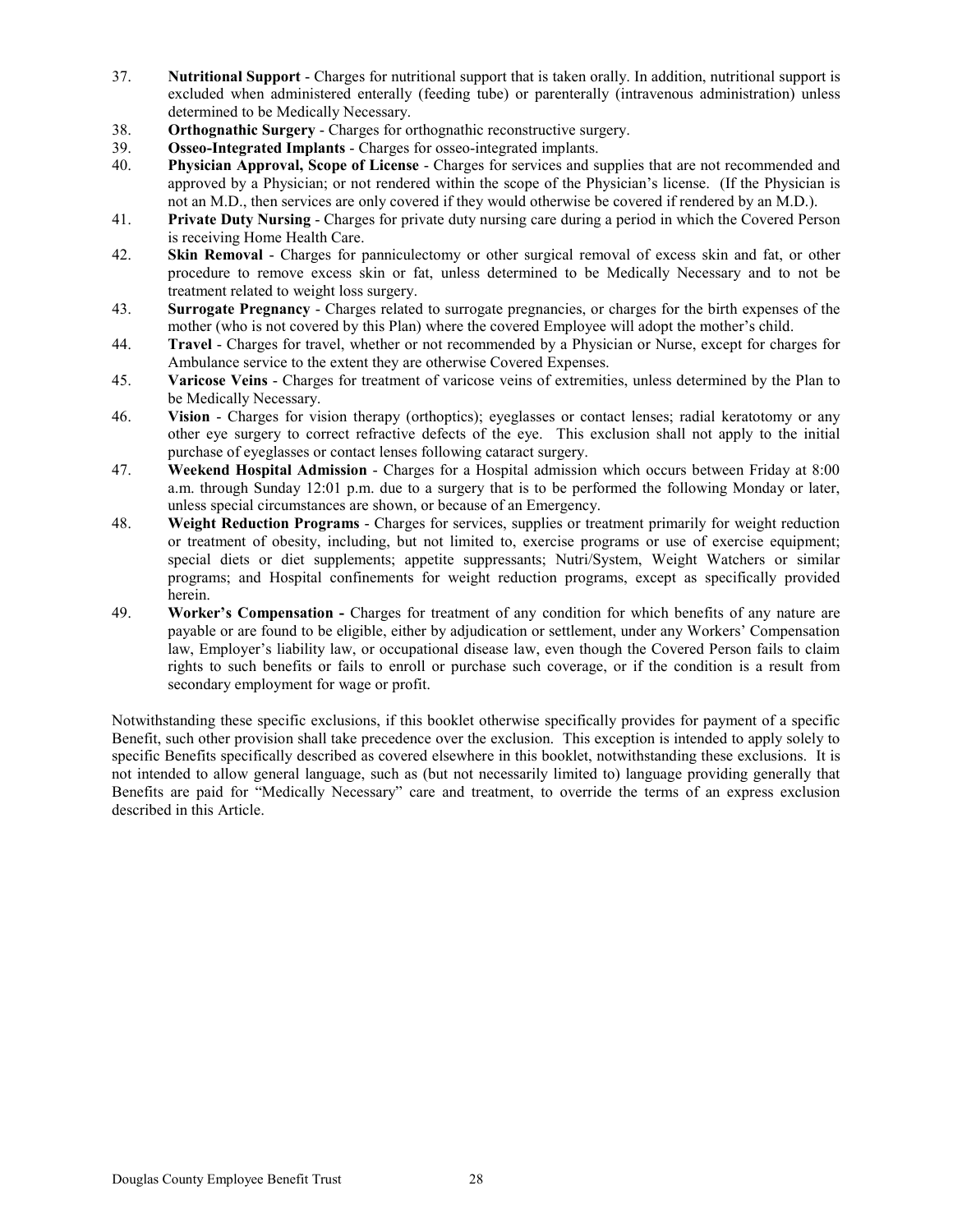### **ARTICLE IX COORDINATION OF BENEFITS, SUBROGATION AND REIMBURSEMENT**

This section is intended to prevent the duplicate payment of Benefits, or to prevent reimbursement, with respect to any expense, which exceeds the expense incurred. It applies when a Covered Person is also covered by any other Plan or Plans (as defined in this Section), or is entitled to payments from some other source. When benefits are payable from more than one source, one plan normally pays benefits on a primary basis (as though there were no other source) and the other plan pays a reduced benefit, or pays on a secondary basis. This Plan will always provide coverage either on a primary or secondary basis so that the Benefits it pays, when added to the benefits payable by another source, will not exceed the total allowable expenses. Only the amount paid by this Plan will be charged against the Plan maximums.

### *DEFINITIONS*

This Article contains certain terms, which are defined in a special way. Those definitions follow below. Other defined terms are explained in the Article of this booklet titled, *Definitions*. In the case of ambiguity, terms shall be construed by the Plan Sponsor in a manner consistent with the intention of this Article.

### *Allowable Expense*

An expense which is covered in whole or in part either by this Plan or by the other Plan. It is limited to the Usual, Customary and Reasonable Amount or the "Allowable Amount" for the medical care or treatment provided. Allowable expense is any expense that a provider by law, or in accordance with a contractual agreement, is prohibited from charging a covered person.

### *Person*

Any individual, association, partnership, corporation or any other organization.

### *Plan*

Includes, but is not limited to, any of the following providing payments on account of a Sickness or Injury:

- any group, blanket or franchise health insurance, or coverage similar to same;
- a group contractual prepayment or indemnity plan, or coverage similar to same;
- a Health Maintenance Organization (HMO), whether group practice or individual practice association;
- a labor-management trusted plan or a union welfare plan;
- an employer or multi-employer plan or employee welfare benefit plan;
- a governmental medical benefit program;
- insurance required or provided by statute;
- automobile, no-fault, homeowners or general liability insurance (not merely the medical expense benefit provisions of such insurance);
- settlement or judgment proceeds (regardless of the manner in which such proceeds are characterized).

The term "Plan" does not include:

- any individual health insurance policies or contracts;
- public medical assistance programs such as Medicaid; except as otherwise provided herein;
- hospital indemnity or other fixed indemnity;
- accident only:
- specified disease;
- limited benefit health coverage;
- school accident type coverage;
- Medicare Supplemental policies;
- Medicaid policies

The term "Plan" shall be construed separately with respect to each policy, contract, or other arrangement for benefits or services and separately with respect to that portion of any such policy, contract, or other arrangement which reserves the right to take the benefits or services of other plans into consideration in determining its benefits and that portion which does not.

### *Primary Plan/Secondary Plan*

When this Plan is primary, its Benefits are determined before those of the other Plan. The benefits of the other Plan are not considered. When this Plan is secondary, its Benefits are determined after those of the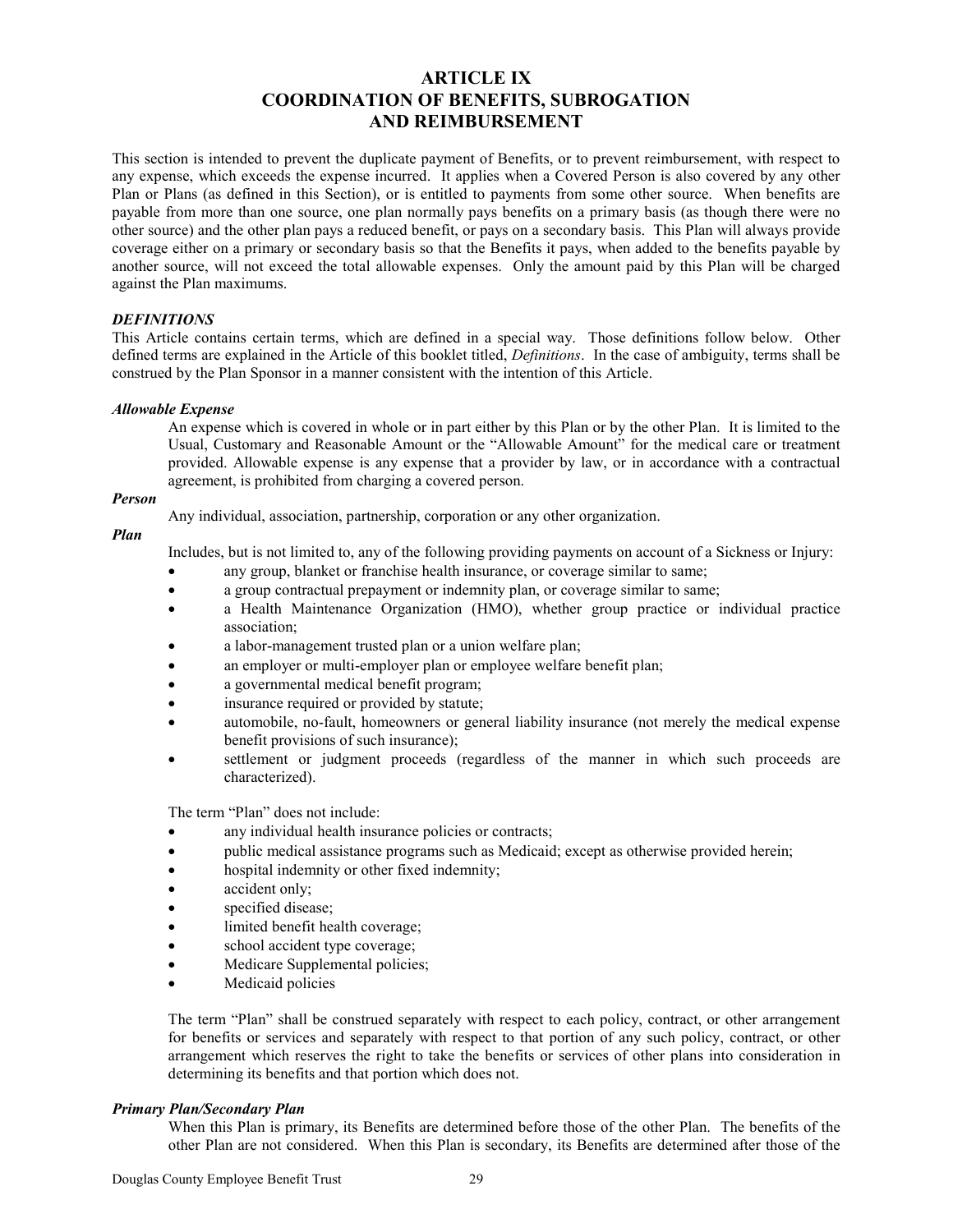other Plan. Its Benefits may be reduced because of the other Plan's benefits. When there are more than two Plans, this Plan may be primary as to one and may be secondary as to another.

### *COORDINATION OF BENEFITS*

### *What this Plan Pays as the Secondary Plan*

When this Plan is the Secondary Plan, it considers as the Covered Expense under this Plan the difference (if any) of the total expense minus the amount paid by the Primary Plan. Then, this Plan applies to this remainder any Copayment and/or Co-insurance amounts and other amounts that would normally apply to a Covered Expense under this Plan.

### *Secondary Amount Rule*

Where this Plan is the Secondary Plan, then notwithstanding any other provision of this Plan to the contrary, the Benefits payable by this Plan are subject to the "secondary amount rule". The "secondary amount rule" applies where the Primary Plan (as determined under applicable coordination of benefits rules) contains a coordination of benefits (or similar type of) provision that reduces the Primary Plan's benefits (either directly or indirectly) on account of the existence of secondary coverage to an amount less than such Primary Plan would have paid had there been no secondary coverage. For example, a Primary Plan might provide that if there is secondary coverage, the Primary Plan's benefits are limited to \$1,000. In that event, this Plan will never pay more than the "secondary amount". The "secondary amount" payable by this Plan is the amount this Plan would by its terms pay, as determined by this Plan in its sole discretion, had the Primary Plan paid benefits as though there were no secondary coverage (that is, had the Primary Plan not reduced its benefits on account of the existence of the secondary coverage).

When this Plan is secondary, "Allowable Expense" shall not include any amount that is not payable under the primary plan as a result of a contract between the primary plan and a provider of service in which such provider agrees to accept a reduced payment and not to bill the Covered Person for the difference between the provider's contracted amount and the provider's regular billed charge.

### *Order Of Determination*

This Plan determines its order of Benefits using the *first* of the following, which applies:

- a. **Other Plan Does Not Coordinate**. A Plan that does not coordinate with other Plans is always the Primary Plan.
- b. **Non-Dependent/Dependent**. The benefits of the Plan that covers the person as an Employee, laid-off Employee, former Employee, Retired Employee, member or subscriber (other than a Dependent) is the Primary Plan; the Plan which covers the person as a Dependent is the Secondary Plan. However, if that person is a Medicare beneficiary, and if as a result of the provisions of Title XVIII of the Social Security Act and its regulations Medicare is (i) secondary to the plan covering the person as a Dependent, and (ii) primary to the plan covering the person other than as a Dependent (e.g., as a Retired Employee), then the order of benefits is reversed so that the plan covering the person as an Employee, member, subscriber or retiree is secondary and the other plan is primary.
- c. **Dependent Child/Parents Not Separated or Divorced**. Except as provided below, in the subsection titled, *Dependent Child/Parents Separated or Divorced*, when this Plan and another Plan cover the same Child as a Dependent of different parents:
	- the Primary Plan is the Plan of the parent whose birthday (month and day) falls earlier in the year. The Secondary Plan is the Plan of the parent whose birthday falls later in the year; but
	- if both parents have the same birthday, the benefits of the Plan, which covered the parent the longer, is the Primary Plan; the Plan which covered the parent the shorter time is the Secondary Plan.
	- if the other Plan does not have the birthday rule, but has the gender rule and if, as a result the Plans do not agree on the order of benefits, the rule in the other Plan will determine the order of benefits.
- d. **Dependent Child/Separated or Divorced Parents**. If two or more Plans cover a person as a Dependent Child of divorced or separated parents (whether or not the parents were ever married), benefits for the Child are determined in this order:
	- first, the Plan of the parent with custody of the Child;
	- then, the Plan of the spouse of the parent with custody;
	- then the Plan of the parent without custody of the Child;
	- finally, the Plan of the spouse of the parent without custody.

However, if the specific terms of a court decree state that one parent is responsible for the health care expenses of the Child, then that parent's Plan is the Primary Plan. In the case where the parents of a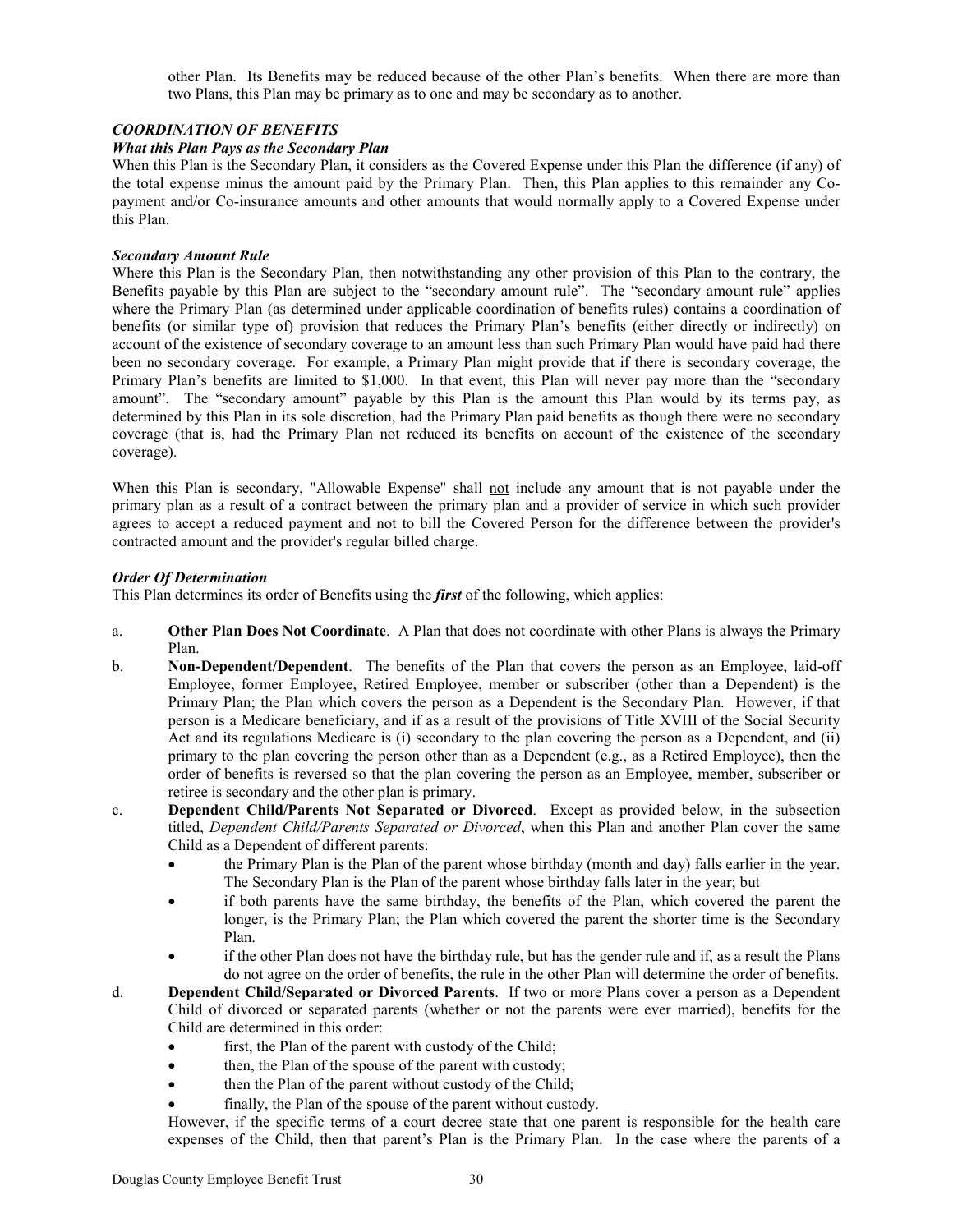Dependent Child were never married to each other, these rules shall apply as though such parents were divorced or separated.

- e. **Active/Inactive Employee**. The Primary Plan is the Plan that covers the person as an Employee who is neither terminated, laid-off nor retired (or as that Employee's Dependent). The Secondary Plan is the Plan, which covers that person as a former, laid-off or Retired Employee (or as that Employee's Dependent). If the other Plan does not have this rule, and if, as a result, the Plans do not agree on the order of benefits, this rule does not apply.
- f. **Longer/Shorter Length of Coverage**. If none of the above rules determines the order of benefits, the Primary Plan is the Plan, which covered the Employee, member or subscriber longer; the Secondary Plan is the Plan, which covered that person the shorter time.
- g. **COBRA or State Continuation**. If a person whose coverage is provided through COBRA or under State Continuation is covered under another plan, the plan covering that person as an Employee (or Dependent) is the primary plan and the COBRA or state continuation plan is secondary. If the other plan does not have this rule and the plans do not agree on order of benefits, this rule is ignored.
- h. **If none of these rules determine the order of benefits**. The allowable expenses will be equally shared between the plans meeting the definition of plan. This Plan will not pay more than it would have paid had it been the primary plan.

In order to prevent total payments from exceeding a Covered Person's medical expenses, this Plan may, at its option, defer payment of Benefits until the amount of benefits payable under any other plan has been determined.

### *Medicare Reduction/Coordination*

- a. **Active Employees or Dependents of Active Employees Eligible for Medicare Due to Age**. If you are covered under this Plan due to your or someone else's current employment with the Employer, and are also eligible for Medicare due to age, you may:
	- continue your coverage under this Plan (to the extent you remain eligible, of course) and defer enrollment in Medicare; or
	- continue your coverage under this Plan and also enroll in Medicare; this Plan would be your primary medical coverage and Medicare your secondary medical coverage as long as your coverage under this Plan is attributable to current employment with the Employer; or
	- drop your coverage under this Plan and enroll in Medicare, in which case Medicare would be your primary medical coverage.

*CAUTION*: If when your coverage ceases due to termination of your or someone else's current employment status with the Employer you (1) are eligible for Medicare, and (2) you elect COBRA coverage under this Plan, you should know three important facts:

- First, your COBRA coverage is not attributable to "current employment status". That means that if you were enrolled in Medicare this Plan would pay *second*, behind Medicare (except in some cases where your Medicare is due to end-stage renal disease).
- Second, under the Plan, if you're *eligible* for Medicare we'll deem you to be *enrolled* in Medicare, and only pay Benefits after calculating what Medicare *would have paid*. So if you don't enroll in Medicare after losing your coverage attributable to current employment status (that is, if you don't enroll in Medicare when you become eligible for COBRA coverage), *you may have to pay out-of-pocket the amount Medicare would have paid had you been enrolled*.
- Third, you have a limited, eight-month special enrollment period for Medicare after your coverage under this Plan ends due to termination of the current employment status. If you wait to enroll in Medicare until after you exhaust COBRA coverage, you may not be able to enroll in Medicare immediately, and you may be required to pay an additional premium for Medicare Parts B and D.

In sum, whether or not you elect COBRA coverage you should consider enrolling in Medicare immediately after your coverage under this Plan ceases to be provided due to your or someone else's current employment status (assuming, of course, you are eligible for Medicare when the current employment status ends).

b. **Covered Persons Eligible for Medicare Due to Disability**. This Plan is primary and Medicare is secondary if you are eligible for Medicare by reason of disability (but not age), and your coverage under this Plan is on account of your (or someone else's) current employment with the Employer. If coverage under this Plan is not on account of current employment status with the Employer and you are eligible for Medicare solely by reason of disability, Medicare is primary and this Plan is secondary. Note that in this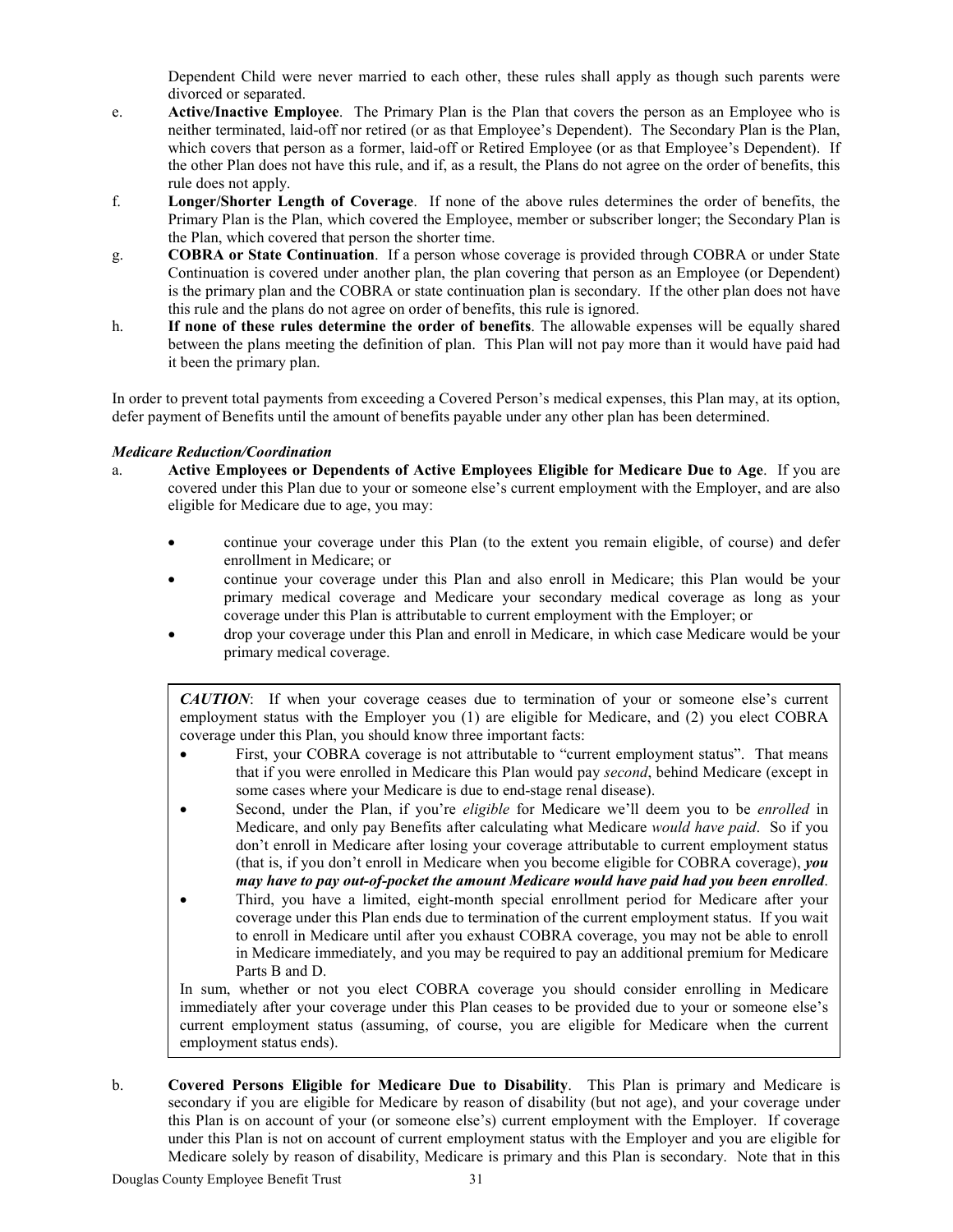latter case, where this Plan is secondary, this Plan will deem you or the Dependent, as the case may be, to be enrolled in Medicare Parts A and B even if you or the Dependent, as the case may be, is not so enrolled. The rules in this section continue to apply for as long as the Plan has at least 100 participants as described in federal Medicare regulations. *See the special "Caution" text box above concerning the possible effects of not enrolling in Medicare immediately where Medicare would be your primary payer because of the absence of your or someone else's current employment with the Employer.*

c. **End-Stage Renal Disease (ESRD)**. If you become eligible for Medicare solely on account of end-stagerenal disease (ESRD), then this Plan will be primary to Medicare for up to 30 months (called the "coordination period"); after that, the Plan becomes the secondary payer (assuming you're still eligible for coverage), and Medicare is the primary payer. The coordination period begins on the first day of the month for which you are eligible for Medicare benefits on account of your ESRD, and ends not later than 30 months later (it might end earlier in some cases, such as when your coverage ends under this Plan). If at the time you become eligible for Medicare benefits due to ESRD you are already entitled to Medicare benefits on account of age or disability, and Medicare is the primary payer (and this Plan is secondary), then Medicare remains the primary payer, even after you become eligible for Medicare benefits due to your ESRD. Please note that for purposes of this provision, the coordination period begins in the month you are merely eligible for Medicare benefits due to ESRD, whether or not you actually enroll in Medicare then.

### *Medicaid and State Children's Health Insurance Program Coordination*

This Plan will always be primary, and any Medicaid or State Children's Health Insurance Program will be secondary only.

### *Coordination With Automobile Insurance Coverage*

This Plan's liability for otherwise Covered Expenses arising out of an automobile Accident is based on the type of automobile insurance law enacted by your state. Currently there are three types of state automobile laws (i) No-fault automobile laws; (ii) Financial responsibility laws; and (iii) Other automobile liability insurance laws. It is the Plan's general intent not to pay medical expenses resulting from automobile Accidents, and the Plan will be so interpreted.

- a. **Coordination Under Auto No-Fault Coverage**. Except as required by law, the Plan is secondary to any no-fault automobile coverage. It is not intended to reduce the level of coverage that would otherwise be available through a no-fault automobile insurance policy nor does it intend to be primary in order to reduce the premiums or costs of no-fault automobile coverage. If you incur Covered Expenses as a result of an automobile Accident (either as a driver, passenger or pedestrian), the amount of Covered Expenses that the Plan will pay is limited to:
	- any deductible under the automobile coverage; and
	- any Co-payment under the automobile coverage; and
	- any expense properly excluded by the automobile coverage that is a Covered Expense; and
	- any expense that the Plan is required to pay by law.

An individual is considered to be covered under an automobile insurance policy if he or she is either:

- an owner or principal named insured of the policy; or
- a family member of a person insured under the policy; or
- a person who would be eligible for medical expense benefits under an automobile insurance policy if this Plan did not exist.
- b. **Coordination Under Financial Responsibility Law**. This Plan is secondary to automobile coverage or to any other party who may be liable for your medical expenses resulting from the automobile Accident. If your state has a "financial responsibility" law which does not allow the Plan to pay Benefits as secondary or which does not allow the Plan to pay advance payments with the intent of subrogating or recovering the payment, the Plan will not pay to you or on your behalf any Benefits related to an automobile Accident.
- c. **Coordination Under Other Automobile Liability Insurance**. If your state does not have a no-fault automobile insurance law or a "financial responsibility" law, this Plan is secondary to any applicable automobile insurance coverage or to any other party who may be liable for the automobile Accident.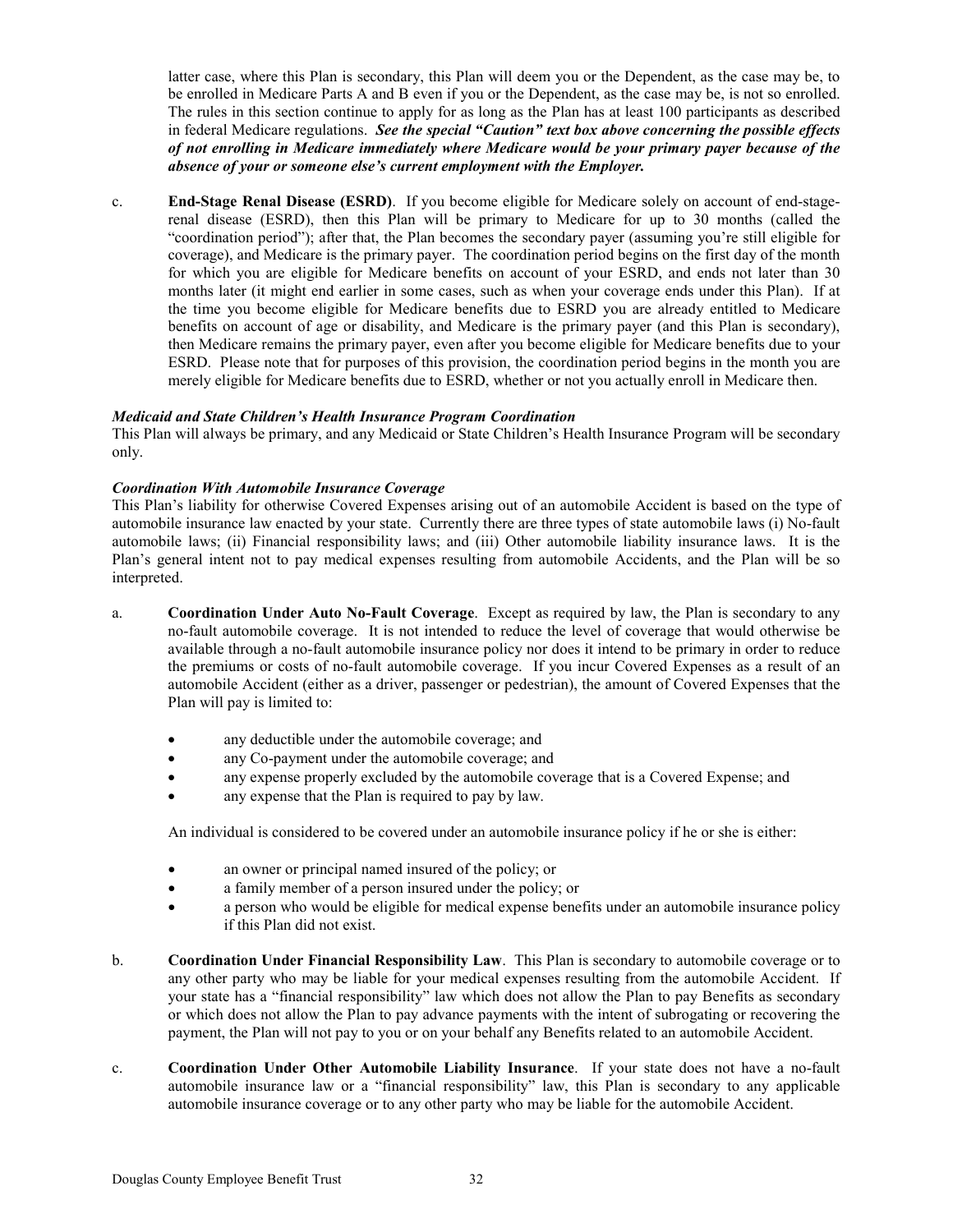### *Coordination With Underinsured/Uninsured Motorist Coverage*

If you are involved in an automobile Accident and as a result of the Accident the Plan pays Benefits, and if you receive a settlement or judgment under an uninsured or underinsured motorist policy, the Plan is entitled to receive, from the proceeds of the uninsured or underinsured motorist coverage, an amount equal to the Covered Expenses paid or payable by the Plan whether or not the proceeds are characterized as reimbursement for medical expenses, and whether or not the proceeds are sufficient to make you "whole". The amounts payable to the Plan shall not be reduced on account of your expenses, including attorneys' fees, unless the Plan specifically agrees, in writing, to such a reduction. The Plan may, in the sole discretion of the Plan Sponsor, agree to payment of Benefits prior to the receipt by you of any recovery from the uninsured or underinsured motorist policy, and you agree, as a condition of your and your eligible Dependents' coverage under this Plan, to remit to the Plan the proceeds of any recovery received from an uninsured or underinsured motorist policy up to the amounts paid or payable by the Plan.

Any Covered Expenses paid or payable by the Plan, which are in excess of the proceeds received by the uninsured or underinsured motorist policy will be the responsibility of the Plan pursuant to the terms and conditions of the Plan.

### *TRICARE Coordination Rules*

Notwithstanding any provision of this Plan to the contrary, the following rules shall apply:

- a. This Plan shall not offer any financial or other incentives for a TRICARE-eligible Employee not to enroll (or to terminate enrollment) in this Plan in the situation where this Plan would (in the case of enrollment) be a Primary Plan, in the same manner as the provisions of the Social Security Act apply to prohibit the offering of any financial or other incentives for an individual entitled to Medicare benefits not to enroll (or to terminate enrollment) under a group health plan or large group health plan which would (in the case of enrollment) be a Primary Plan.
- b. A TRICARE-eligible Employee shall have the opportunity to elect to participate in this Plan and receive primary coverage for health care services under the Plan in the same manner and to the same extent as similarly situated Employees who are not TRICARE-eligible Employees.

For purposes of this provision, the term "TRICARE-eligible Employee" means a covered beneficiary under 10 U.S.C. Section  $1097c(f)(3)$  who is entitled to health care benefits under the TRICARE program.

These TRICARE coordination rules shall not apply to any employer who has fewer than 20 employees.

### *RIGHT TO RECOVERY, REIMBURSEMENT, SUBROGATION AND SET-OFF*

### *Corrective Payments*

Whenever payments which should have been made under this Plan in accordance with the coordination of benefits provisions have been made under any other Plans, this Plan shall have the right to pay to any persons making such other payments any amounts they determine to be warranted in order to satisfy the intent of the coordination of benefits provisions. Amounts so paid shall be deemed to be Benefits paid under this Plan and, to the extent of such payments; this Plan shall be fully discharged from liability.

### *Reimbursement*

Whenever this Plan makes payments which together with the payments the Covered Person has received or is entitled to receive from any other Plan or Person, exceed the maximum amount necessary to satisfy the intent of this provision; or exceed, under the terms of this Plan, the Benefits properly payable to the Covered Person, Plan, provider or Person to or for or with respect to whom the payments were made, this Plan shall have the right to recover such payments, to the extent of such excess, from among one or more of the following, as the Plan Sponsor in its sole discretion shall determine:

- the Covered Person:
- if the Covered Person is an eligible Dependent or former eligible Dependent, the eligible Employee or former eligible Employee with respect to whom the Covered Person is or was an eligible Dependent;
- any other Plan, provider or Person to or for or with respect to whom such payments were made;
- any insurance company or other Plan or person which should have made the payment; and
- any other organizations.

Alternatively, the Plan Sponsor or its designee may set-off the amount of such payments, to the extent of such excess, against any amount owing, at that time or in the future, under this Plan to one or more of the Covered Person, Plans, Persons, providers, insurance companies or other organizations as listed above.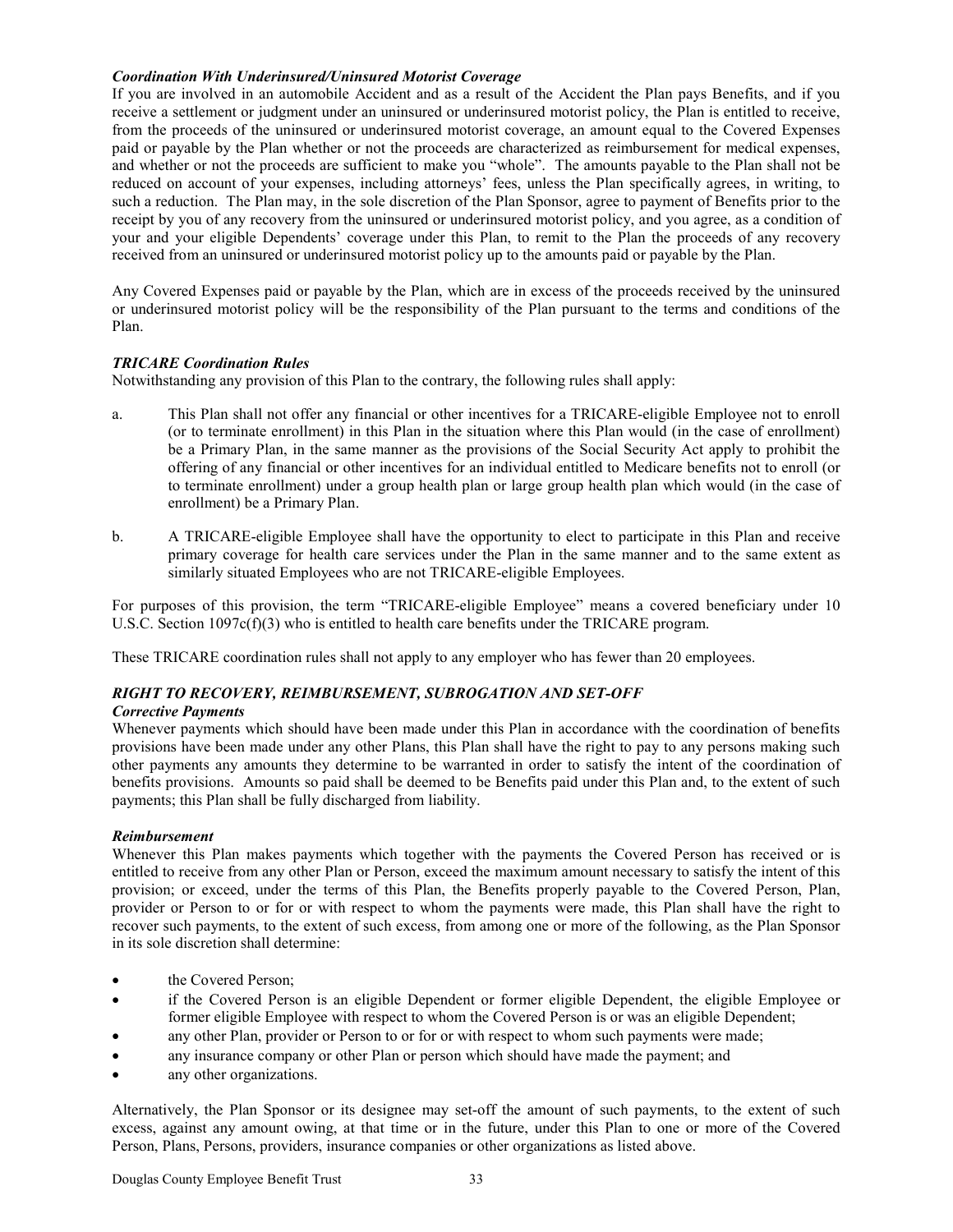For example, but not by way of limitation, if this Plan pays a claim submitted by a Covered Person or by a health care provider who treated the Covered Person, and the Plan Sponsor or its designee later determine that the claim was for an expense not covered under this Plan, the Plan is entitled to recover the payment from the Covered Person or the provider, or to recover part of the payment from the Covered Person and part from the provider, or set-off the amount of the payment from amounts the Plan may owe in the future to the Covered Person or the provider or both. This same rule applies if the Plan makes payment to a Covered Person or a provider of an expense which is a Covered Expense, but the amount so paid exceeds the amount the Plan requires be paid.

These Reimbursement provisions also apply where this Plan makes payments of Covered Expenses incurred for treatment of a Sickness or Injury for which another Plan or Person (as defined in these coordination and reimbursement/subrogation provisions) is or may be liable, and where this Plan's subrogation provisions do not provide this Plan with a right to recover amounts this Plan pays or may pay for treatment of the Sickness or Injury. If the other Plan or Person makes payment to or on behalf of a Covered Person as compensation for the Sickness or Injury, and this Plan is not subrogated with respect to the payment, this Plan is entitled to reimbursement from the Covered Person (or anyone who received such payment on behalf of the Covered Person) from the payment made by the other Plan or Person, in an amount equal to (i) the lesser of the Benefits paid by this Plan for treatment of the Sickness or Injury, or (ii) the amount of the payment made by the other Plan or Person. This provision shall not apply where the other Plan is a health plan with respect to which this Plan, pursuant to its coordination of benefits provisions, is the primary payer of the Covered Person's Covered Expenses.

These reimbursement provisions shall not be construed to prevent the Plan, in its sole discretion, from obtaining full reimbursement from the Covered Person (or, in the Plan's sole discretion) from any other Person who received payment on behalf of the Covered Person (such as a parent or guardian) by, for example, apportioning the obligation to reimburse the Plan among the Covered Person and any other Person, such as the Covered Person's legal counsel. The preceding sentence is specifically intended to avoid requiring the Plan, in order to obtain full reimbursement, to seek reimbursement from any Person (such as the Covered Person's legal counsel) other than the Covered Person (or the Person, such as a parent or legal guardian, who received payment on behalf of the Covered Person) where the Plan can be made whole entirely from amounts actually received by the Covered Person (or the Person, such as a parent or legal guardian, who received such amounts on behalf of the Covered Person). This same rule shall apply to the Plan's rights to set-off as described above.

In addition, where another Plan or Person (as defined in this Article) pays compensation to or on behalf of a Covered Person for a Sickness or Injury for which another Plan or Person is or may be liable, and the Covered Person incurs (either before or after payment of such compensation) otherwise Covered Expenses for treatment of the Sickness or Injury, a special rule applies. In such a case, such otherwise Covered Expenses which were incurred after the date on which the compensation was paid, or which were incurred before such date but not paid by the Plan as of such date, shall be excluded from coverage under the Plan to the extent of the excess (if any) of the compensation received by or on behalf of the Covered Person, over the Covered Expenses which the Plan has already paid for treatment of the Sickness or Injury.

This Plan shall not be responsible for any costs or expenses (including attorneys' fees) incurred by or on behalf of a Covered Person in connection with any recovery from any other Plan or Person unless this Plan agrees, in writing, to pay a part of those expenses. The characterization of any amounts paid to or on behalf of a Covered Person, whether in a settlement agreement or otherwise, shall not affect this Plan's right to reimbursement and to characterize otherwise covered charges as excludable Covered Expenses pursuant to these provisions.

### *Subrogation*

The Plan shall be subrogated, to the extent of Benefits paid or payable by this Plan, to any monies (i.e., "first dollar" monies) paid or payable by any other Plan or Person (as defined in this Article) by reason of the Sickness or Injury which occasioned or would occasion the payment of Benefits by this Plan, whether or not those monies are sufficient to make whole the Covered Person to whom or on whose behalf this Plan made its payments or to whom or on whose behalf this Plan's payments are payable. The Plan shall not be responsible for any costs or expenses, including attorneys' fees, incurred by or on behalf of a Covered Person in connection with any efforts to recover monies from any other plan, unless this Plan agrees, in writing, to pay a portion of those expenses. The characterization of any amounts paid to or on behalf of a Covered Person, whether under a settlement agreement or otherwise, shall not affect this Plan's right to subrogation and to claim, pursuant to such right, all or a portion of such payment.

Douglas County Employee Benefit Trust 34 These subrogation provisions shall not be construed to prevent the Plan, in its sole discretion, from obtaining full satisfaction of its subrogation lien from the Covered Person (or, in the Plan's sole discretion) any other Person who received payment on behalf of the Covered Person (such as a parent or guardian) by, for example, apportioning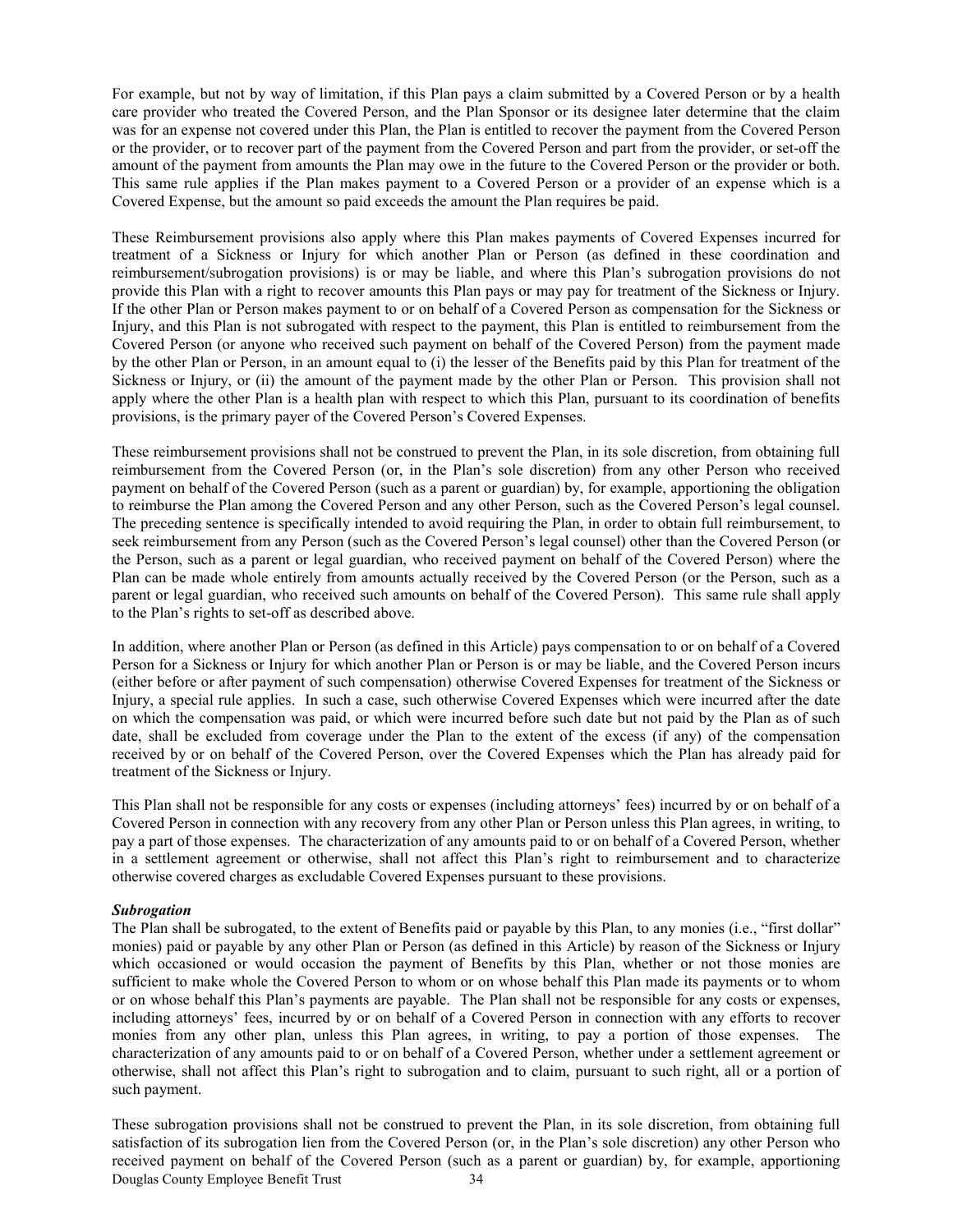liability for satisfaction of the subrogation lien among the Covered Person and any other Person, such as the Covered Person's legal counsel.

This Plan shall also be subrogated to the extent of Benefits paid under this Plan to any claim a Covered Person may have against any other Plan or Person for the Sickness or Injury which occasioned the payment of Benefits under this Plan. Upon written notification to the Covered Person, this Plan may (but shall not be required to) collect the claim directly from the other Plan or Person in any manner this Plan chooses without the Covered Person's consent. This Plan shall apply any monies collected from the other Plan or Person to payments made under this Plan and to any reasonable costs and expenses (including attorneys' fees) incurred by this Plan in connection with the collection of the claim up to the amount of the award or settlement. Any balance remaining shall be paid to you as soon as administratively practical. The Plan Sponsor may, within its sole discretion, apportion the monies such that this Plan receives less than full reimbursement.

### *Implementation*

The Plan Sponsor shall determine which of the Plan's rights and remedies it is within the best interests of this Plan to pursue. The Plan Sponsor may agree to recover less than the full amount of excess payments or to accept less than full reimbursement if (i) this Plan has made, or caused to be made, such reasonable, diligent and systematic collection efforts as are appropriate under the circumstances; and (ii) the terms of such agreement are reasonable under the circumstances based on the likelihood of collecting such monies in full or the approximate expenses this Plan would incur in an attempt to collect such monies.

Where this Plan is entitled to reimbursement or subrogation under the provisions of this section, the Plan shall be permitted to obtain reimbursement or satisfy its subrogation lien by reducing Benefits payable to the Covered Person and/or, in the Plan's discretion, any covered member of the Covered Person's family, for Covered Expenses then incurred but not yet paid, and for Covered Expenses incurred in the future.

### *Subrogation/Reimbursement Agreement*

Except as otherwise provided herein (e.g., the coordination rules regarding automobile insurance), if a Covered Person incurs a Sickness or Injury under circumstances where compensation may be payable to the Covered Person by some other Plan or Person (as defined in this Article), the Plan is not required to pay Benefits for treatment of the Sickness or Injury (notwithstanding any other provision of this Plan to the contrary), but may agree to pay Benefits for that Sickness or Injury to the extent otherwise payable under the Plan. As a condition of paying such Benefits, the Plan may (but is not required to) require the Covered Person or someone legally qualified and authorized to act for the Covered Person, in writing, to:

- consent to the Plan's subrogation of any recovery or right of recovery the Covered Person has with respect to the Sickness or Injury;
- promise not to take any action which would prejudice the Plan's subrogation rights;
- promise to reimburse the Plan for any such Benefits payments to the extent that the Covered Person receives a recovery from another Plan or Person, irrespective of how the recovery is made or characterized, and irrespective of whether the recovery is sufficient to make the Covered Person whole. This reimbursement must be made within 30 days after the Covered Person (or anyone on his or her behalf) receives the payment; and
- promise to cooperate fully with the Plan in asserting its subrogation rights and supply the Plan with any and all information and execute any and all forms the Plan may need for this purpose.

In the event the Covered Person fails to, or refuses to execute whatever assignment, form or document requested by the Plan Sponsor or its designee, the Plan shall be relieved of any and all legal, equitable or contractual obligation for any Benefits or Covered Expense incurred by the Covered Person and each member of the Covered Person's family, including claims not yet incurred and claims then incurred but unpaid.

Nothing in this Reimbursement Agreement provision shall be construed to prevent application of the provisions of the Reimbursement provisions of this Plan, regarding the Plan's exclusion of otherwise Covered Expenses which have not been paid at the time the Covered Person receives compensation for the Sickness or Injury which gave rise to the expenses.

### *Constructive Trust*

In the event the Plan, pursuant to these Reimbursement and Subrogation provisions, is entitled under such provisions to be reimbursed for Benefits it has paid for treatment of a Covered Person's Sickness or Injury, and where the Covered Person or someone (including an individual, estate or trust) on behalf of the Covered Person receives or is entitled to receive compensation for such Sickness or Injury from some other source, the Plan shall have a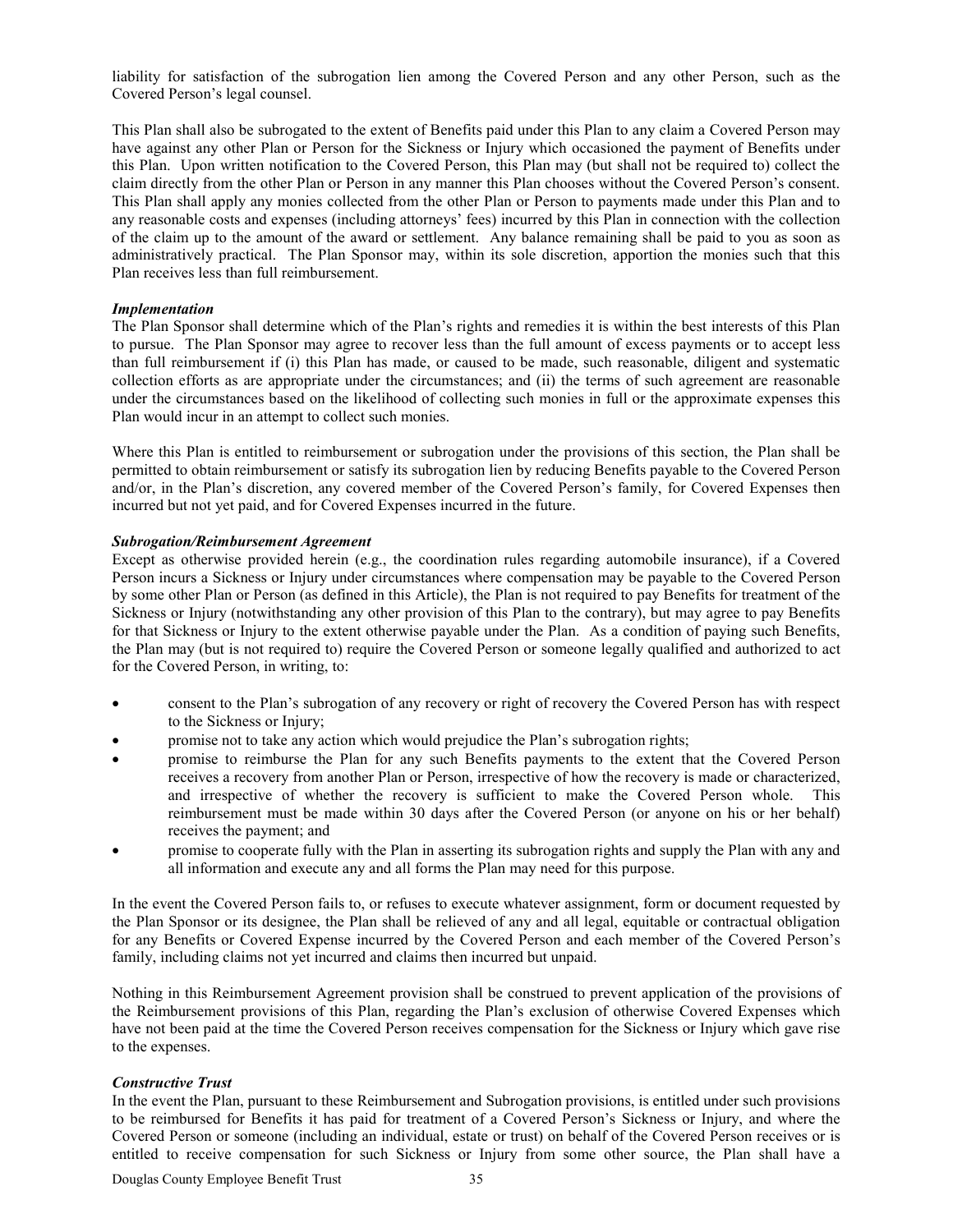constructive trust on such compensation to the extent of the Benefits paid by this Plan. Such constructive trust shall be imposed upon the person or entity then in possession of such compensation.

### *RIGHT TO RECEIVE AND RELEASE NECESSARY INFORMATION*

For the purpose of determining the applicability of and implementing the terms of this Plan or any other plan, the Plan Sponsor may, without the consent of or notice to any person, release to or obtain from any insurance company or other organization or person any information which the Plan Sponsor deems to be necessary for such purposes, with respect to any person claiming Benefits under this Plan. Any person claiming Benefits under this Plan shall furnish to the Plan Sponsor such information as may be necessary to implement this provision.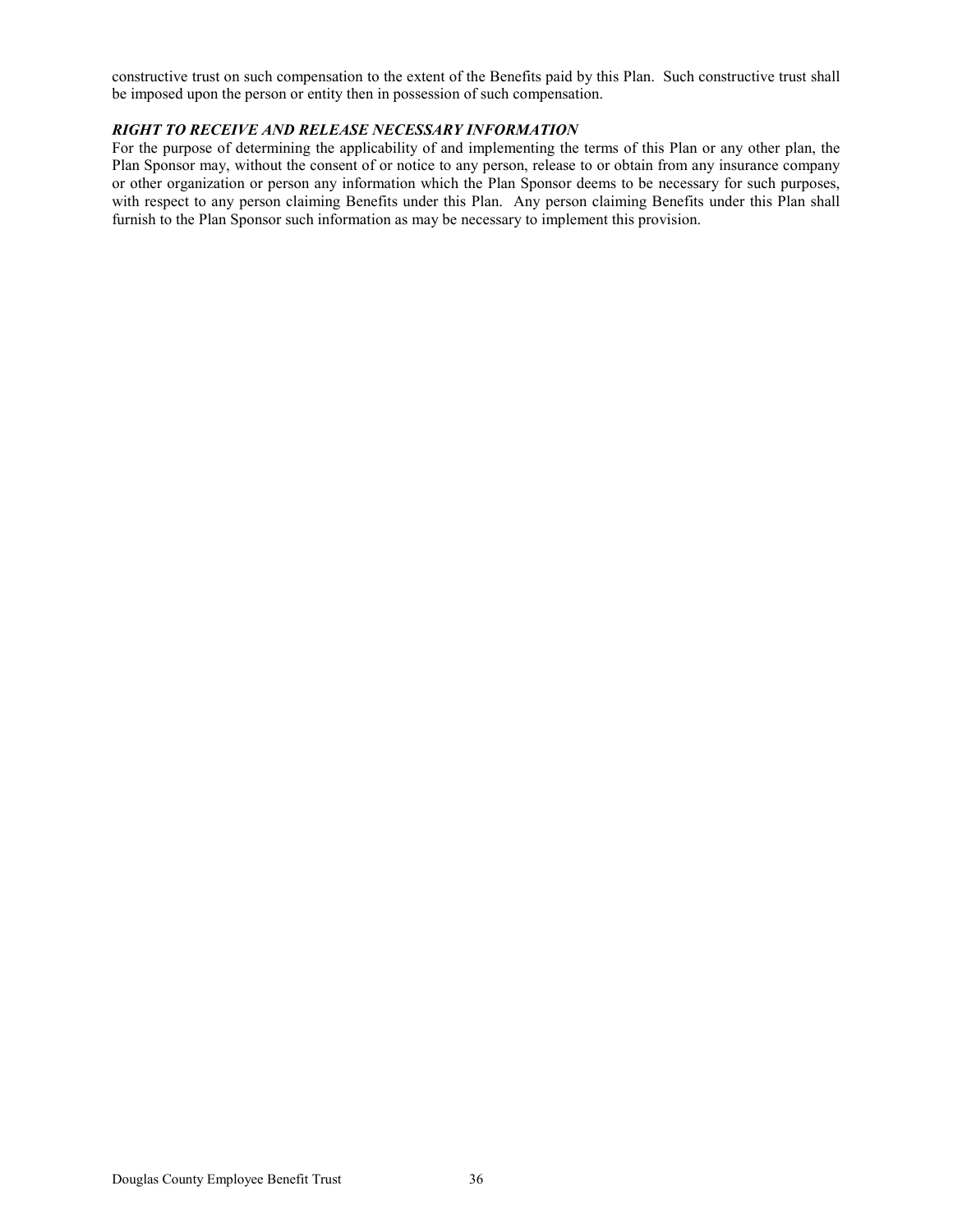### **ARTICLE X COBRA CONTINUATION COVERAGE**

Eligible Employees and Dependents have the opportunity to continue their coverage in certain instances where coverage would otherwise terminate. Such continuation coverage is as described in the Consolidated Omnibus Budget Reconciliation Act of 1985 (COBRA), and is therefore sometimes referred to as "COBRA Continuation Coverage". This notice is intended as a summary of a Covered Person's rights and obligations under the provisions of that law.

### *ENTITLEMENT AND QUALIFYING EVENTS*

### *Qualifying Events*

Under COBRA, a covered Employee or covered Dependent may elect to continue health coverage if that coverage would otherwise terminate due to a "qualifying event". Qualifying events are:

- a. a covered Employee's termination of employment, for reasons other than gross misconduct, or reduction in work hours;
- b. death of the covered Employee;
- c. divorce or legal separation of the covered Employee and his spouse or legal termination of a domestic partnership (for those grandfathered prior to 06/01/17);
- d. a covered Dependent Child's ceasing to satisfy the Plan's definition of *Dependent Child*; or
- e. a covered Employee's entitlement to Medicare.

### *COBRA Qualified Beneficiaries*

A COBRA Qualified Beneficiary is an individual who is entitled to COBRA Continuation Coverage. In addition to those individuals covered under the Plan immediately preceding a qualifying event, a Child born to a Qualified Beneficiary who is a former covered Employee or who is adopted by or placed for adoption with such a former covered Employee, during the Employee's period of COBRA Continuation Coverage, is also a COBRA Qualified Beneficiary.

Sometimes, filing a proceeding in bankruptcy under Title 11 of the United States Code can be a qualifying event. If a proceeding in bankruptcy is filed with respect to Douglas County, and that bankruptcy results in the loss of coverage of any Retired Employee covered under the Plan, the Retired Employee is a Qualified Beneficiary with respect to the bankruptcy. The Retired Employee's spouse, surviving spouse, and Dependent Children will also be qualified beneficiaries if bankruptcy results in the loss of their coverage under the Plan.

### *NOTIFICATION OF A QUALIFYING EVENT*

The Plan will offer COBRA Continuation Coverage to qualified beneficiaries only after the Plan Sponsor or its designee has been notified that a qualifying event has occurred. When the qualifying event is the end of employment or reduction of hours of employment, your death, commencement of a proceeding in bankruptcy with respect to the Employer, or your enrollment in Medicare (Part A, Part B or both), the Employer must notify the Plan Sponsor or its designee of the qualifying event within 30 days of any of these events (of course, where the Plan Sponsor or its designee is the Employer, there's no need for the Employer to notify itself of these events).

You must notify the Plan Sponsor or its designee (at the address listed below) within 60 days of a divorce or legal separation, or other legal action for terminating a domestic partner relationship (for those grandfathered prior to 06/01/17), of a Child ceasing to meet the Plan's definition of "*Dependent*", or of the Social Security Administration's determination of disability. In addition, if you were a disabled individual who obtained 29 months of COBRA Continuation Coverage, you must notify the Plan Sponsor or its designee of any determination by the Social Security Administration that you are no longer disabled. Notification to the Plan Sponsor or its designee must be made within 30 days of the date such determination is made.

Notice for the qualifying events described above must be sent, *in writing* (describing the qualifying event and the date it occurred) to:

Douglas County Administrative Services 1100 Massachusetts, Unit 204 Lawrence, KS 66044 Phone: (785) 832-5327 Fax: (785) 838-2423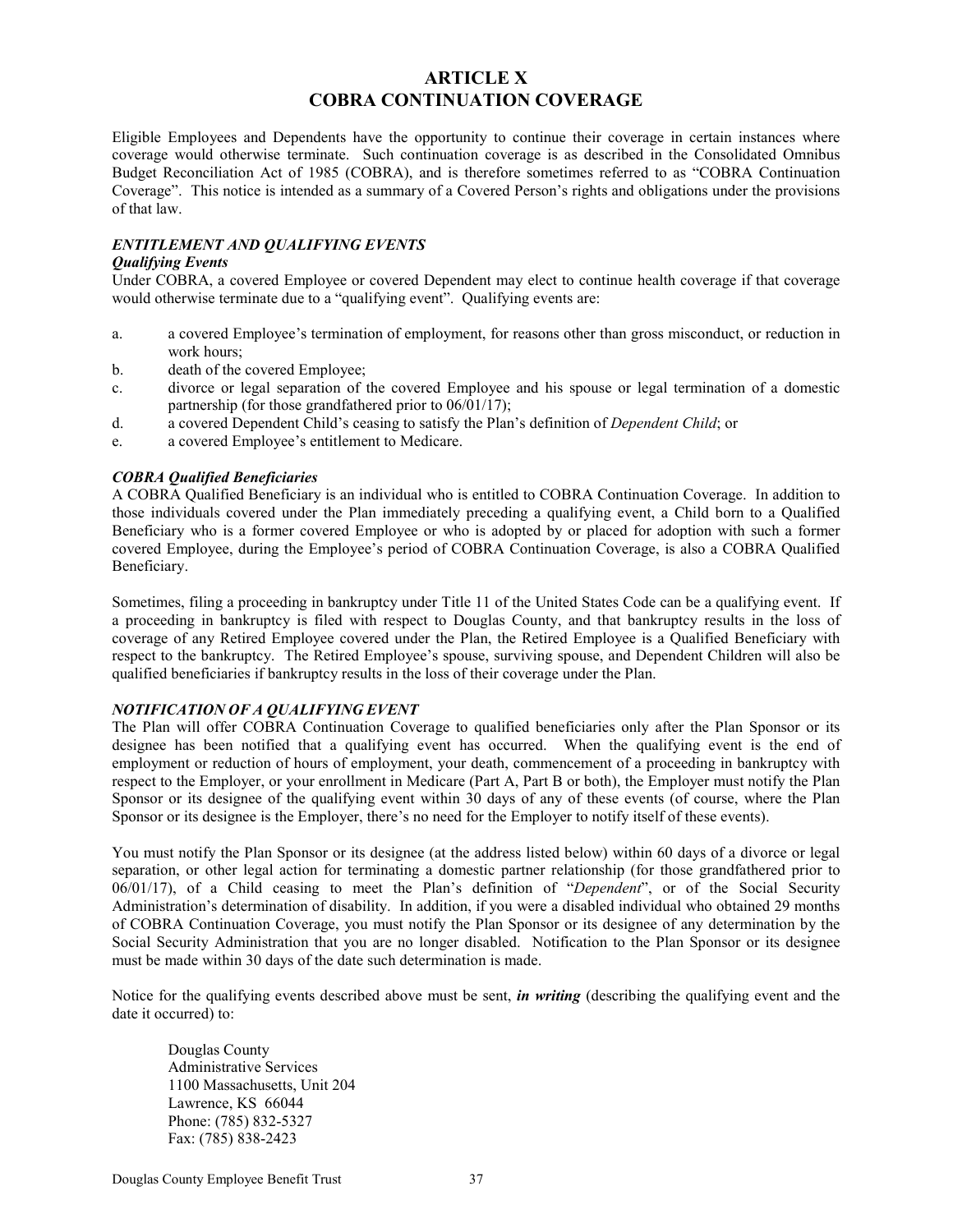### *MAXIMUM COVERAGE CONTINUATION PERIODS*

### *General Rules*

Coverage under COBRA may continue for up to:

- a. eighteen (18) months if you are an Employee or Dependent whose coverage would cease because of a termination of employment or reduction in work hours; or
- b. twenty-nine (29) months (i.e. 18 plus 11) if you are a disabled individual who:
	- becomes entitled to the 18 months of continued coverage available after an Employee's termination of employment or reduction in work hours;
	- is determined by the Social Security Administration to have been disabled on the date of that termination of employment or reduction in work hours or at any time during the first 60 days of COBRA Continuation Coverage; and
	- notifies the Plan of that disability determination within 60 days after you receive it and while you are still purchasing your first 18 months of COBRA.

please note that you are eligible for this additional 11 months of coverage, even if you are not disabled, if you are entitled to COBRA Continuation Coverage due to the same qualifying event that entitles a disabled person to the additional 11 months of coverage.

c. thirty-six (36) months, if you are a divorced or widowed spouse or domestic partner (for those grandfathered prior to 06/01/17), or a Child who has ceased to be a "*Dependent*" under the terms of the Plan.

### *Multiple Qualifying Events*

If a Dependent is eligible to choose and chooses to continue coverage under these provisions after an Employee's termination of employment or reduction in work hours, and then another COBRA qualifying event (other than termination of employment or reduction in work hours) occurs during the original COBRA Continuation Coverage period, that Dependent may continue coverage for up to 36 months, measured from the date of the initial qualifying event. However, for an event to operate as a *second* qualifying event, it must be an event that would have triggered a loss of coverage had it been the *initial* qualifying event. *In no case will any period of COBRA Continuation Coverage exceed 36 months*. The Plan Sponsor or its designee must be notified of the second qualifying event within 60 days of the second qualifying event. This notice must be sent, in writing, to the appropriate person described above. Please note that for the Employee's Medicare entitlement to be considered a second qualifying event for eligible Dependents, the Plan must provide that Medicare entitlement causes a loss of coverage for the Dependents.

### *Special Continuation of Coverage Period for Medicare Entitlement*

When an individual becomes entitled to Medicare and then, within 18 months thereafter, experiences a qualifying event that is loss of coverage due to termination of employment or reduction in work hours, the COBRA Continuation Coverage period for the Dependent spouse or Dependent Children may continue for up to 36 months from the date of the Medicare entitlement.

### *SPECIAL TRADE ACT EXTENSION*

Special COBRA rights apply to eligible Employees who lose health coverage as a result of termination or reduction of hours and who qualify for a "trade readjustment allowance" or "alternative trade adjustment assistance" under a federal law called the Trade Act of 1974. These special rules were added to the Trade Act in 2002. These Employees are entitled to a second opportunity to elect COBRA coverage for themselves and certain family members (if they did not already elect COBRA coverage) during a special second election period. This special second election period lasts for 60 days or less. It is the 60-day period beginning on the first day of the month in which the Employee begins receiving a trade readjustment allowance (or would be eligible to begin receiving the allowance but for the requirement to exhaust unemployment benefits) or begins receiving alternative trade adjustment assistance, but only if the election is made within the six months immediately after the Employee's group health plan coverage ended. If you qualify or may qualify for assistance under the Trade Act of 1974, you may contact Douglas County for additional information. You must contact Douglas County promptly after qualifying for assistance under the Trade Act of 1974 or you will lose your special COBRA rights.

### *EARLY TERMINATION OF COBRA COVERAGE*

Once you elect to continue your coverage, your coverage may continue for the period described above, unless:

a. you were entitled to 29 months of COBRA Continuation Coverage (due to your or another person's disability), the Social Security Administration determines that you (or such other person) are no longer disabled, in which case your extended COBRA Continuation Coverage will cease on the first day of the month that begins more than 30 days after the Social Security Administration makes such a determination;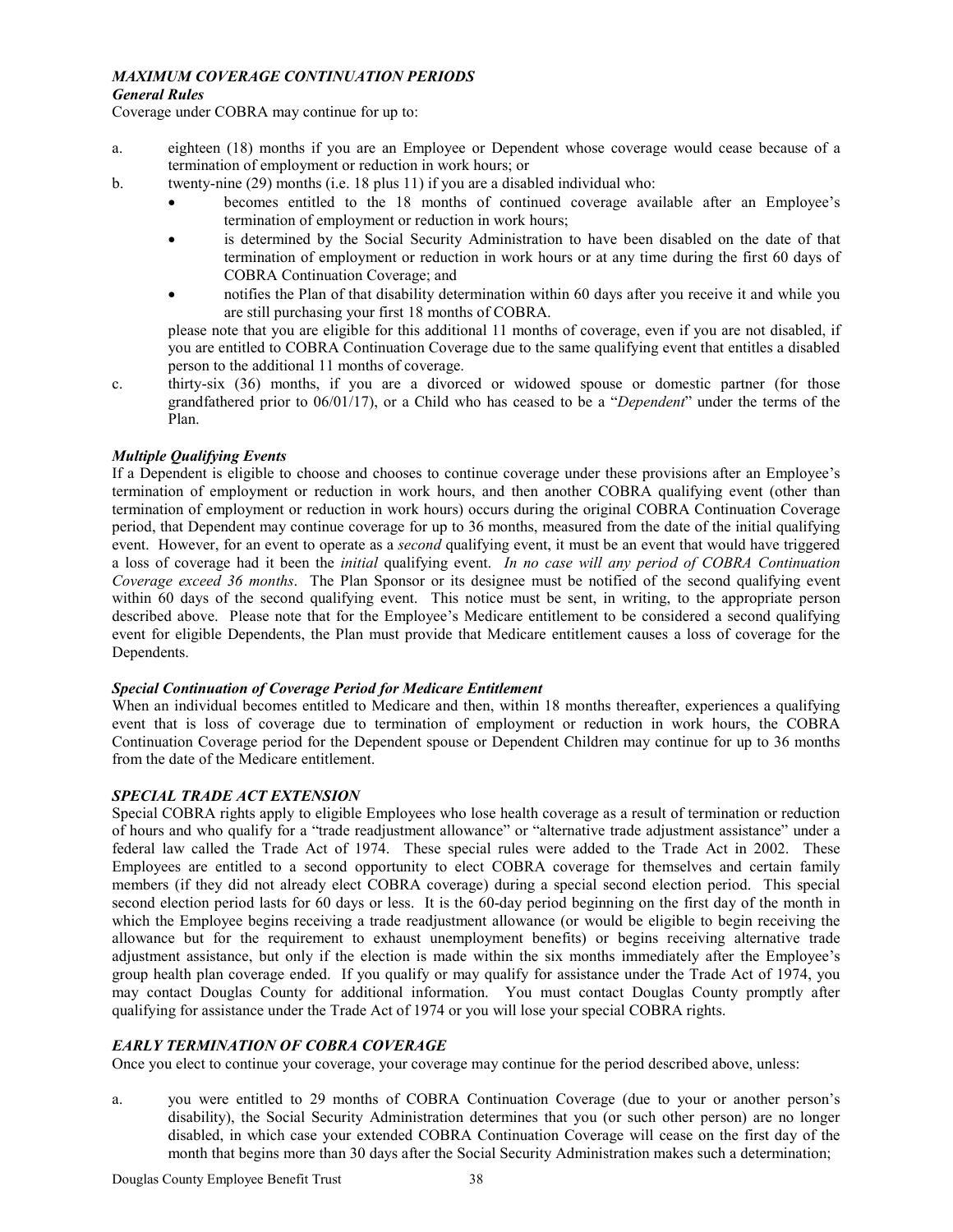- b. you become entitled to Medicare, after the date you elect COBRA Continuation Coverage;
- c. you fail to make a required monthly payment within the 30 day grace period pursuant to this provision;
- d. you become covered after the date you elect COBRA Continuation Coverage under another employer group health plan (because of employment or otherwise); or
- e. the Plan is terminated and the Employer maintains no group health plan for any of its active Employees.

### *BENEFITS THAT MAY CONTINUE*

If you elect COBRA Continuation Coverage, it will be identical to the health coverage then being provided under the Plan to active Employees or, if you are a Dependent, to covered Dependents of active Employees. You do not have to prove insurability to choose Continuation Coverage, but you do have to pay for it.

### *APPLICATION AND PAYMENT PROCEDURES*

After you experience a COBRA qualifying event (and provide any notice required by the preceding, *Notification of a Qualifying Event*, section of this Plan), you will be sent a more detailed notice and an Application for Continued Coverage. To continue coverage under COBRA, you must complete and return the Application to the Plan Sponsor or its designee (the COBRA election notice will show to whom you should send the payment) within 60 days from the later of the date the Application is sent to you or the date your coverage would otherwise terminate.

Your payment for the period from the date your coverage would otherwise terminate through the  $45<sup>th</sup>$  day after COBRA Continuation Coverage is elected must be made by that 45th day (for example, if you elect COBRA Continuation Coverage on the  $30<sup>th</sup>$  day after the start of your 60-day election period, you must make your first payment by the 75th day after the start of your election period, and the payment must be for the period of COBRA Continuation Coverage from the date you would otherwise lose coverage to that 75<sup>th</sup> day). Thereafter, payments must be made within thirty-one (31) days after the monthly premium due date to be considered timely (for practical purposes, a payment due on the first of the month is considered timely if postmarked by the  $31<sup>st</sup>$  of that month, or in the advent of a shorter month, by the  $30<sup>th</sup>$  day following the 1<sup>st</sup> of the month). The Plan will terminate coverage as of the qualifying event, but will reinstate it retroactively to the date of the qualifying event if a timely election for COBRA Continuation Coverage, and timely initial payment, are made.

Although you may receive a monthly bill, payment coupons or any other payment reminder from the Plan Sponsor or its designee, the Plan is not required to send you such payment information. Failure to remit your premium on time even because you did not receive a bill or reminder will not be reason for your coverage to be reinstated once it has ended.

The monthly cost of COBRA Continuation Coverage will be set for 12-month periods by the Plan Sponsor, or its designee, and will not exceed 102% of the cost of coverage under the Plan for similarly situated Covered Persons. However, if you qualify for periods of extended coverage due to a disability (whether yours or another Qualified Beneficiary's), the monthly COBRA premium during the period of extended coverage may be 150% of the cost of coverage under the Plan for similarly situated Covered Persons, depending on whether the disabled person continued coverage during the extended coverage period.

### *QUESTIONS AND MORE INFORMATION*

If you have questions about your COBRA Continuation Coverage, you should contact:

Trustmark Health Benefits, Inc. C/O COBRA Department 5200 77 Center Drive, Suite 400 Charlotte, NC 28217-0718 1-866-433-0318 ext 44507

or you may contact the nearest Regional or District Office of the U.S. Department of Labor's Employee Benefits Security Administration (EBSA). Addresses and phone numbers of Regional and District EBSA Offices are available through EBSA's website at [www.dol.gov/ebsa.](http://www.dol.gov/ebsa.)

*In order to protect your family's rights, you should keep your Plan Sponsor or its designee informed of any changes in the addresses of family members. You should also keep a copy, for your records, of any notices you send to your Plan Sponsor or its designee.*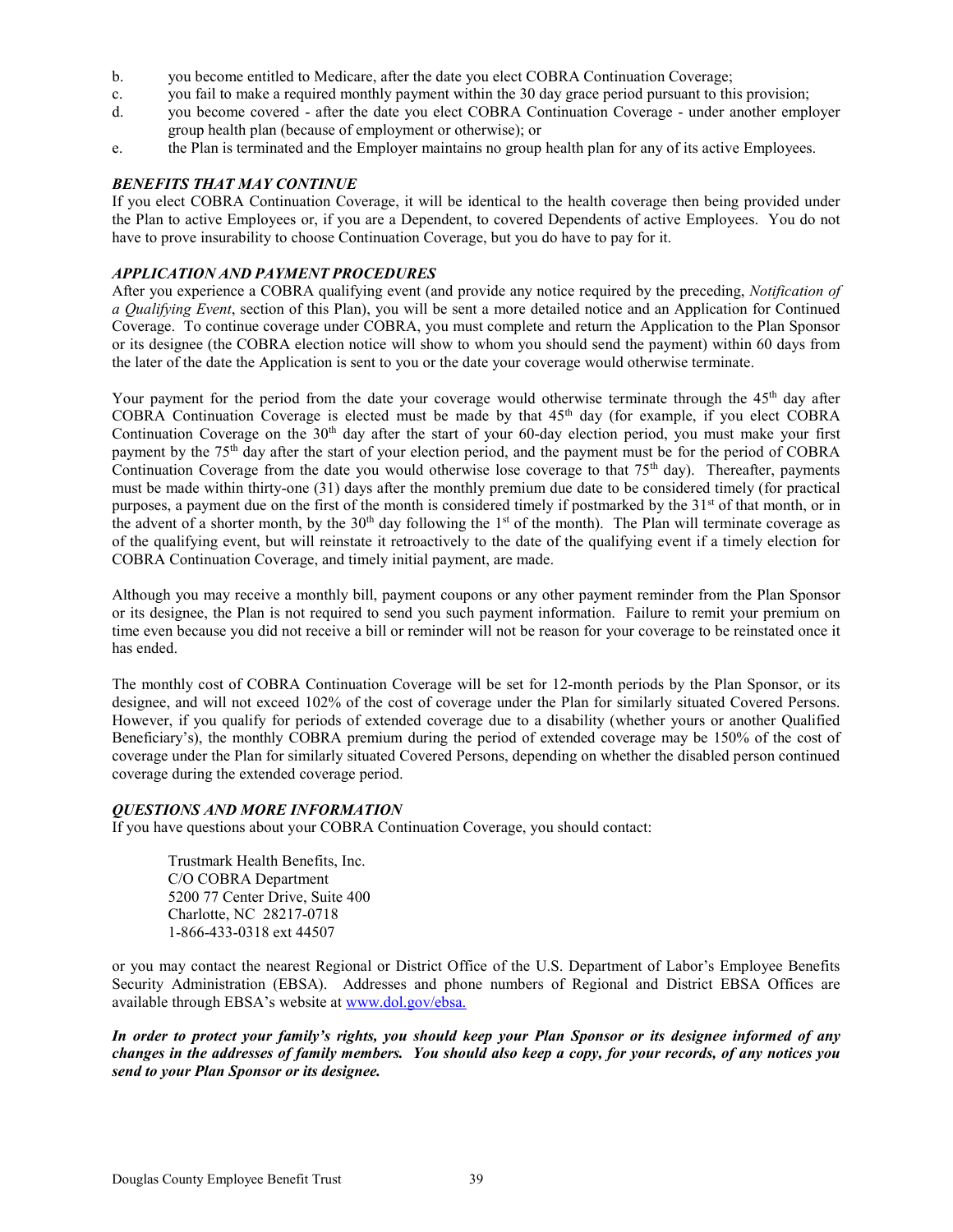### *OTHER METHODS OF CONTINUING COVERAGE*

### *Family and Medical Leave Act*

Regardless of the established leave policies of the Employer, the Plan shall at all times comply with the Family and Medical Leave Act of 1993 as outlined in the regulations issued by the Department of Labor, to the extent that Act applies. During any leave taken under the Family and Medical Leave Act, the Employer will maintain coverage under this Plan on the same basis as coverage would have been provided if you had been continuously employed during the entire leave period.

### *Uniformed Services Employment and Reemployment Rights Act*

You may have certain rights to continue or reacquire coverage if you engage in periods of uniformed service, and satisfy certain requirements upon the completion of that service. Your Plan Sponsor has additional information about these special rules.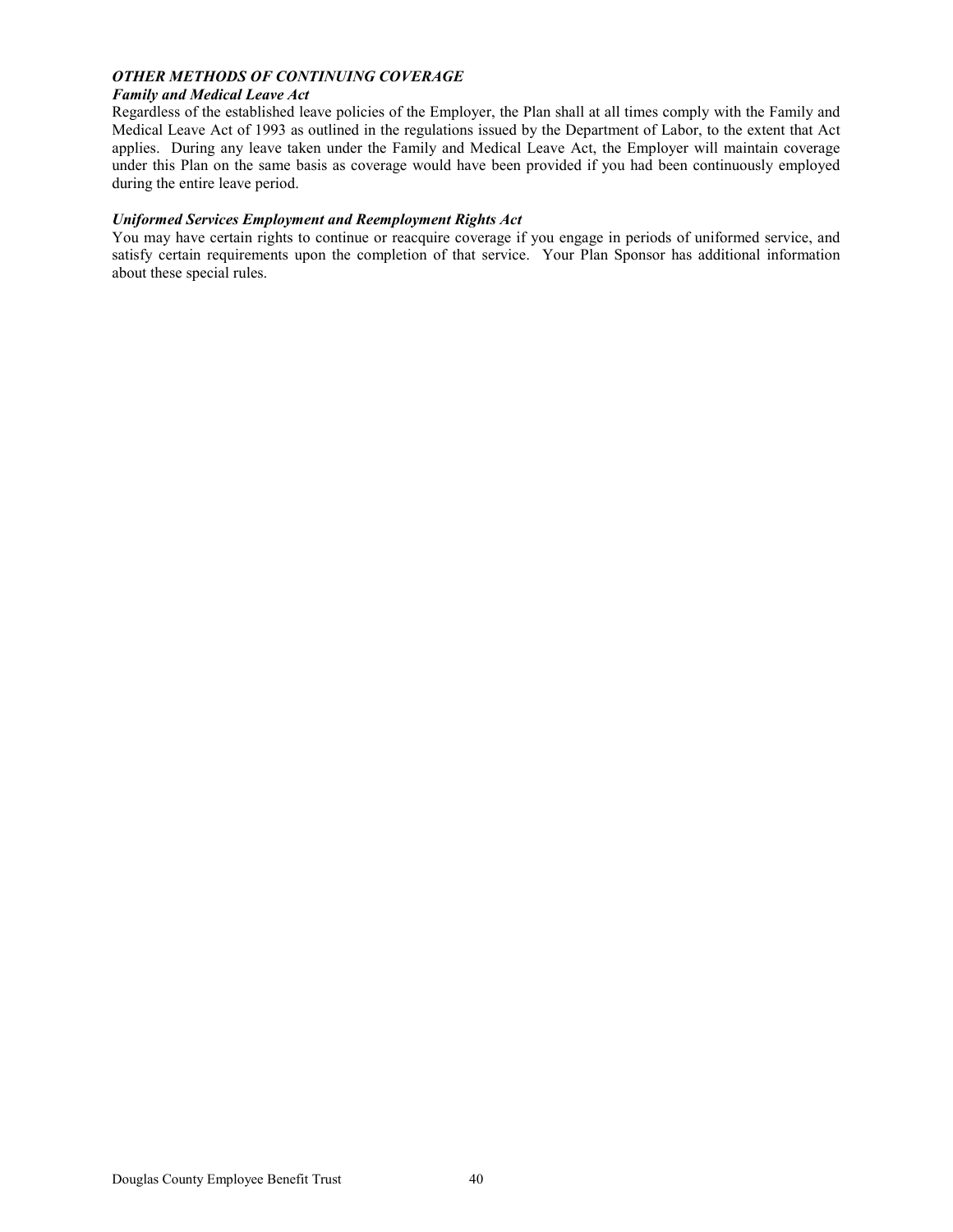### **ARTICLE XI CLAIM APPEAL PROCEDURES**

Written proof of claim for each eligible expense must be given to the Claim Supervisor or the Plan Sponsor within ninety (90) days after the close of the Plan Year in which the expense is incurred. Terminated Employees (and their Dependents) must file all incurred but unfiled claims within ninety (90) days after the close of the Plan Year after the termination of their coverage. In the event of the Plan's termination, you must file all incurred but unfiled claims within ninety (90) days after the close of the Plan Year after the Plan's termination.

Where a claim's submission date is within the appropriate claim-filing deadline, and the claim is later supplemented or resubmitted (either because the initial submission was incomplete, or the Claimant understated the amount due to it, or for any other reason), the initial claim submission date does not apply to the later supplementation or resubmission. The intent of this paragraph is to require the resubmitted claim to be filed within the deadlines described in the preceding paragraph.

Payment of any claim will be made to the Employee unless he/she has previously authorized payment to any entity rendering covered services, treatment or supplies. If the Employee dies before all Benefits have been paid, the remaining Benefits may be paid to any relative of the Employee or to any person appearing to the Plan Sponsor to be entitled to payment. The Plan Sponsor shall fully discharge its liability by such payments.

In the event of a denial or limitation of any Benefit or payment due to or requested by any Claimant, such Claimant shall be given a written Explanation of Benefits (EOB) containing information about the denial or limitation of his Benefit. Upon request, the Plan will inform the Claimant of the specific Plan provisions upon which the denial or limitation was based.

In the event of a denial or limitation of any Benefit, the Claimant or his duly authorized representative shall be permitted to review pertinent documents and to submit issues and comments, in writing, to the Plan Sponsor. In addition, the Claimant or his duly authorized representative may make a written request for a full and fair review of the claim and its denial by the Plan Sponsor (or its delegate to receive such requests) within sixty (60) days after receipt by the Claimant of written notification of the denial or limitation of the claim. The sixty (60) day requirement may be waived by the Plan Sponsor in appropriate cases.

Where an appeal's submission date is within the appropriate deadline, and the appeal is later supplemented or resubmitted (either because the initial submission was incomplete, or for any other reason), the initial appeal submission date does not apply to the later supplementation or resubmission. The intent of this paragraph is to require the resubmitted appeal to be filed within the deadlines described in the preceding paragraph. In the case of an incomplete appeal, however, in no event shall the Plan refuse to accept for processing a resubmission or supplementation of such an appeal that is resubmitted or supplemented within the deadline described in the preceding paragraph.

A decision shall be rendered by the Plan Sponsor within sixty (60) days after the receipt of the request for review, provided that where special circumstances require an extension of time to process the decision, it may be postponed on written notice to the Claimant (prior to the expiration of the initial sixty (60) day period) for an additional sixty (60) days, but in no event shall the decision be rendered more than one hundred and twenty (120) days after the receipt of such request for review.

Any decision by the Claim Supervisor shall be furnished to the Claimant, in writing, and in a manner calculated to be understood by the Claimant and shall set forth the specific reason(s) for the decisions and the specific Plan provision(s) on which the decision is based.

The Claim Supervisor shall have no power to add to, subtract from, or modify any of the terms of the Plan, or to change or add to any Benefits provided by the Plan, or to waive or fail to apply any requirements of eligibility for a Benefit under the Plan.

### *External Appeal*

The Claimant, or the Claimant's authorized representative, may request a review of a denied claim by making written request to the Claim Supervisor or Plan Administrator, within four (4) months of receipt of notification of the final internal denial of Benefits. If there is no corresponding date four (4) months after the date of receipt of such a notice, then the request must be made by the first day of the fifth month following the receipt of the notice of final internal denial of Benefits. {*Note: If the date of receipt of the notice is October 30, because there is no February 30, the request must be filed by March 1, or the next day if March 1st falls on a Saturday, Sunday or*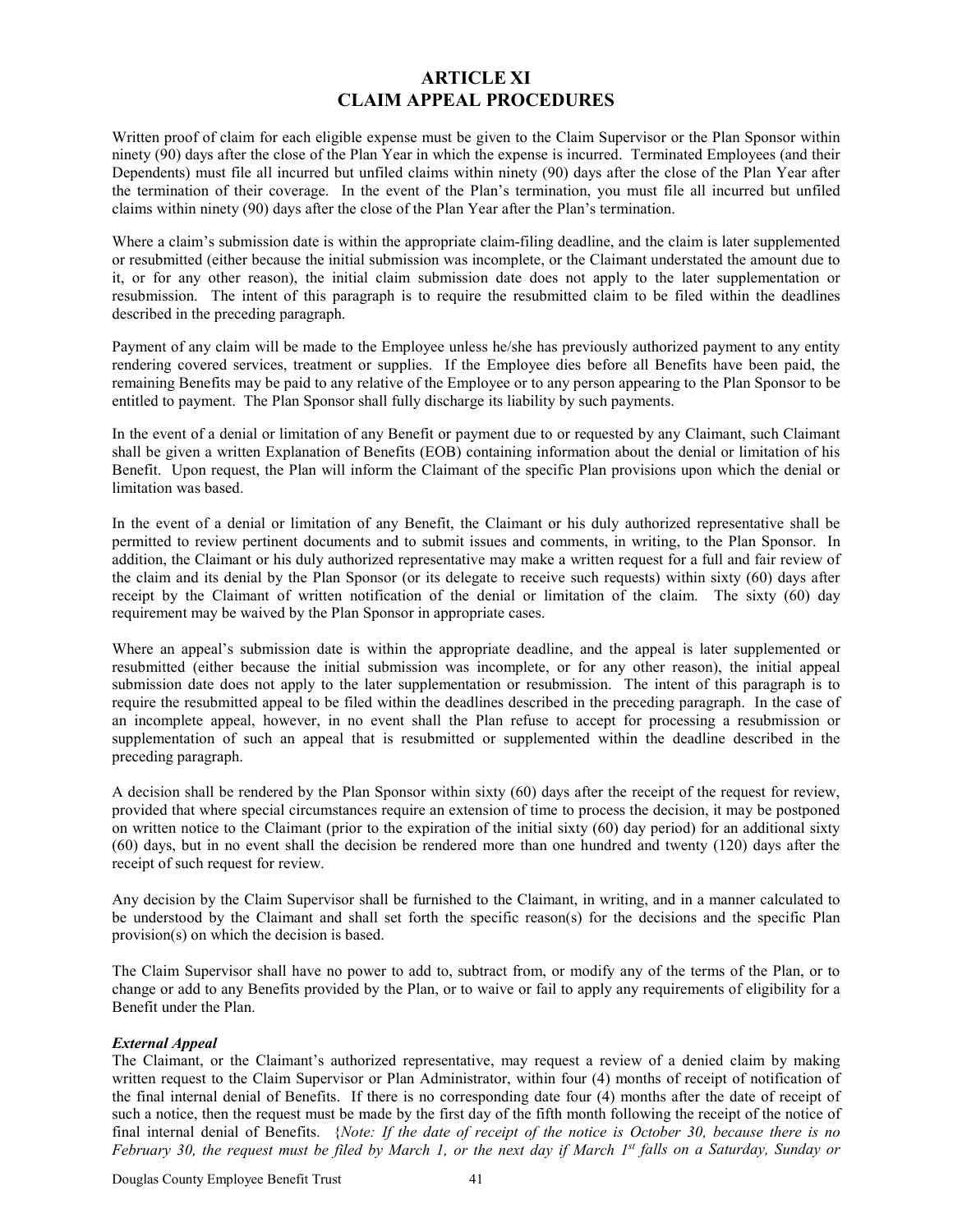*Federal holiday.*} The Claim Supervisor or Plan Administrator may charge a filing fee to the Claimant requesting an external review, subject to applicable laws and regulations.

### *Right to External Appeal*

Within five (5) business days of receipt of the request, the Claim Supervisor will perform a preliminary review of the request to determine if the request is eligible for external review, based on confirmation that the final internal denial was the result of:

- 1. Medical judgment; or
- 2. Rescission of coverage under this Plan.

### *Notice of Right to External Appeal*

The Plan Administrator (or its designee) shall provide the Claimant (or authorized representative) with a written notice of the decision as to whether the claim is eligible for external review within one (1) business day after completion of the preliminary review.

The Notice of Right to External Appeal shall include the following:

- 1. the reason for ineligibility and the availability of the Employee Benefits Security Administration at 866- 444-3272, if the request is complete but not eligible for external review.
- 2. if the request is incomplete, the information or materials necessary to make the request complete and the opportunity for the Claimant to perfect the external review request by the later of the following:
	- a. the four (4) month filing period; or
	- b. within the forty-eight (48) hour time period following the Claimant's receipt of notification.

### *Independent Review Organization*

An Independent Review Organization (IRO) that is accredited by URAC or a similar nationally recognized accrediting organization shall be assigned to conduct the external review. The assigned IRO will timely notify the Claimant in writing of the request's eligibility and acceptance for external review.

### *Notice of External Review Determination*

The assigned IRO shall provide the Plan Administrator (or its designee) and the Claimant (or authorized representative) with a written notice of the final external review decision within forty-five (45) days after receipt of the external review request.

The Notice of Final External Review Decision from the IRO is binding on the Claimant, the Plan and Claim Supervisor, except to the extent that other remedies may be available under State or Federal law.

### *Expedited External Review*

The Plan Administrator (or its designee) shall provide the Claimant (or authorized representative) the right to request an expedited external review upon the Claimant's receipt of either of the following:

- 1. A denial of Benefits involving a medical condition for which the timeframe noted above for completion of an internal appeal would seriously jeopardize the health or life of the Claimant or the Claimant's ability to regain maximum function and the Claimant has filed an internal appeal request.
- 2. A final internal denial of Benefits involving a medical condition for which the timeframe for completion of a standard external review would seriously jeopardize the health or life of the Claimant or the Claimant's ability to regain maximum function or if the final determination involves any of the following:
	- a. an admission,
	- b. availability of care,
	- c. continued stay, or
	- d. a health care item or service for which the Claimant received Emergency services, but has not been discharged from a facility.

Immediately upon receipt of the request for *Expedited External Review*, the Plan will do all of the following:

- 1. perform a preliminary review to determine whether the request meets the requirements in the section, *Right to External Appeal.*
- 2. send notice of the Plan's decision, as described in the section, *Notice of Right to External Appeal.*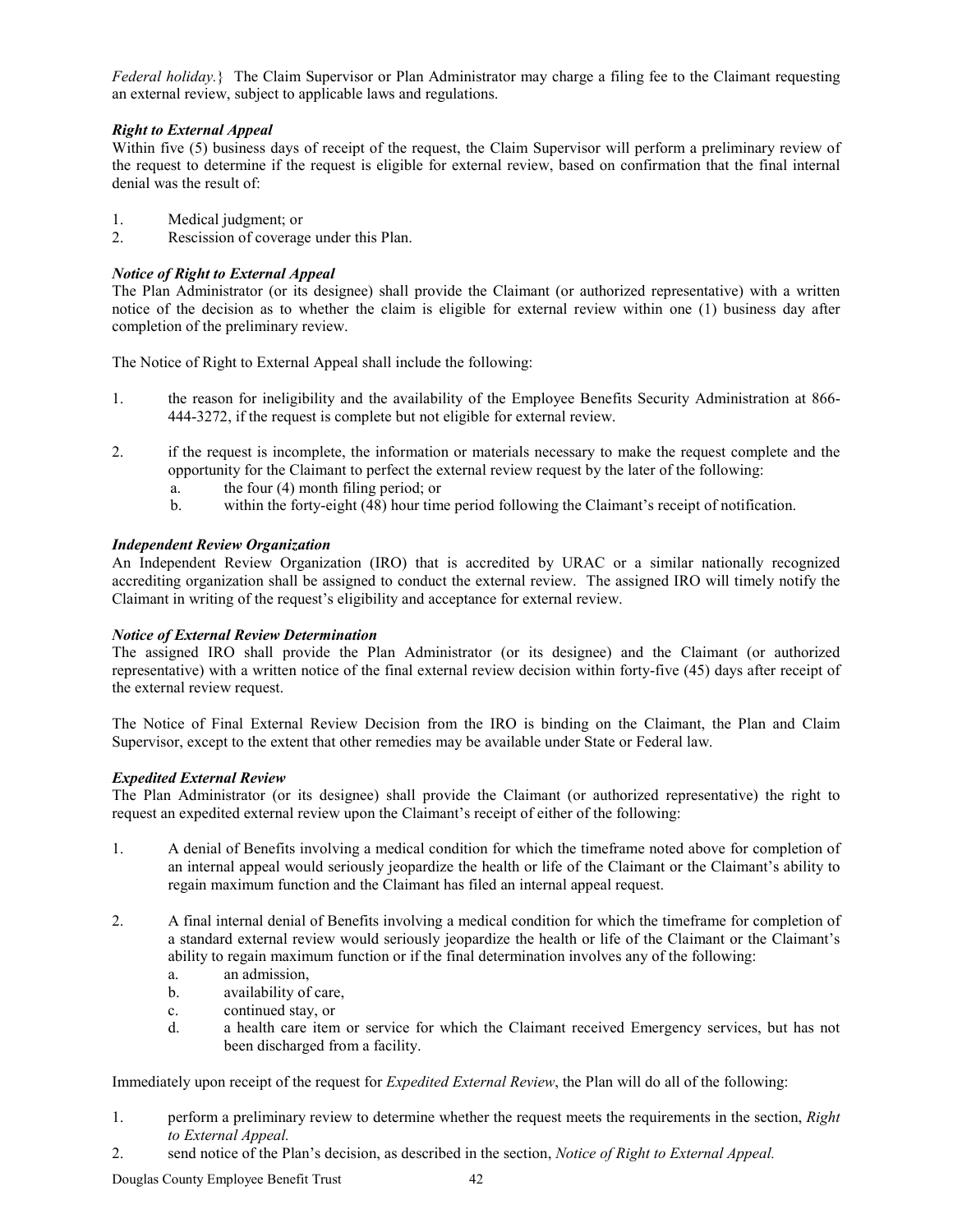Upon determination that a request is eligible for external review, the Plan will do all of the following:

- 1. assign an IRO as described in the section, *Independent Review Organization;* and
- 2. provide all necessary documents or information used to make the denial of Benefits or final denial of Benefits to the IRO either by telephone, facsimile, electronically or other expeditious method.

The assigned IRO will provide notice of final external review decision as expeditiously as the Claimant's medical condition or circumstances require, but in no event more than seventy-two (72) hours after receipt of the expedited external review request. The notice shall follow the requirements in the subsection, *Notice of External Review Determination*. If the notice of the expedited external review determination was not in writing, the assigned IRO shall provide the Plan Administrator (or its designee) and the Claimant (or authorized representative) written confirmation of its decision within forty-eight (48) hours after the date of providing that notice.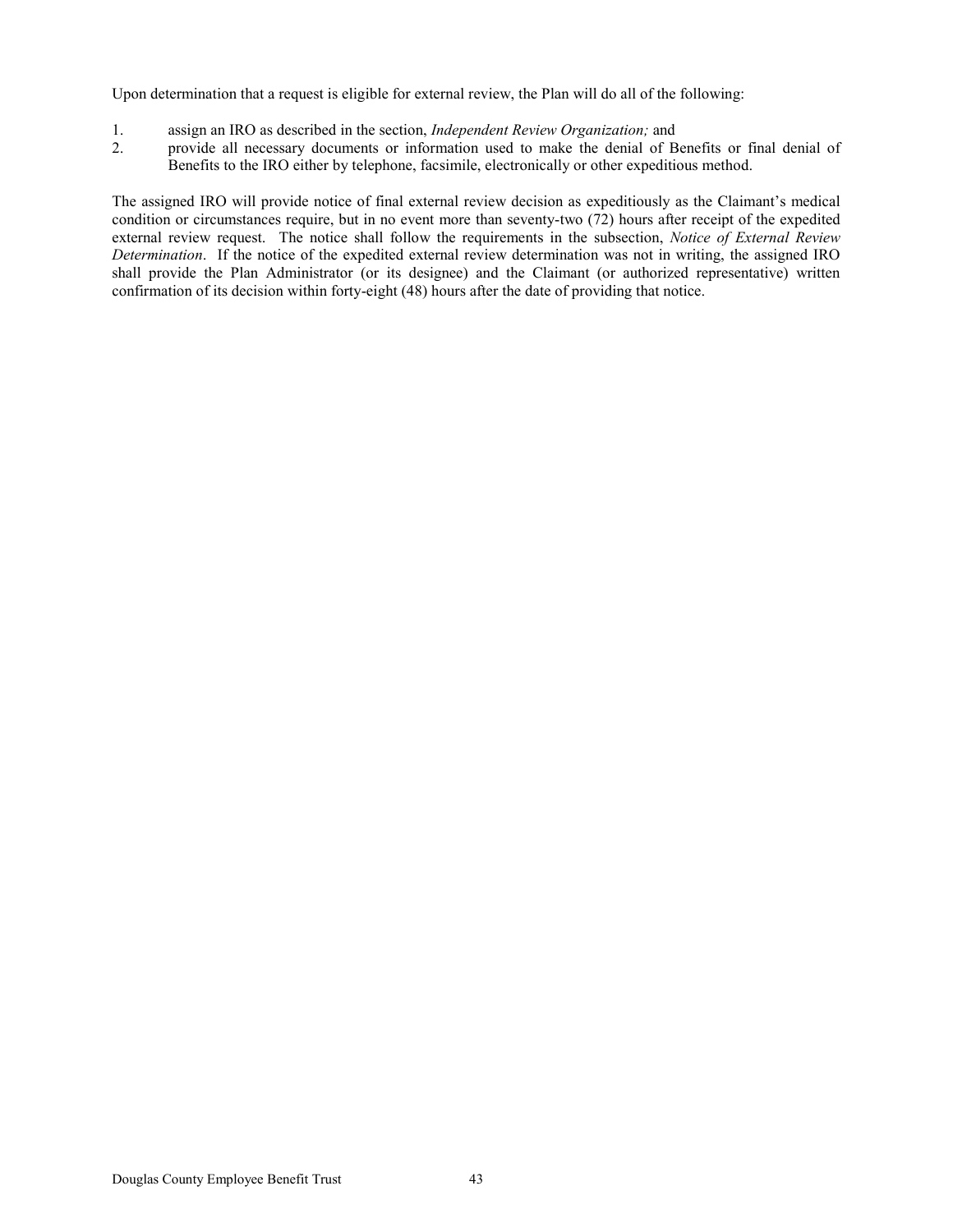### **ARTICLE XII GENERAL INFORMATION**

### *Employer/Plan Sponsor*

Douglas County and other eligible entities

#### *Address and Telephone Number*

1100 Massachusetts, Unit 204 Lawrence, KS 66044 (785) 832-5327

### *Name of Plan*

Douglas County Employee Benefit Trust

### *Plan Effective Date*

This restated Plan is effective June 1, 2021.

### *Identification Numbers*

Employer Tax ID No.: 48-6033538

### *Funding Method*

The Plan is self-funded (that is, Benefits are not provided or guaranteed by an insurance company), and is financed by the Employer, which either deposits monies to pay Benefits under the Plan into a trust, or maintains reserves from its own general assets for the purpose of paying Plan Benefits or both; and by contributions from Employees and former Employees and certain Dependents or former Dependents of Employees or former Employees, if such contributions are required. If such contributions are required, you will be notified from time to time by the Employer about the amount of such contributions. These notifications should be considered part of this Plan summary.

The Plan might maintain "reinsurance" or "stop-loss" insurance to protect the Plan in the event claims exceed projections. However, such insurance insures the Plan against liabilities which exceed predetermined levels, and does not insure covered Employees and Dependents, and no Benefits are payable by the insurer to or on behalf of individual covered Employees or covered Dependents. The existence of "reinsurance" or "stop-loss" insurance does not in any way mean that Benefits are payable or guaranteed by an insurance company.

### *Type of Administration*

The claims under this self-funded Plan are administered by the Claim Supervisor under a contract with the Plan Sponsor.

### *Name and Address of Agent for Service of Legal Process*

Douglas County 1100 Massachusetts, Unit 204 Lawrence, KS 66044 (785) 832-5327

#### *Source of Contributions and Method of Funding*

The contributions necessary to finance the self-funded Plan are made by the Employer. You may be required to contribute to the cost of the Plan, either on your own behalf or on behalf of your Dependents or both.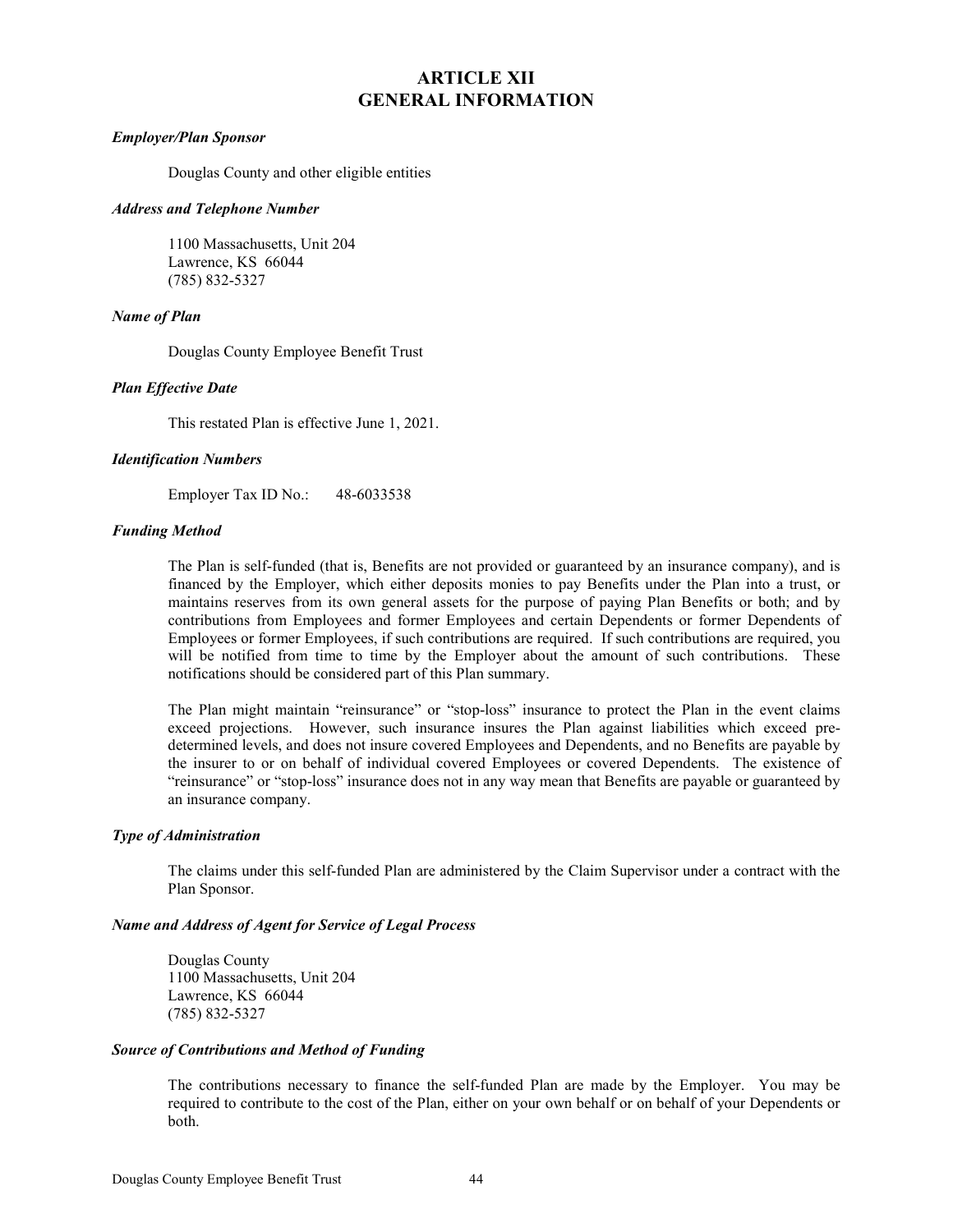### *Fiscal Year*

This Plan's fiscal year is from June 1 through May 31.

### *ACTIONS AT LAW*

The decision by the *plan administrator/claims processor* on review will be final, binding, and conclusive, and will be afforded the maximum deference permitted by law. All claim review procedures provided for in this *Plan* Document must be exhausted before any legal or equitable action is brought. Notwithstanding any other state or federal law, any and all legal actions to recover benefits, whether against the *Plan*, *plan administrator/claims processor*, any other fiduciary, or their employees, must be filed within one (1) year from the date all claim review procedures provided for in this *Plan* Document have been exhausted.

### *PAYMENT OF BENEFITS*

All Benefits are payable when the Plan Sponsor receives written proof of loss. All Benefits are payable to the covered Employee, unless assigned.

### *WORKER'S COMPENSATION*

This Plan and the Benefits provided are not in lieu of, nor shall affect any requirements for coverage under any worker's compensation law or other similar law.

### *FACILITY OF PAYMENT*

If a Claimant is a minor or is physically or mentally incapable of giving a valid release for payment, the Plan Sponsor, at its option, may make payment to a party who has assumed responsibility for the care of such person. Such payments will be made until claim is made by a guardian. If a Claimant dies while Benefits remain unpaid, Benefits will be paid, at the Plan Sponsor's option to:

- a person or institution on whose charges claim is based; or
- a surviving relative (spouse, parent or Child)

Such payment will release the Plan Sponsor of all further liability to the extent of payment.

### *ASSIGNMENT*

The Benefits provided under this Plan shall not be assignable without the consent of the Plan Sponsor. The Employee may authorize the Plan Sponsor to pay Benefits directly to the Hospital, Physician or other party providing medical treatment. Any such payment will discharge the Plan Sponsor to the extent of payment made. Unless permitted by law, payments may not be attached, nor be subject to the Employee's debts.

### *RECORDS*

The Plan Sponsor will keep records of the Covered Persons under the Plan. Such records will include the following:

- covered persons by name, age and amount of coverage;
- effective date of coverage and date coverage ends;
- change of status;
- other related data.

### *EXAMINATION*

The Plan Sponsor has the right to have the Claimant examined, as often as reasonably necessary while a claim is pending. Benefits are payable under this Plan only if they are Medically Necessary for the Sickness or Accidental Injury of the participant. This Plan reserves the right to make a utilization review to determine whether services are Medically Necessary for the proper treatment of the Covered Person. All such information will be confidential.

### *NOTICE OF PAYMENT*

If the Plan Sponsor cannot locate any person to whom a payment is due, after three (3) months from the date such payment is due, a notice of payment due will be mailed to the last known address of that person. If within three (3) months after that mailing, such person has not made written claim, the Plan Sponsor may direct that such payment and all remaining payments otherwise due to such person be canceled. The Plan shall have no further liability upon such cancellation.

### *FREE CHOICE OF PHYSICIAN*

Generally, the Covered Person shall have free choice of any legally qualified Physician or surgeon and the Physician/patient relationship shall be maintained. The Plan may, however, pay a larger percentage of Covered Expenses if care is received from certain providers.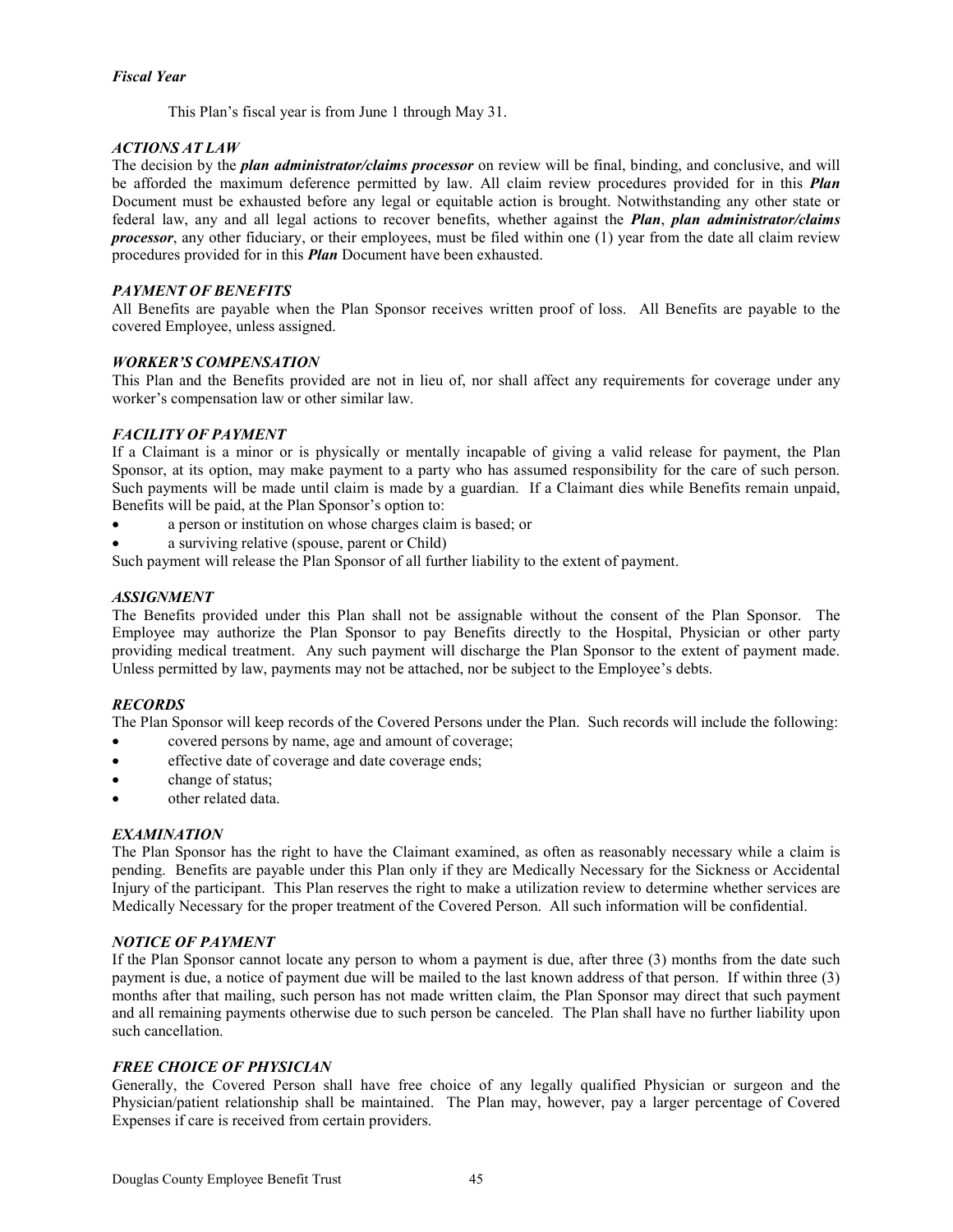### *WAIVER OR ESTOPPEL*

No term, condition or provision of the Plan shall be deemed to have been waived, and there shall be no estoppel against the enforcement of any provision of the Plan, except by written instrument of the party charged with such waiver or estoppel. No such waiver shall be deemed a continuing waiver unless specifically stated. Each waiver shall operate only as to the specific term or condition waived and shall not constitute a waiver of such term or condition for the future or as to any act other than that specifically waived.

### *RESPONSIBILITY FOR PAYMENT OF CLAIMS*

The Plan shall be the sole source of Benefits under the Plan, and to the maximum extent permitted by law, the Plan Sponsor assumes no liability or responsibility for payment of Benefits, and each Employee or other person who shall claim the right to any payment with respect to Benefits under the Plan shall be entitled to look only to the Plan for such payment and shall not have any right, claim or demand thereof against the Plan Sponsor or the medical board or any officer, Employee or director of the Plan Sponsor. The Claim Supervisor shall similarly have no liability or responsibility to fund Benefit payments under the Plan.

### *CONSTRUCTION*

Wherever found in this Plan, a masculine pronoun includes the feminine pronoun.

### *PLAN INTERPRETATION*

The Plan Sponsor has full discretionary authority to interpret and apply all Plan provisions (this includes the power to make factual findings and determinations), including, but not limited to, all issues concerning eligibility for and determination of Benefits. The Plan Sponsor may contract with an independent administrative firm to process claims, maintain Plan data and perform other Plan connected services; however, final authority to construe and apply the provisions of the Plan rests exclusively with the Plan Sponsor. Decisions of the Plan Sponsor shall be final and binding, and subject to the most deferential standard on review.

### *PROTECTION AGAINST CREDITORS*

No Benefit payment under this Plan shall be subject in any way to alienation, sale, transfer, pledge, attachment, garnishment, execution or encumbrance of any kind, and any attempt to accomplish the same shall be void. If the Plan Sponsor shall find that such an attempt has been made with respect to any payment due or to become due to any Covered Person, the Plan Sponsor in its sole discretion may terminate the interest of such Covered Person or former Covered Person, his spouse, parent, adult, Child, guardian of a minor Child, brother or sister, or other relative or a Dependent of such Covered Person or former Covered Person, as the Plan Sponsor may determine, any such application shall be complete discharge of all liability with respect to such Benefit payment.

### *PLAN AMENDMENTS*

This document contains all the terms of the Plan and may be amended from time to time by the Plan Sponsor in its sole discretion. Any changes so made shall be binding on each Covered Person referred to in this Plan Document.

### *TERMINATION OF PLAN*

The Plan Sponsor reserves the right at any time to terminate the Plan by a written instrument to that effect. All previous contributions by the Plan Sponsor shall continue to be issued for the purpose of paying Benefits under the provisions of this Plan with respect to claims arising before such termination, or shall be used for the purpose of providing similar health Benefits to Covered Persons, until all contributions are exhausted. The Plan Sponsor specifically reserves the right to eliminate, reduce or otherwise modify coverage for retired Employees and their Dependents at any time.

### *PLAN IS NOT A CONTRACT*

This Plan document constitutes the entire Plan. The Plan will not be deemed to constitute a contract of employment or give any Employee of the Employer the right to be retained in the service of the Employer or to interfere with the right of the Employer to discharge or otherwise terminate the employment of any Employee.

### *SUMMARY PLAN DESCRIPTIONS*

Each Employee covered under this Plan will be issued an individual Summary Plan Description, which may be satisfied by provision of this booklet, describing the Benefits to which the Covered Persons are entitled, to whom Benefits are payable, and summarizing the provisions of the Plan.

### *MISSTATEMENT OF AGE*

Douglas County Employee Benefit Trust 46 If the age of the Covered Person has been misstated and if the amount of the contribution is based on age, an adjustment of contributions shall be made on the Covered Persons true age. If age is a factor in determining eligibility or amount of coverage and there has been a misstatement of age, the coverage and amount of Benefits, or both, for which the person is covered shall be adjusted in accordance with the Covered Persons true age. Any such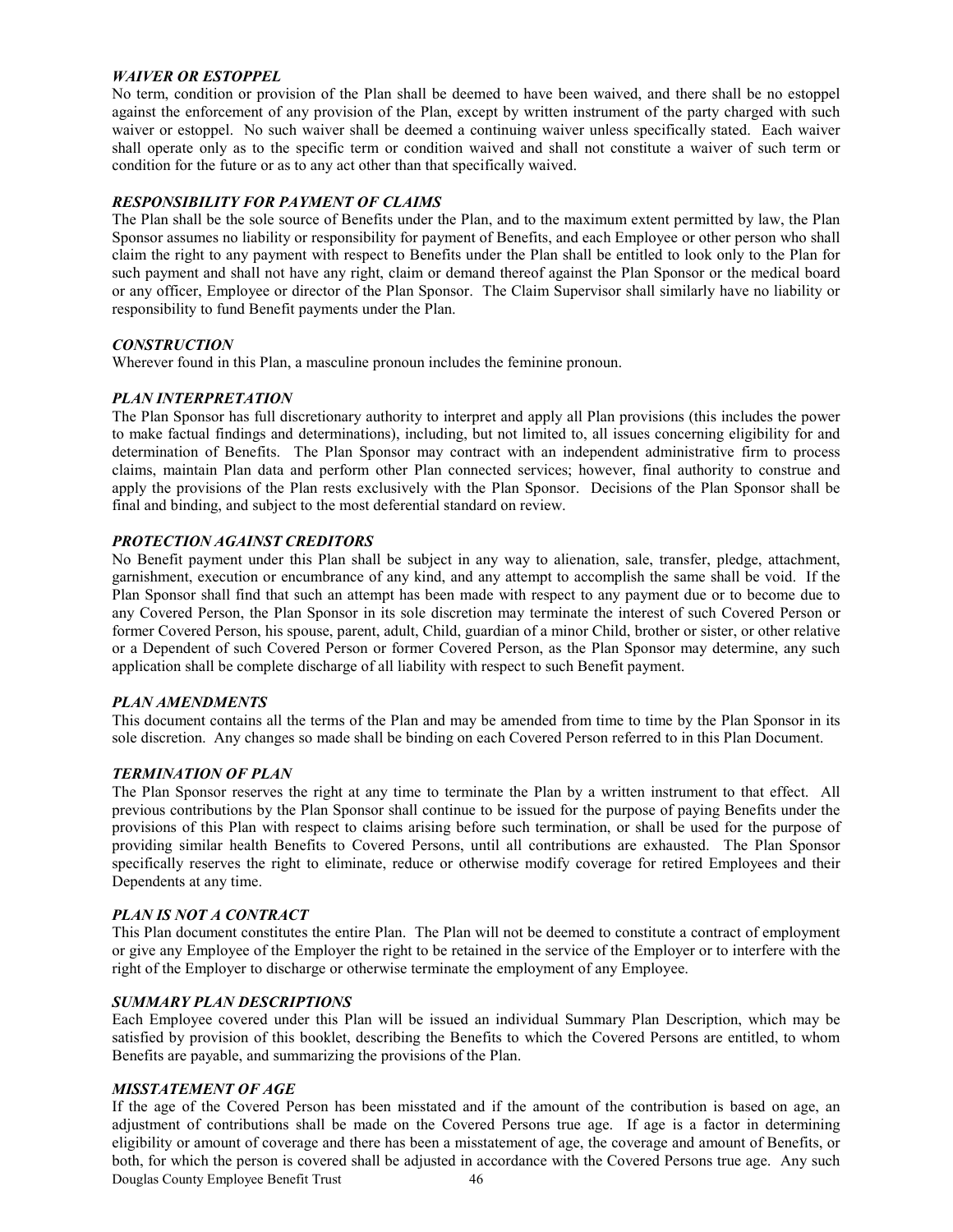misstatement of age shall neither continue coverage otherwise validly terminated, nor terminate coverage otherwise validly in force. Contributions and Benefits will be adjusted on the contribution due date next following the date of the discovery of such misstatement.

### *FRAUD OR INTENTIONAL MISREPRESENTATION*

If you, or anyone acting on your behalf, makes a false statement on the application for enrollment, or withholds information with intent to deceive or affect the acceptance of the enrollment application or the risks assumed by the Plan, or otherwise misleads the Plan, the Plan shall be entitled to recover its damages, including legal fees, from the Covered Person, or from any other person responsible for misleading the Plan, and from the person for whom the Benefits were provided. Any fraud or intentional misrepresentation of a material fact on the part of you or an individual seeking coverage on behalf of the individual in making application for coverage, or any application for reclassifications thereof, or for service there under is prohibited and shall render the coverage under this Plan null and void.

### *GOVERNING LAW*

The Plan is established in and subject to the law of the State of Kansas, to the extent federal law does not apply.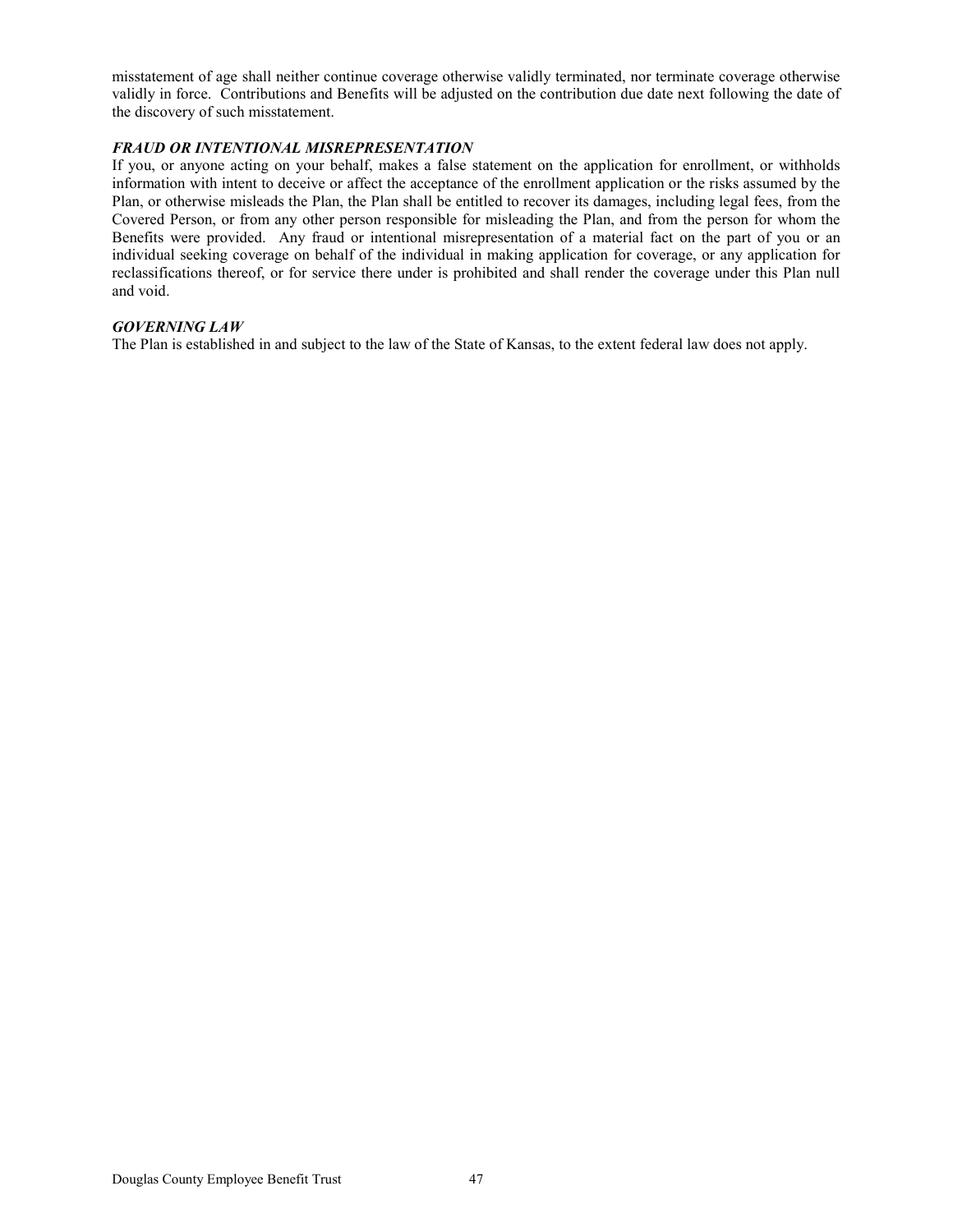### **ARTICLE XIII HEALTH INSURANCE PORTABILITY AND ACCOUNTABILITY ACT OF 1996 PRIVACY & SECURITY REQUIREMENTS**

### *INTRODUCTION*

The Health Insurance Portability and Accountability Act of 1996 ("HIPAA") imposes upon this Plan and certain other entities certain responsibilities to ensure that Protected Health Information ("PHI") pertaining to Covered Persons remains confidential, subject to limited exceptions in which PHI may be disclosed. "Protected Health Information" means health information (including oral information) that:

- is created or received by health care providers, health plans or health care clearinghouses;
- relates to an individual's past, present or future physical or mental health condition, the provision of health care to an individual or the past, present or future payment for the provision of health care to an individual; and
- identifies the individual or creates a reasonable basis to believe that the information, including demographic information, can be used to identify the individual.

HIPAA also imposes special requirements upon the Plan and the Employer with respect to *electronic* PHI ("ePHI"). Electronic PHI is PHI, as defined above, that is transmitted by or maintained in "electronic media", as that term is defined in federal regulations, specifically 45 C.F.R. § 160.103.

### *EFFECTIVE DATE*

The rules contained in this Article do not apply to the Plan or the Employer until such date as the HIPAA Privacy and Security regulations (45 C.F.R. § 160.101 et seq.) apply to the Plan.

### *DISCLOSURES OF PHI/ePHI BY THE PLAN TO THE EMPLOYER*

The Plan (or the Employer on behalf of the Plan) provides to Covered Persons a HIPAA Privacy Notice that, among other things, states the Plan may disclose PHI/ePHI (relating to a Covered Person) to the Employer, as further described below, without the consent or authorization of the Covered Person. In no event may the Plan disclose PHI/ePHI to the Employer, without the consent or authorization of the Covered Person or his authorized representative, for purposes of employment-related actions or decisions or in connection with any other benefit or Employee benefit plan of the Employer (although the Plan may disclose summary ePHI or enrollment-related ePHI to the Employer, without authorization, as further described below).

The Plan may disclose PHI/ePHI to the Employer, without the consent or authorization of the Covered Person, subject to the Employer's obligations described below (in the sections titled, *Employer Obligations with Respect to PHI Obtained from the Plan* and *Additional Employer Obligations with Respect to ePHI Obtained from the Plan*) for Plan administrative functions such as wellness initiatives under the Plan, quality assurance, claims processing, auditing and monitoring. However, only the minimum amount of PHI/ePHI necessary to accomplish a particular Plan administrative function may be disclosed to the person(s) performing such functions.

In addition to disclosing PHI/ePHI to the Employer to allow the Employer to perform Plan administrative functions, the Plan may disclose certain limited summary health information, including electronic summary health information, to the Employer, without the consent or authorization of the Covered Person, for purposes such as obtaining premium bids for health insurance or reinsurance, or for modifying, amending or terminating the Plan. "Summary health information" is health information that summarizes claims history, expenses or types of claims by individuals, but from which has been removed at least 18 specific identifiers, including names, dates (except year), telephone numbers, Social Security numbers, medical record numbers and other identifiers. In addition, the Plan may disclose enrollment and disenrollment information, including electronic enrollment and disenrollment information, to the Employer without the consent or authorization of the Covered Person.

### *EMPLOYER OBLIGATIONS WITH RESPECT TO PHI OBTAINED FROM THE PLAN*

As a condition of receiving PHI from the Plan for Plan administrative functions the Employer specifically agrees to:

- not use or further disclose the PHI other than as permitted by this Plan or as required by law, or as permitted by the Covered Person to whom the PHI relates;
- ensure that any agents or subcontractors to whom it shares or provides the PHI received from the Plan agree to these same restrictions and conditions;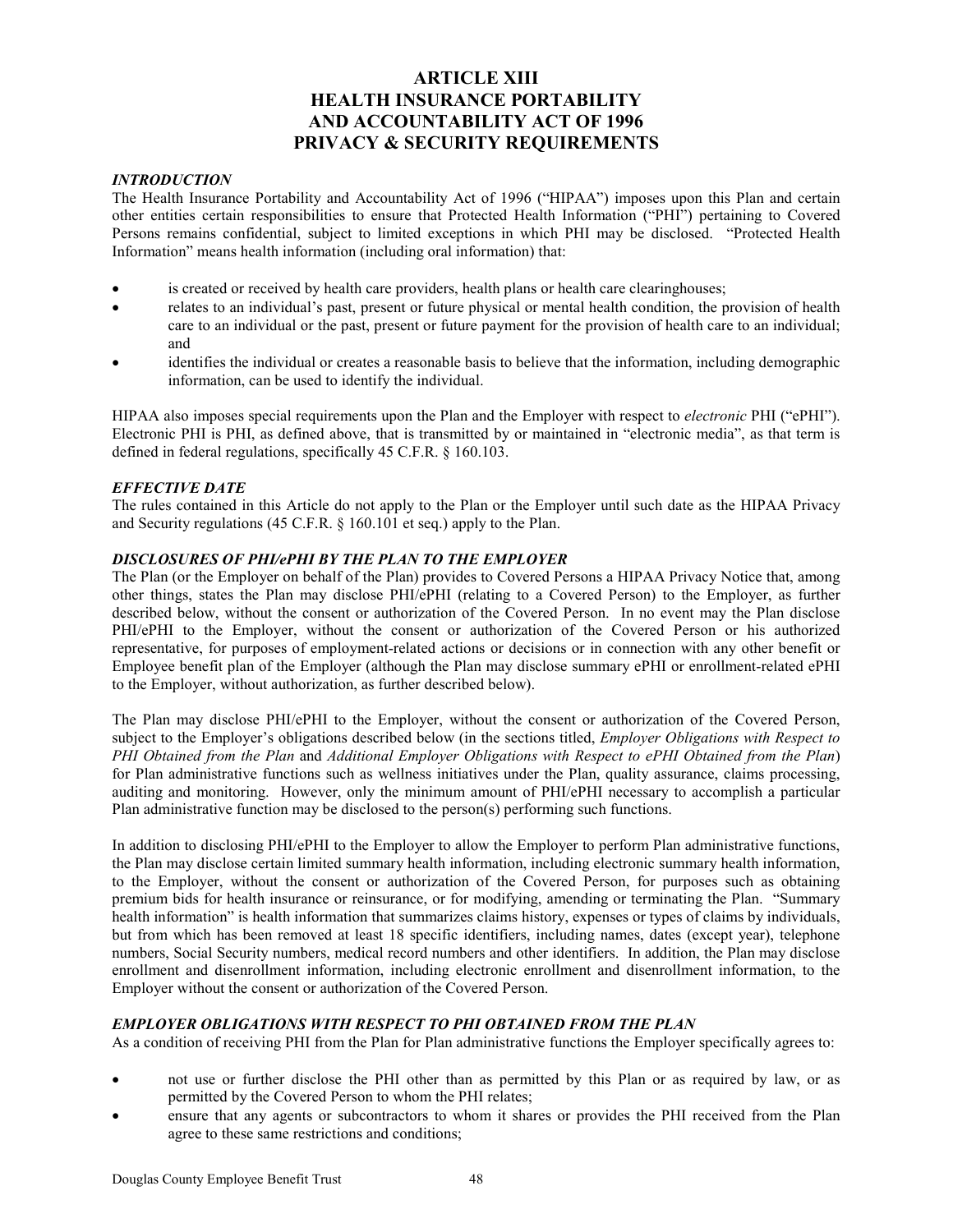- not use the PHI for employment-related actions or in connection with any of its other benefit plans without the consent or authorization from the Covered Person to whom the PHI relates;
- report to the Plan any improper uses or disclosures of the PHI;
- provide Covered Persons access to PHI that relates to them, allow them to request amendments to the PHI, and upon request provide Covered Persons an accounting of all disclosures of their PHI by the Employer (except for those disclosures with respect to which no accounting is required);
- make available to appropriate federal authorities the Employer's internal practices, books and records relating to the use and disclosure of PHI received from the Plan; and
- return or destroy (to the extent feasible) all copies of the PHI received from the Plan once the Employer's need for which the PHI was requested no longer exists or, if this is not feasible, limit further uses and disclosures of the PHI.

### *ADDITIONAL EMPLOYER OBLIGATIONS WITH RESPECT TO ePHI OBTAINED FROM THE PLAN*

As a condition of receiving ePHI from the Plan for Plan administrative functions the Employer specifically agrees to:

- implement administrative, physical and technical safeguards that reasonably and appropriately protect the confidentiality, integrity and availability of the ePHI that it creates, receives, maintains or transmits on behalf of the Plan;
- ensure that the adequate separation (as required by 45 C.F.R. § 164.504(f)(2)(iii)), between the ePHI and persons who have no legitimate need to access such ePHI, is supported by reasonable and appropriate security measures;
- ensure that any agent, including a subcontractor, to whom it provides this information agrees to implement reasonable and appropriate security measures to protect the information; and
- report to the Plan any security incident of which it becomes aware.

### *USE AND DISCLOSURE OF PHI BY THE EMPLOYER; DISPUTE RESOLUTION*

When the Employer obtains PHI from the Plan for Plan administrative functions, the PHI will be provided to the human resources or employee benefits department of the Employer, and may also be provided to the Employer's payroll department (for purposes of processing payroll deductions for payment of premium) and chief financial officer and his designees. The persons in these departments, except as otherwise provided in a specific authorization granted by the Covered Person or his authorized representative to the Employer, will have access to and may use the PHI solely to perform Plan administrative functions that the Employer performs for or with respect to the Plan.

The Employer may use PHI that it receives from the Plan to carry out Plan administrative functions and may use summary health information for the purposes described in the section above titled, *Disclosures of PHI by the Plan to the Employer*. The Employer may also disclose PHI relating to a Covered Person, without the consent or authorization of the Covered Person, as required or as otherwise permitted by law. For example, the law allows PHI to be disclosed, without the consent or authorization of the Covered Person, to law enforcement, public health and judicial agencies in certain circumstances. PHI pertaining to a minor Covered Person may, to the extent permitted by local law, be disclosed to the Covered Person's parent or guardian without the consent or authorization of the minor. There are other situations in which PHI may be disclosed without the Covered Person's consent. For more information please review the Plan's Privacy Notice or see the Plan's Privacy Official.

In the event a Covered Person or any other person believes that the Employer or any of its agents have misused PHI disclosed to it or to them by the Plan, such persons may notify the Employer's Privacy Official (contact the human resources or employee benefits department for more information regarding how to contact the Privacy Official), or may file a complaint as described in the Plan's Privacy Notice, a copy of which you should have already received (an additional copy is available from the human resources or employee benefits department). If the complaint is filed with the Privacy Official, the Privacy Official will investigate the complaint and the events and circumstances related to it, as provided in the Employer's Privacy Policy and Procedure.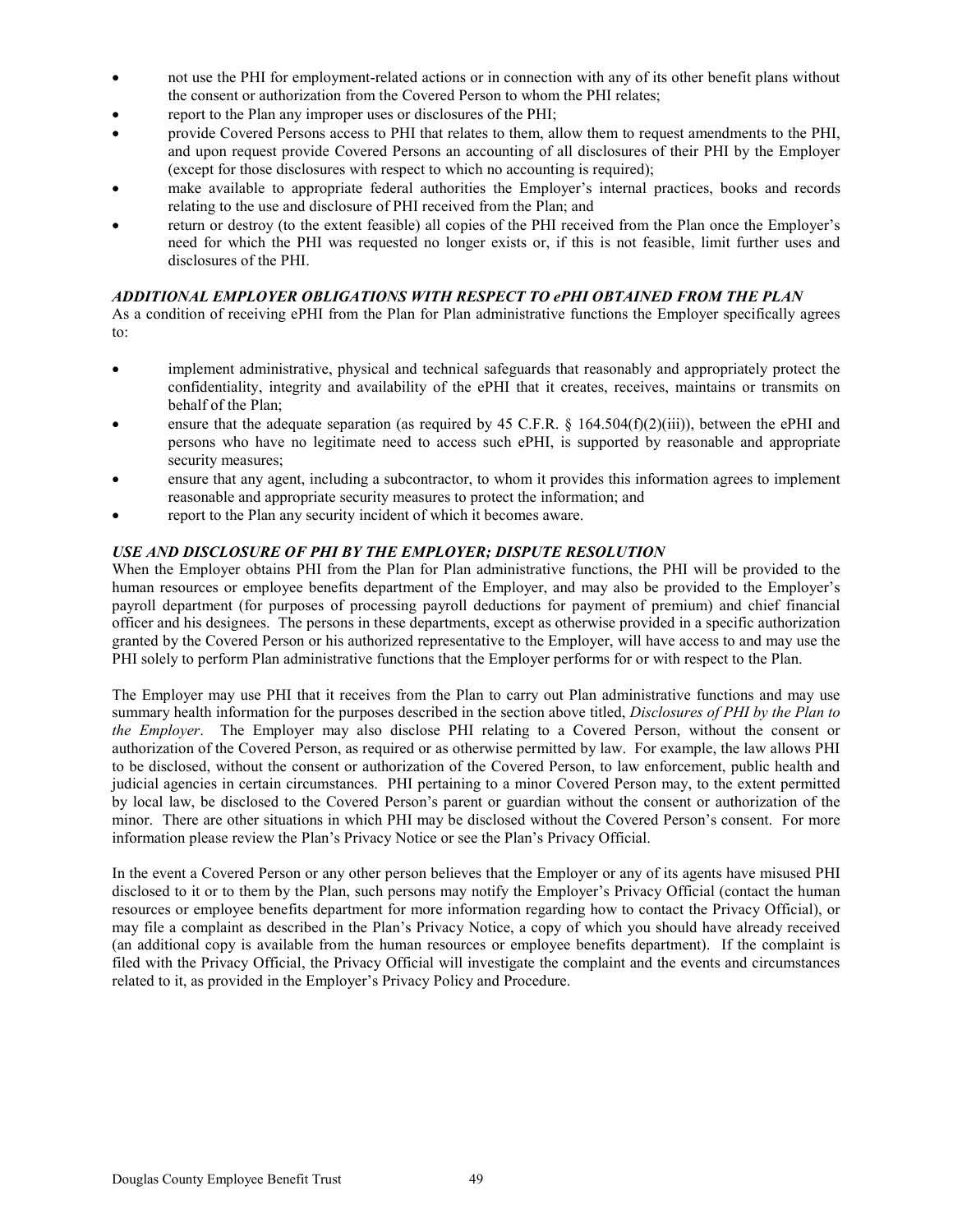### **APPENDIX A RETIRED EMPLOYEE COVERAGE**

This Retired Employee Coverage Appendix applies only to former Employees who have coverage under the Plan on account of their status as Retired Employees (as defined in this Appendix). The purpose of this Appendix is to describe differences between the coverage provided to Employees and their Dependents, and the coverage provided to Retired Employees and their Dependents.

Where the terms of this Appendix expressly describe a Benefit, right, responsibility or limitation applicable to a Retired Employee, which contradicts a Benefit, right, responsibility or limitation (as described in the preceding pages of this booklet) applicable to an Employee, the provisions of this Appendix override, with respect to anyone covered as a Retired Employee, such provision to the contrary in the preceding pages of this booklet. Similarly, where the terms of this Appendix expressly describe a Benefit, right, responsibility or limitation applicable to a Dependent of a Retired Employee, which contradicts a Benefit, right, responsibility or limitation (as described in the preceding pages of this booklet) applicable to a Dependent of an Employee, the provisions of this Appendix override, with respect to anyone covered as a Dependent of a Retired Employee, such provision to the contrary in the preceding pages of this booklet. *Otherwise, the preceding pages of this booklet describing the Benefits, rights, responsibilities and limitations applicable to covered Employees and their Dependents apply as well to covered Retired Employees and their Dependents, respectively*.

*DEFINITIONS*. This Appendix includes the following definitions:

*Retirement Date*. The day immediately following your last date of employment as an Employee, if on such day you are a Retired Employee.

*Retired Employee*. You are a Retired Employee if you terminate employment with the Employer while covered by this Plan, and at the time you so terminate your employment you meet the following requirements for retiree coverage under the Plan: a retired elected official who has served a minimum of five (5) consecutive years and meets the age requirements as defined in the retirement plan in which they are participating; or a Retired Employee who has served a minimum of five (5) years who meets the age requirements as defined in the retirement plan in which the retiree is participating.

*CONTRIBUTIONS TO THE PLAN*. As a covered Retired Employee or covered Dependent of a Retired Employee, you may be required to make contributions to the Plan, as a condition of continuing your coverage, that are different from the contributions made by Employees and their Dependents.

### *ELIGIBILITY AND EFFECTIVE DATE OF COVERAGE AS A RETIRED EMPLOYEE OR DEPENDENT OF A RETIRED EMPLOYEE*

*Retired Employee Eligibility*. In order to be eligible for coverage under the Plan under the provisions of this Appendix, you must be a Retired Employee. You are eligible to continue coverage as a Retired Employee if you apply for Retired Employee coverage during the 60-day window ending on your Retirement Date, and are a Retired Employee on your Retirement Date. If you apply for coverage as a Retired Employee during this 60-day window and are a Retired Employee on your Retirement Date, your coverage as a Retired Employee will begin on your Retirement Date. If you fail to apply for coverage during this 60-day window or you are not a Retired Employee on your Retirement Date, you will not be enrolled as a Retired Employee upon your Retirement Date and you will be ineligible for coverage under this Plan (except under the Plan's COBRA Continuation Coverage provisions, if applicable) on and after your Retirement Date unless you again become an Employee and again qualify for coverage under the Plan as an Eligible Employee. There is no periodic "open enrollment period" for Retired Employees other than as described in this paragraph, and no "late enrollment" rights.

*Eligibility of a Dependent of a Retired Employee*. Your Dependents are eligible for coverage under this Appendix on the date you become eligible for Retired Employee coverage, or the date on which the Dependents become your Dependents, whichever occurs last. *However, under no circumstances may you enroll your Dependents under this Appendix if you are not also enrolled under this Appendix*. If both you and your spouse are Retired Employees, and both are eligible for Dependent coverage, either you or your spouse, but not both, may elect Dependent coverage for your other eligible Dependents (e.g., Dependent Children). No person may be covered under this Appendix as both a Retired Employee and as a Dependent.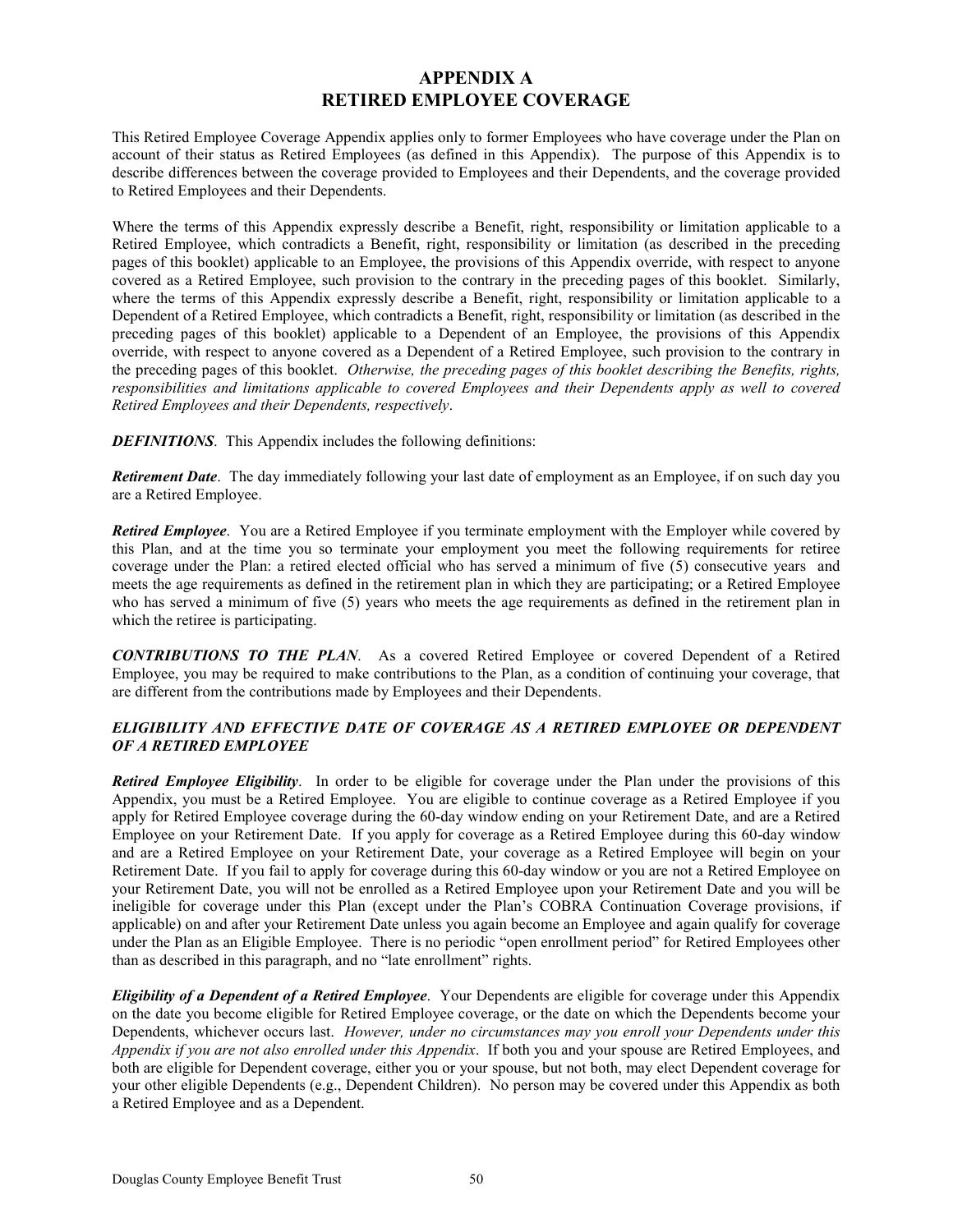*Special Enrollment Events*. As a Retired Employee you are not eligible for special enrollment rights, described in the section of this booklet titled, *Appendix A, Retired Employee Coverage*, *Eligibility and Effective Date of Coverage as a Retired Employee or Dependent of Retired Employee,* attributable to the loss of other coverage or to acquisition of a new Dependent (that is, you are not entitled to a special enrollment right to enroll yourself because you will not be an eligible Retired Employee if you do not enroll as described above, in the paragraph titled, *Retired Employee Eligibility*). If you are covered as a Retired Employee, however, your Dependents are eligible for special enrollment rights as described in the section of this booklet titled, *Effective Date of Coverage*.

### *TERMINATION OF RETIRED EMPLOYEE COVERAGE AND COVERAGE OF DEPENDENTS OF A RETIRED EMPLOYEE*

*Retired Employee Coverage Termination*. Except as otherwise provided in this Appendix, your coverage, as a Retired Employee will terminate on the earliest of the following dates:

- If you fail to remit required contributions for your coverage when due, the date which is the end of the period for which the last timely contribution was made.
- The date you enter the military, naval or air force of any country or international organization on a full-time basis (after 90 days of military leave) other than scheduled drills or other training not exceeding one month in any calendar year.
- The date you die.
- The date the Plan is terminated or coverage for Retired Employees (or the class of Retired Employees to which you belong) is terminated.
- The last day of the month in which you request your coverage to be terminated.
- The date the Plan Sponsor determines, in its sole discretion, that you knowingly filed or knowingly assisted with the filing of a fraudulent claim for Benefits.

*Termination of Coverage for Dependent of Covered Retired Employee*. Except as provided in this Appendix, your coverage as a covered Dependent of a covered Retired Employee will terminate on the earliest of the following dates:

- The date your sponsor's (the eligible Employee's) coverage terminates.
- If required contributions for your coverage are not remitted when due, the date which is the end of the period for which the last timely contribution was made.
- The date you enter the military, naval or air force of any country or international organization on a full-time basis (after 90 days of military leave) other than scheduled drills or other training not exceeding one month in any calendar year.
- The date you cease to meet the definition of *Dependent*, or the date Dependent coverage (for all Dependents or for Dependents of Retired Employees) is discontinued under the Plan.
- The date the Plan is terminated or the date coverage of Retired Employees is terminated.
- The date the Plan Sponsor determines, in its sole discretion, that you knowingly filed or knowingly assisted with the filing of a fraudulent claim for Benefits.
- **Note**: If the Retired Employee passes away, their surviving spouse is eligible to continue coverage under this Plan indefinitely. If the spouse is eligible for Medicare then Medicare is the primary payer and this Plan pays second, after Medicare.

### *COORDINATION OF BENEFITS - MEDICARE REDUCTION/COORDINATION*

*Retired Employee or Dependent of Retired Employee Entitled to or Eligible for Medicare Due to Age or Disability (Other than ESRD)*. If you are covered under this Plan due to your or someone else's status as a Retired Employee, and are also entitled to Medicare on account of age or disability (other than end-stage renal disease), Medicare is the primary payer and this Plan pays second, after Medicare. If you are eligible for Medicare due to age or disability (other than ESRD) but not enrolled in Medicare, this Plan will deem you to be enrolled in Medicare Parts A and B, and coordinate its Benefit payments as though Medicare had paid first.

*Retired Employee or Dependent of Retired Employee Entitled to or Eligible for Medicare Due to End-Stage Renal Disease*. If you are covered under this Plan due to your or someone else's status as a Retired Employee, and are also eligible for to Medicare on account of end-stage-renal disease (ESRD), then this Plan will be primary to Medicare for up to 30 months (called the "coordination period"); after that, the Plan becomes the secondary payer (assuming you're still eligible for coverage), and Medicare is the primary payer. The coordination period begins on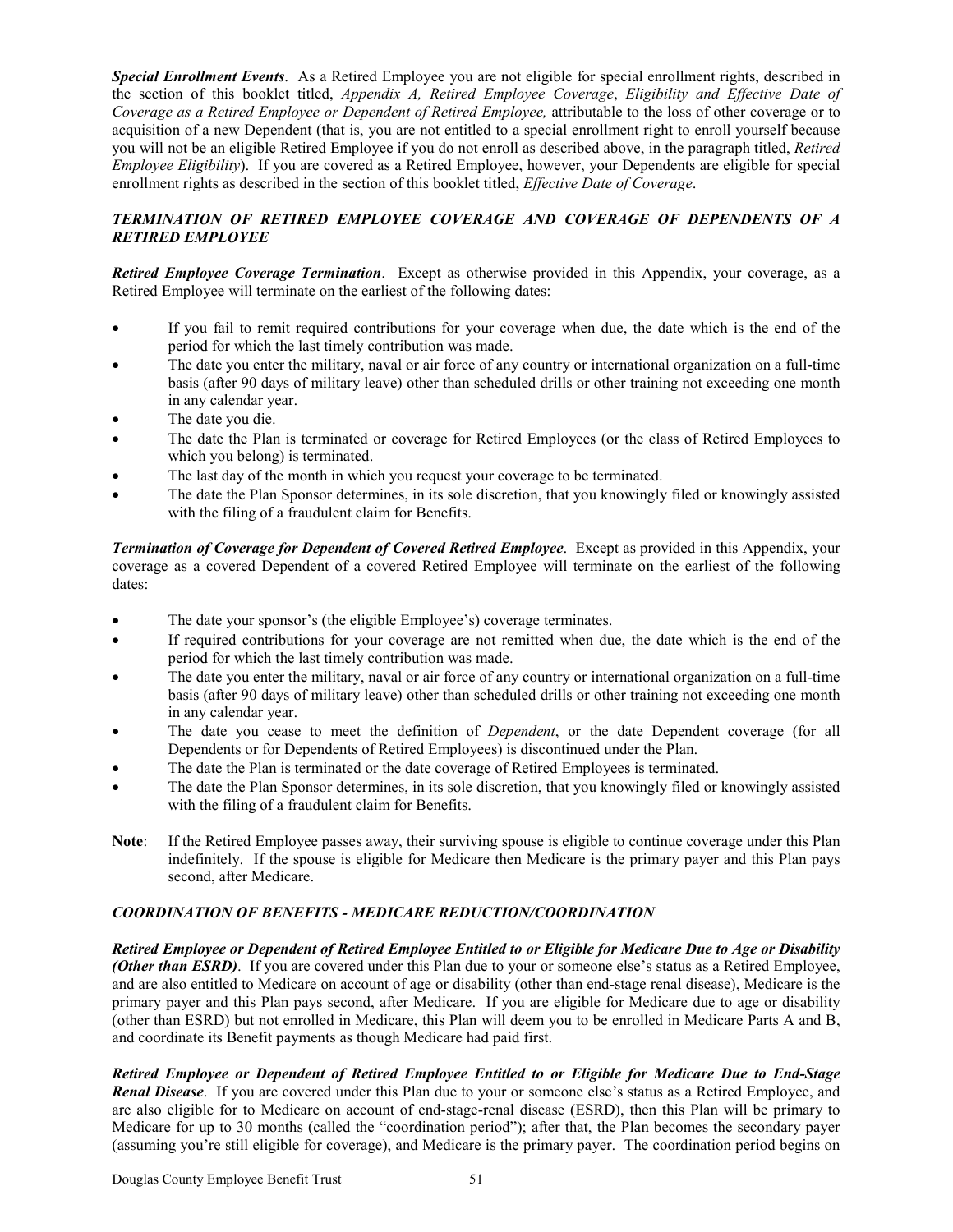the first day of the month for which you are eligible for Medicare benefits on account of your ESRD, and ends not later than 30 months later (it might end earlier in some cases, such as when your coverage ends under this Plan). If at the time you become eligible for Medicare benefits due to ESRD you are already entitled to Medicare benefits on account of age or disability, and Medicare is the primary payer (and this Plan is secondary), then Medicare remains the primary payer, even after you become eligible for Medicare benefits due to your ESRD. Please note that for purposes of this provision, the coordination period begins in the month you are merely eligible for Medicare benefits due to ESRD, whether or not you actually enroll in Medicare then.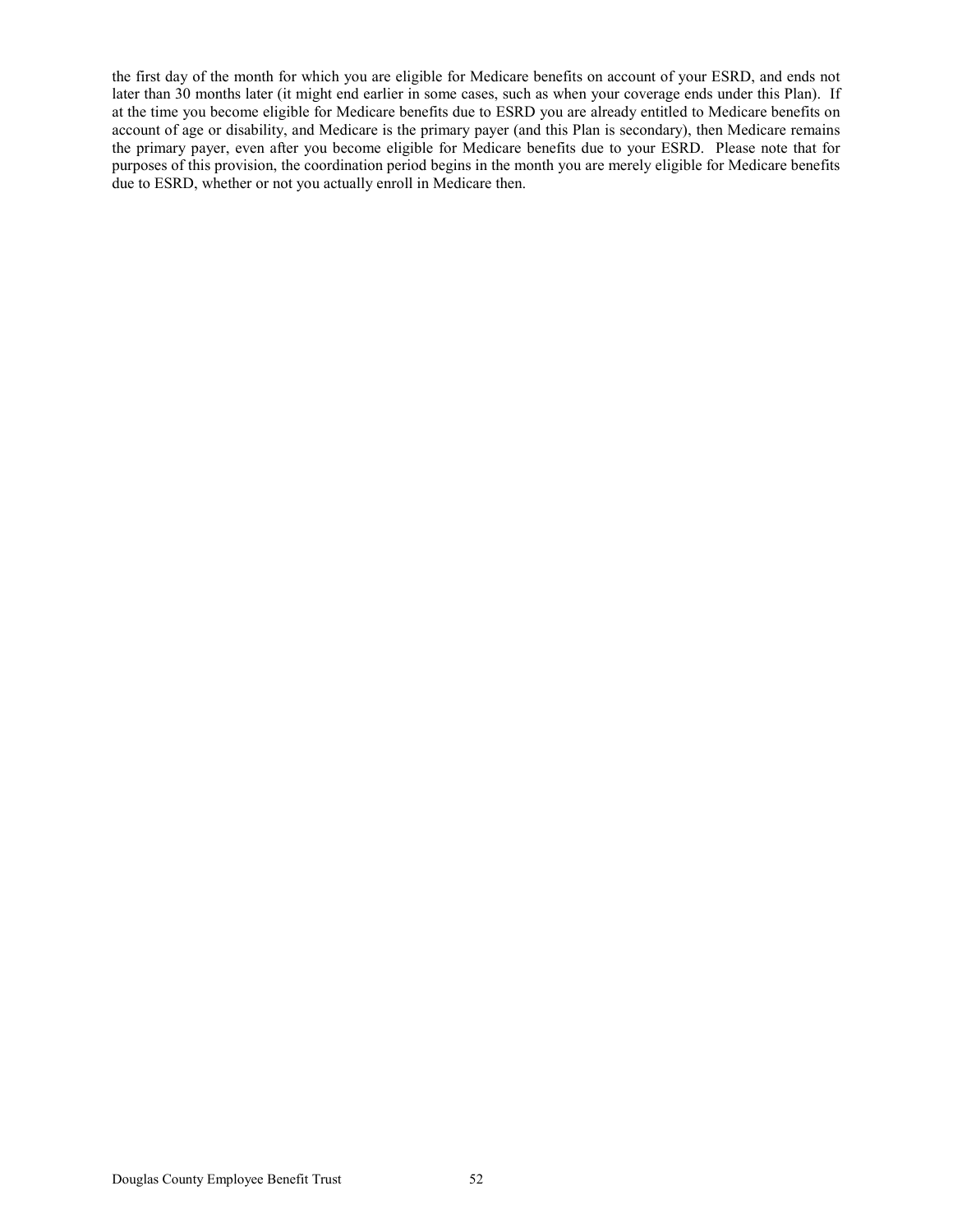### **APPENDIX B PRESCRIPTION DRUG BENEFITS**

**Retail Benefit**. The Plan has contracted with a pharmacy network to provide you with covered Drugs. To utilize this Benefit, you must take your Physician's written prescription to a network pharmacy. When the prescription is filled you will be required to pay the Co-pay amount specified in the Schedule of Benefits. The network provider will then bill the Plan for any amount in excess of the Co-pay shown in the Schedule of Benefits. *Note*: The Co-pay is not eligible for reimbursement under the *Comprehensive Major Medical Benefits* provisions.

**Retail 90 Program**. This Plan, as reflected in the Schedule of Benefits, enables you to obtain your prescriptions (typically maintenance prescriptions). The Plan Sponsor will provide you with additional information about how to utilize the services of the Retail 90 Program. You may be required to utilize that provider to have certain prescriptions filled. The participating pharmacy will bill the Plan for any amount in excess of the Co-pay shown in the Schedule of Benefits. *Note*: The Co-pay is not eligible for reimbursement under the *Comprehensive Major Medical Benefits* provisions.

Expenses for Drugs obtained *outside* of the network are not Covered Expenses, except to the extent the Plan specifically provides coverage for Drugs obtained outside of the network (for example, the Plan may specifically provide that Drugs obtained outside of the network are covered if they are obtained outside of the network's area by a Covered Person who resides outside of the network area). Prescriptions filled Out-of-Network, if purchased after hours due to an Emergency or while the Covered Person is on vacation, must be submitted manually to Administrative Services who will send them to the Pharmacy Benefit Manager for reimbursement. The Covered Person will be reimbursed the amount paid, less the Co-pay due, plus a manual claim fee.

A list of specifically covered and specifically excluded Drugs is included below. This list is not necessarily allinclusive, and will be updated from time to time. For questions regarding this list, please contact the Pharmacy Benefit Manager at the phone number listed on your ID card.

**Specialty Drug Program**. This Plan utilizes a mandatory Specialty Drug program administered by a Pharmacy Benefit Manager (PBM). All Specialty Drugs require prior authorization by the PBM. If prior authorization is granted, the Specialty Drug must be obtained through the PBM's Specialty Drug program in order for Benefits to be paid.

A Specialty Drug will be excluded from coverage if:

- a. prior authorization is not granted by the PBM; or
- b. the Specialty Drug is dispensed by a Physician or pharmacy that is not participating in the Specialty Drug program.

Questions about the mandatory Specialty Drug program should be directed to the PBM. Information about the PBM, including the phone number, is listed on your ID card.

**Generic Incentive**. If a Generic 1/Generic 2 equivalent of a prescription Drug is available and the Covered Person chooses the Formulary Brand Name and Non-Formulary Brand Name over the Generic 1/Generic 2 equivalent, then he or she must pay the cost difference between the Generic 1/Generic 2, and Formulary Brand Name and Non-Formulary Brand Name Drug in addition to the Formulary Brand Name and Non-Formulary Brand Name Co-pay.

If a Generic 1/Generic 2 equivalent of a prescription Drug is available and the Covered Person or doctor chooses the Formulary Brand Name and Non-Formulary Brand Name over the Generic 1/Generic 2 equivalent, then he or she must pay the cost difference between the Generic 1/Generic 2, and Formulary Brand Name and Non-Formulary Brand Name Drug in addition to the Formulary Brand Name and Non-Formulary Brand Name Co-pay.

**Generic Plus Program**. This Plan utilizes Generic Plus programs administered by the Pharmacy Benefit Manager. Generic Plus programs include ScriptChoice, eScriptChoice, Tablet Splitting Program and First-Fill-Free.

**Step Therapy Program**. Individuals, who are receiving certain maintenance medications for the first time, will be expected to start with low costing Step 1 Drugs rather than high cost brand name Drugs (Step 2). If the Step 1 Drugs do not seem to achieve the results, they will be then allowed to use Step 2 Drugs. Medications in this category are alpha 1 blockers for BPH, anti-depressants, anti-hypertensive agents, anti-inflammatory, biophosphonates, lipid-lowering agents, muscle relaxants, nasal steroids, proton pump inhibitors, sedatives & hypnotics, triptans for migraines, non-selective Beta Blockers, Nuvigil/Provigil, and oral acne agents.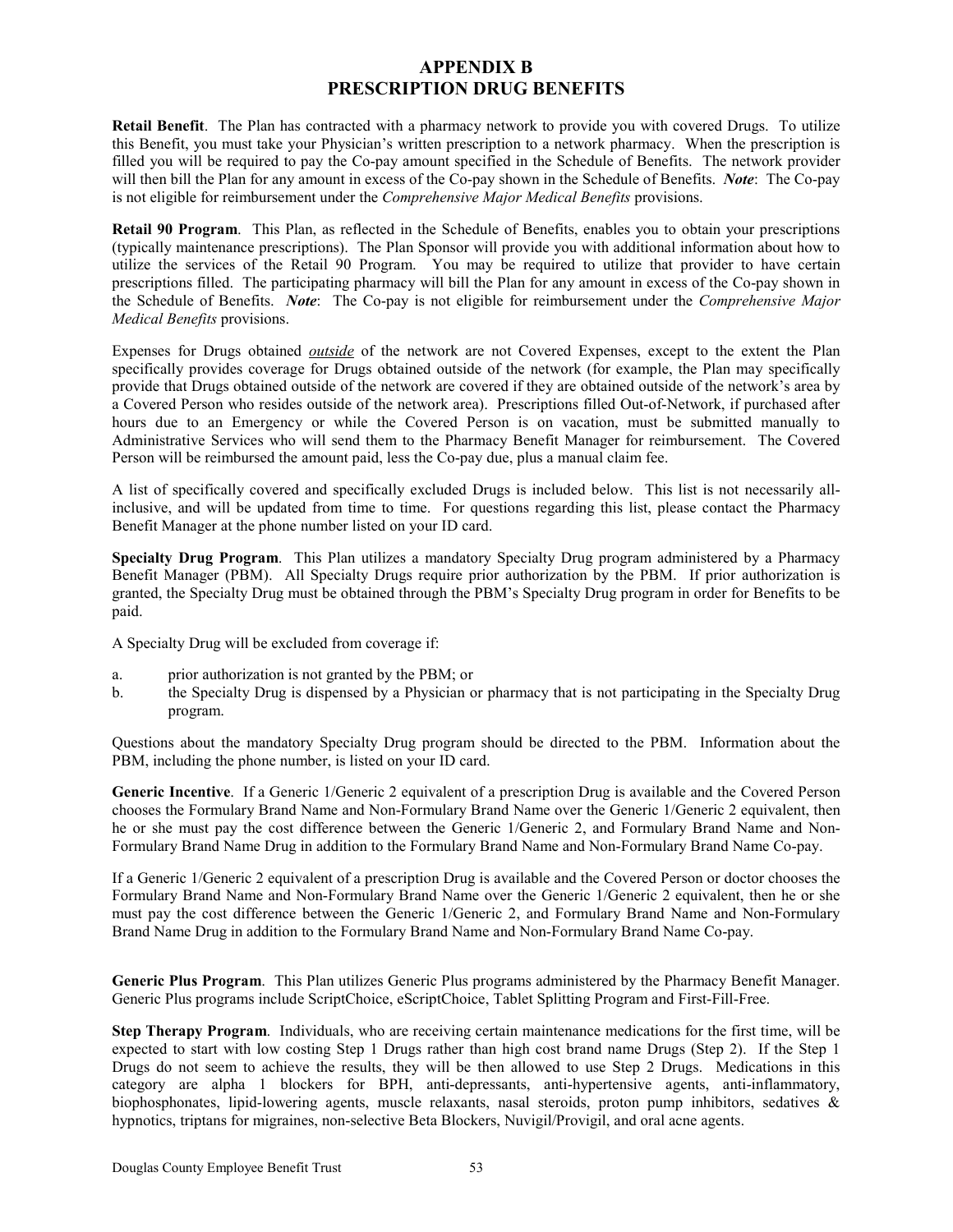Individuals who are Non-Grandfathered and in the Step Therapy Program will not be required to start with low costing Step 1 Drugs during the first six (6) months for certain maintenance medications.

**Starter Dose Program**. Individuals presenting new prescriptions to a network pharmacy will only be able to obtain a 30-day supply for the first prescription. This is to save the Plan and the individual money in the event that the medication doesn't work out. From that point on, the individual will be able to obtain a 90-day supply at a time. The PBM will determine new prescriptions by looking at the individual's history in the past 180 days.

**Tria Health**. This is a chronic Drug therapy management program designed to put selected individuals in touch with a clinical pharmacist to ensure they are getting the most out of their medications. Individuals taking several medications will be targeted. If individuals sign up for this program, the clinical pharmacists will review current medications with them, answer any questions or concerns they may have with their medications, and possibly make recommendations for changes. These phone calls will occur approximately 4 times per year. Employees who are eligible and choose to participate (and continue to participate) will then receive their Generic 1 medication at no cost and Generic 2 medication at half the Co-pay (\$20), one-half (1/2) the Co-pay of Formulary Brand Name (\$25) and one-half (1/2) the Co-pay of Non-Formulary Brand Name (\$35); for a 90-day supply, eligible Employees will receive Generic 1 medication at no cost and Generic 2 medication at half the Co-pay (\$60), one-half (1/2) the Copay of Formulary Brand Name (\$75) and one-half (1/2) the Co-pay of Non-Formulary Brand Name (\$105)

**Co-pay Waiver Program**. The Pharmacy Benefit Manager will identify Covered Persons who are taking a highcost, single-source branded product. Examples include medications in the cholesterol lowering, anti-depressant, sleep aid and ulcer classifications. Covered Persons taking such medications may be eligible to participate in the Co-pay Waiver Program.

The Covered Persons who are eligible for this program will receive a letter from the Pharmacy Benefit Manager explaining that the Plan will waive the Co-pay for up to six (6) months should the member choose to switch to one of the generics alternatives available in the program. Covered Persons are encouraged to speak with their Attending Physician before making the switch to a generic alternative Drug.

Any Covered Person who has received a letter and obtained a prescription for one of the generic alternatives must call the Pharmacy Benefit Manager to receive a Co-pay waiver on that Drug.

- The Pharmacy Benefit Manager will authorize the generic Drug for up to six (6) months for \$0 Co-pay at participating retail pharmacies.
- The Pharmacy Benefit Manager will send letters every six (6) months, and the list of Drugs is subject to change.

Please note, that the Co-pay Waiver Program is optional. Letters are sent out to Covered Persons twice a year.

**Questions and More Information**. Questions about any of the above referenced programs, including requests for more information on these programs, should be directed to the PBM. Information about the PBM, including the phone number, is listed on your ID card.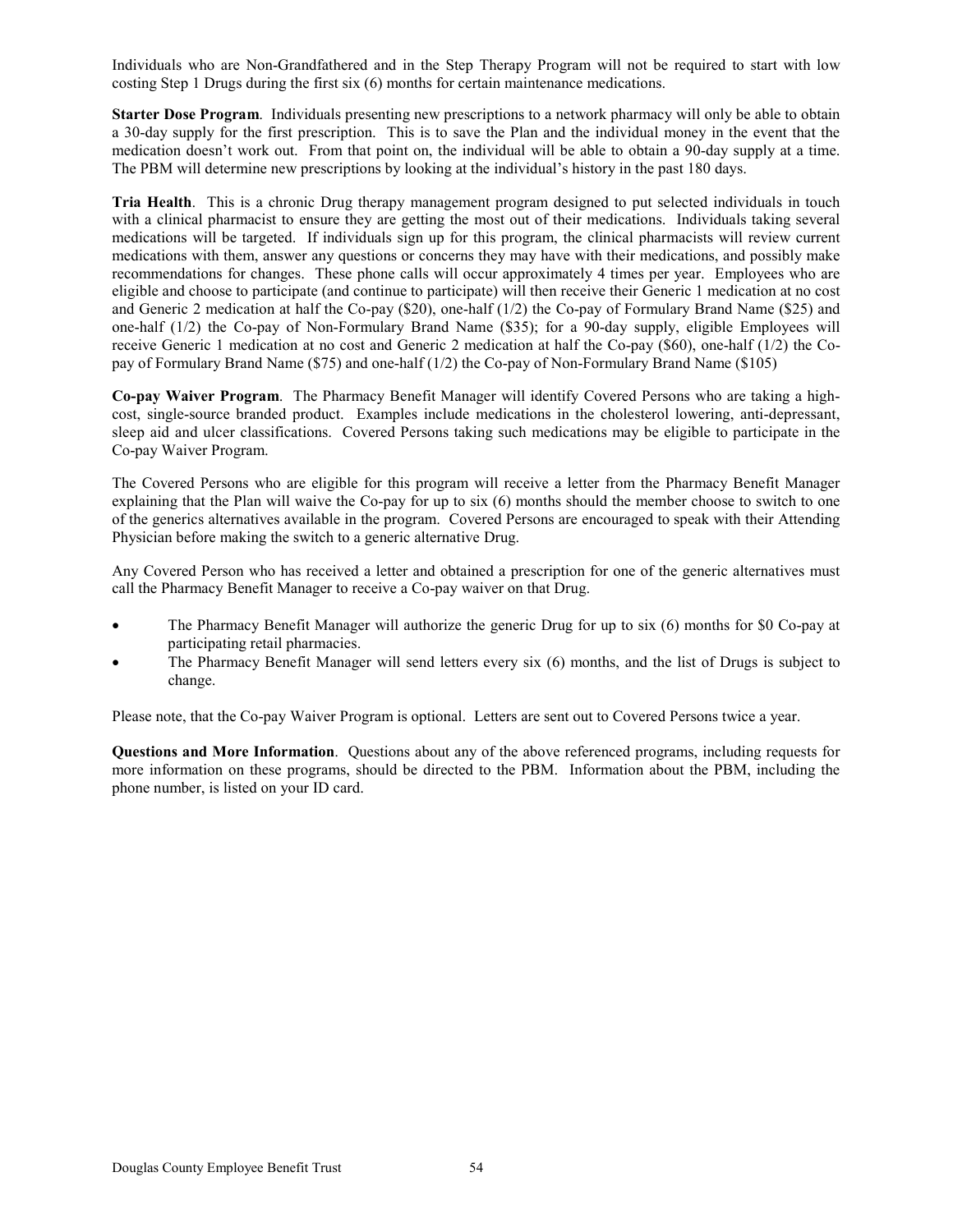## **SCHEDULE OF BENEFITS**

| <b>Plan Sponsor:</b>   | <b>Douglas County</b>  |
|------------------------|------------------------|
| <b>Benefit Period:</b> | <b>June 1 - May 31</b> |

| <b>Primary Plan</b><br><b>Covered Services</b>                                                                                                                                                                                                                | <b>In-Network</b><br>(% of Negotiated Rate, if applicable<br>otherwise<br>% of Maximum Allowable Amount)                                                                                                  | <b>Out-of-Network</b><br>(% of the Maximum Allowable Amount) |
|---------------------------------------------------------------------------------------------------------------------------------------------------------------------------------------------------------------------------------------------------------------|-----------------------------------------------------------------------------------------------------------------------------------------------------------------------------------------------------------|--------------------------------------------------------------|
| <b>Benefit Period Maximum</b>                                                                                                                                                                                                                                 | Unlimited                                                                                                                                                                                                 |                                                              |
| Deductible (per Benefit Period)                                                                                                                                                                                                                               |                                                                                                                                                                                                           |                                                              |
| Individual<br>Other special deductibles may<br>apply to specific services                                                                                                                                                                                     | \$1,000                                                                                                                                                                                                   | \$1,300                                                      |
| Family                                                                                                                                                                                                                                                        | \$1,500                                                                                                                                                                                                   | \$1,950                                                      |
|                                                                                                                                                                                                                                                               | Deductible Shares between In-Network & Out-of-Network                                                                                                                                                     |                                                              |
|                                                                                                                                                                                                                                                               | Medical Out-of-Pocket Maximum (includes deductible, coinsurance and copayments). The Prescription Drug<br>Out-of-Pocket Maximum is not included in your Medical Out-of-Pocket Maximum.                    |                                                              |
| Individual                                                                                                                                                                                                                                                    | \$3,200                                                                                                                                                                                                   | \$4,300                                                      |
| Family                                                                                                                                                                                                                                                        | \$5,500                                                                                                                                                                                                   | \$11,600                                                     |
|                                                                                                                                                                                                                                                               | Out-of-Pocket Maximum Shares between In-Network & Out-of-Network                                                                                                                                          |                                                              |
| rest of the Benefit Period unless stated otherwise.                                                                                                                                                                                                           | The Plan will pay the designated percentage of Covered Expenses until the Out-of-Pocket Maximum<br>Amounts are reached, at which time the Plan will pay 100% of the remainder of Covered Expenses for the |                                                              |
| The following charges do not apply to the Out-of-Pocket Maximum and are never paid at 100%:<br>expenses not covered by the Plan<br>expenses in excess of amounts covered by the Plan<br>expenses in excess of Maximum Allowable Amounts<br>prescription drugs |                                                                                                                                                                                                           |                                                              |
| <b>Standard Benefit Percentage</b>                                                                                                                                                                                                                            | 80%                                                                                                                                                                                                       | 50%<br>of the Maximum Allowable<br>Amount                    |
| Services at an In-Network facility rendered by an Out-of-Network<br>Provider for Ancillary Radiology, Anesthesia, Pathology                                                                                                                                   |                                                                                                                                                                                                           | In-Network Rate                                              |
| Services provided at an Out-of-Network facility or by an Out-of-<br>Network Provider when there is no In-Network facility or Provider<br>available                                                                                                            |                                                                                                                                                                                                           | In-Network Rate                                              |
| Services received Out-of-Network while traveling                                                                                                                                                                                                              |                                                                                                                                                                                                           | Out-of-Network Rate,<br>Deductible waived                    |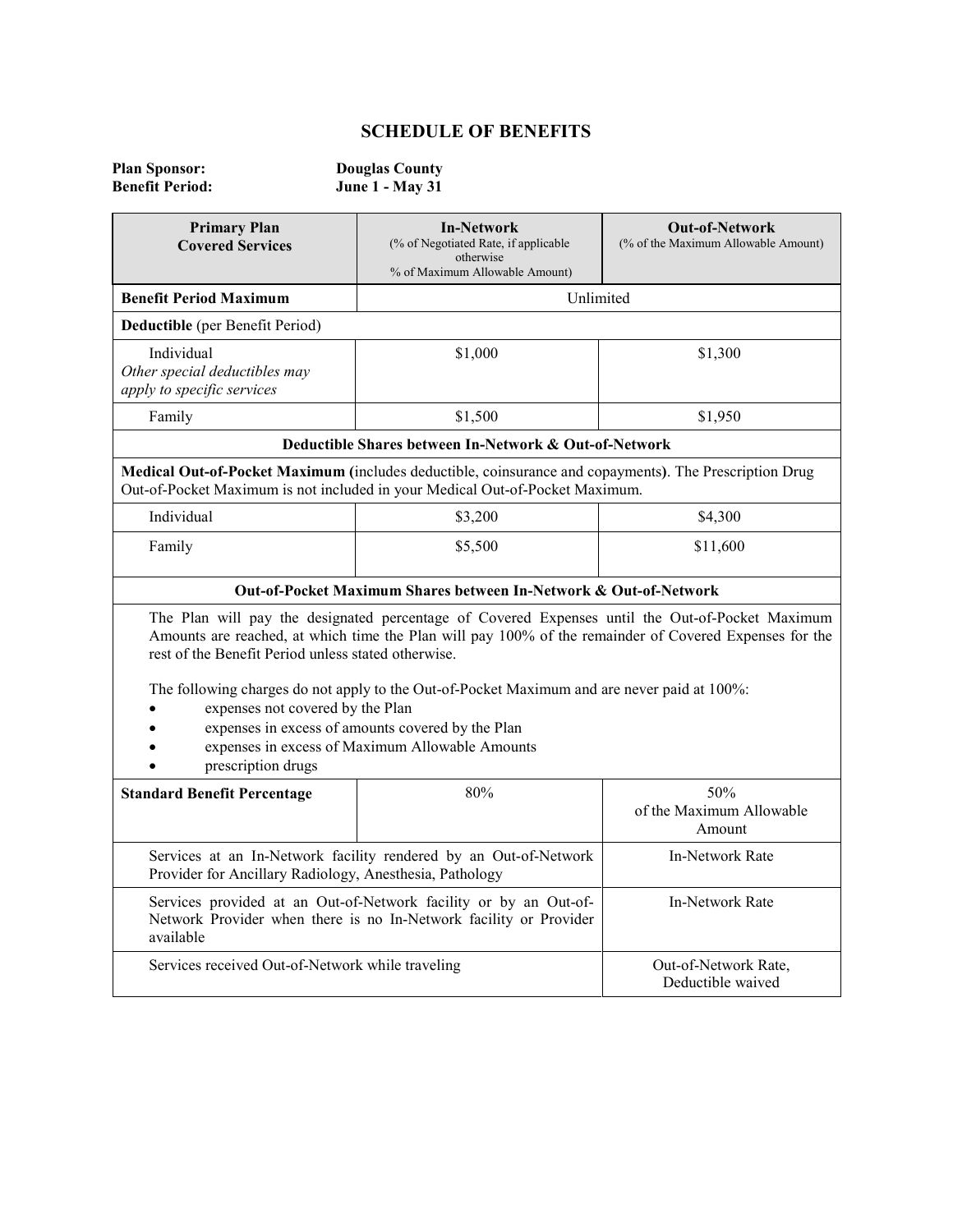| <b>Primary Plan</b><br><b>Covered Services</b>    | <b>In-Network</b><br>(% of Negotiated Rate, if applicable)<br>otherwise<br>% of Maximum Allowable Amount) | <b>Out-of-Network</b><br>(% of the Maximum Allowable Amount) |
|---------------------------------------------------|-----------------------------------------------------------------------------------------------------------|--------------------------------------------------------------|
|                                                   | Deductible and Co-insurance Apply Except as Provided:                                                     |                                                              |
| <b>Physician Services</b>                         |                                                                                                           |                                                              |
| Primary Care Office Visit                         | 100% after $$25$ Co-pay                                                                                   | 50%                                                          |
| Specialist Office Visit                           | 100% after \$50 Co-pay                                                                                    | 50%                                                          |
| $Lab/X-Ray$<br>Services rendered at time of visit | 80%                                                                                                       | 50%                                                          |
| <b>Preventive Services</b>                        | $100\%$<br>Deductible waived                                                                              | $100\%$<br>Deductible waived                                 |

• Includes all Evidence-based supplies or services that have in effect a rating of A or B in the current recommendations of the United States Preventive Services Task Force (USPSTF), including 3-D imaging for mammograms.

• For additional information see: [http://www.uspreventiveservicestaskforce.org](http://www.uspreventiveservicestaskforce.org/)

**Preventive Services for Women** as required by the Patient Protection and Affordable Care Act. For additional information and limitation[s www.hrsa.gov/womensguidelines:](http://www.hrsa.gov/womensguidelines)

- Screening for gestational diabetes in a pregnant woman;
- Human papillomavirus DNA testing every three (3) years for women age thirty (30) and above;
- Annual counseling for sexually transmitted infections for a sexually active woman;
- Annual counseling and screening for human immune-deficiency virus for a sexually active woman;
- FDA approved contraceptive methods.
- Sterilization procedures, patient education and counseling for women with reproductive capacity;
- Breastfeeding support, supplies and counseling in conjunction with each birth, including the cost of purchasing or renting breastfeeding equipment; and
- Annual screening and counseling for interpersonal and domestic violence.

| Well Child/Well Baby Care (under age<br>2 includes immunizations and office visit) | $100\%$<br>Deductible waived | $100\%$ after \$25 Co-pay<br>Deductible waived |
|------------------------------------------------------------------------------------|------------------------------|------------------------------------------------|
| <b>Vision Exam</b> (1 exam per year) $$50$ Max.<br>for purchase of eyewear         | $100\%$<br>Deductible waived | $100\%$<br>Deductible waived                   |
| <b>Preventive Colonoscopy</b>                                                      |                              |                                                |
| <b>Initial Colonoscopy</b>                                                         | 100%<br>Deductible waived    | $100\%$<br>Deductible applies                  |
| <b>Subsequent Preventive Colonoscopies</b>                                         | 100%<br>Deductible waived    | 50%                                            |
| <b>Urgent Care Services</b>                                                        | $100\%$ after \$25 Co-pay    | 50%                                            |
| <b>Hospital Care</b>                                                               | 80%                          | 50%                                            |
| <b>Outpatient Surgery</b>                                                          | 80%                          | 50%                                            |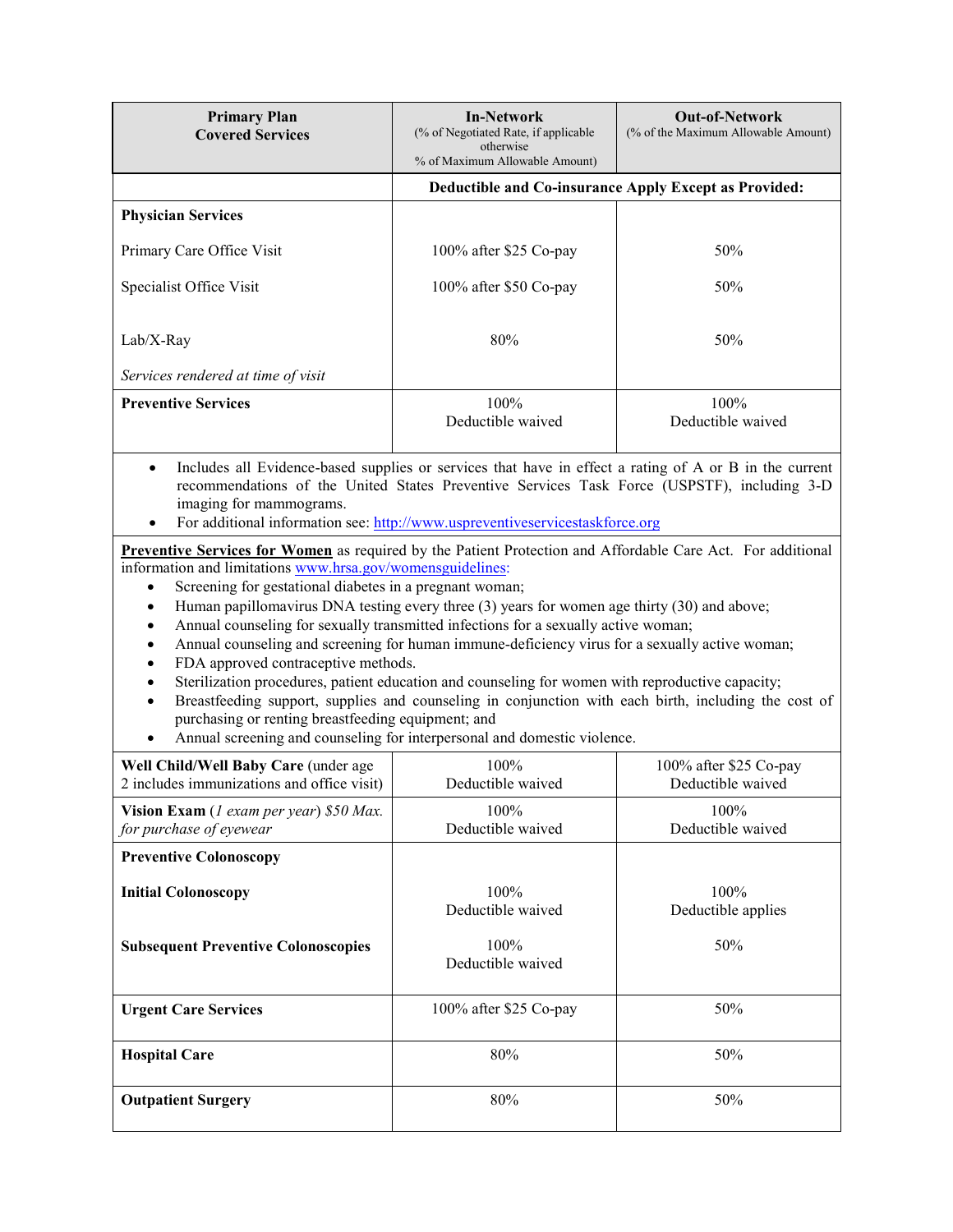| <b>Primary Plan</b><br><b>Covered Services</b>                                                        | <b>In-Network</b><br>(% of Negotiated Rate, if applicable<br>otherwise<br>% of Maximum Allowable Amount) | <b>Out-of-Network</b><br>(% of the Maximum Allowable Amount)                       |
|-------------------------------------------------------------------------------------------------------|----------------------------------------------------------------------------------------------------------|------------------------------------------------------------------------------------|
| <b>Emergency Room</b><br>Co-pay waived if admitted                                                    | \$200 Co-pay, then 80%,<br>Deductible waived                                                             |                                                                                    |
| <b>Private Duty Nursing</b><br>\$2,000 Max. per Benefit Period                                        | 80%                                                                                                      | 50%                                                                                |
| Ambulance                                                                                             | 80% after In-Network Deductible                                                                          |                                                                                    |
| <b>Organ Transplant</b>                                                                               | 80%                                                                                                      | 50%                                                                                |
| <b>Skilled Nursing Facility</b><br>60 Days Max. per Benefit Period                                    | 70%                                                                                                      | 50%                                                                                |
| <b>Home Health Care</b><br>120 visits per disability Max. per Benefit<br>Period                       | 80%                                                                                                      | 50%                                                                                |
| <b>Hospice Care</b>                                                                                   | 80%                                                                                                      | 50%                                                                                |
| <b>Rehabilitation Facility</b>                                                                        | 80%                                                                                                      | 50%                                                                                |
| Physical, Occupational, and<br><b>Speech Therapy</b><br>90 visits combined Max. per Benefit<br>Period | 80%                                                                                                      | 50%                                                                                |
| <b>Chiropractic Care</b><br>\$25 Max. per visit<br>\$500 Max. per Benefit Period                      | 70%<br>Deductible waived                                                                                 | 50%<br>Deductible waived                                                           |
| <b>Mental and Nervous/Substance Abuse</b>                                                             |                                                                                                          |                                                                                    |
| Inpatient                                                                                             | 80%                                                                                                      | 50%                                                                                |
| Outpatient                                                                                            | 80%                                                                                                      | 50%                                                                                |
| Office/Clinic<br>(includes Hospital or other Clinic)                                                  | 100% after \$25 Co-pay                                                                                   | 50%                                                                                |
| <b>Preadmission Testing</b><br>(within 7 days of admission)                                           | 100%<br>Deductible waived                                                                                | 100%<br>Deductible waived                                                          |
| <b>Second Surgical Opinion</b>                                                                        | 100%<br>Deductible waived                                                                                | 100%<br>Deductible waived                                                          |
| <b>Durable Medical Equipment</b>                                                                      | 80%                                                                                                      | 50%                                                                                |
| <b>Allergy Shots and Testing</b>                                                                      | 80%                                                                                                      | 50%                                                                                |
| <b>TMJ</b> Treatment                                                                                  | 80%<br>Deductible waived                                                                                 | 80%<br>Deductible waived                                                           |
| <b>Impacted Teeth</b>                                                                                 | 80%<br>Deductible waived                                                                                 | 80% of the Maximum Allowable<br>Amount plus Balance Billing<br>(Deductible waived) |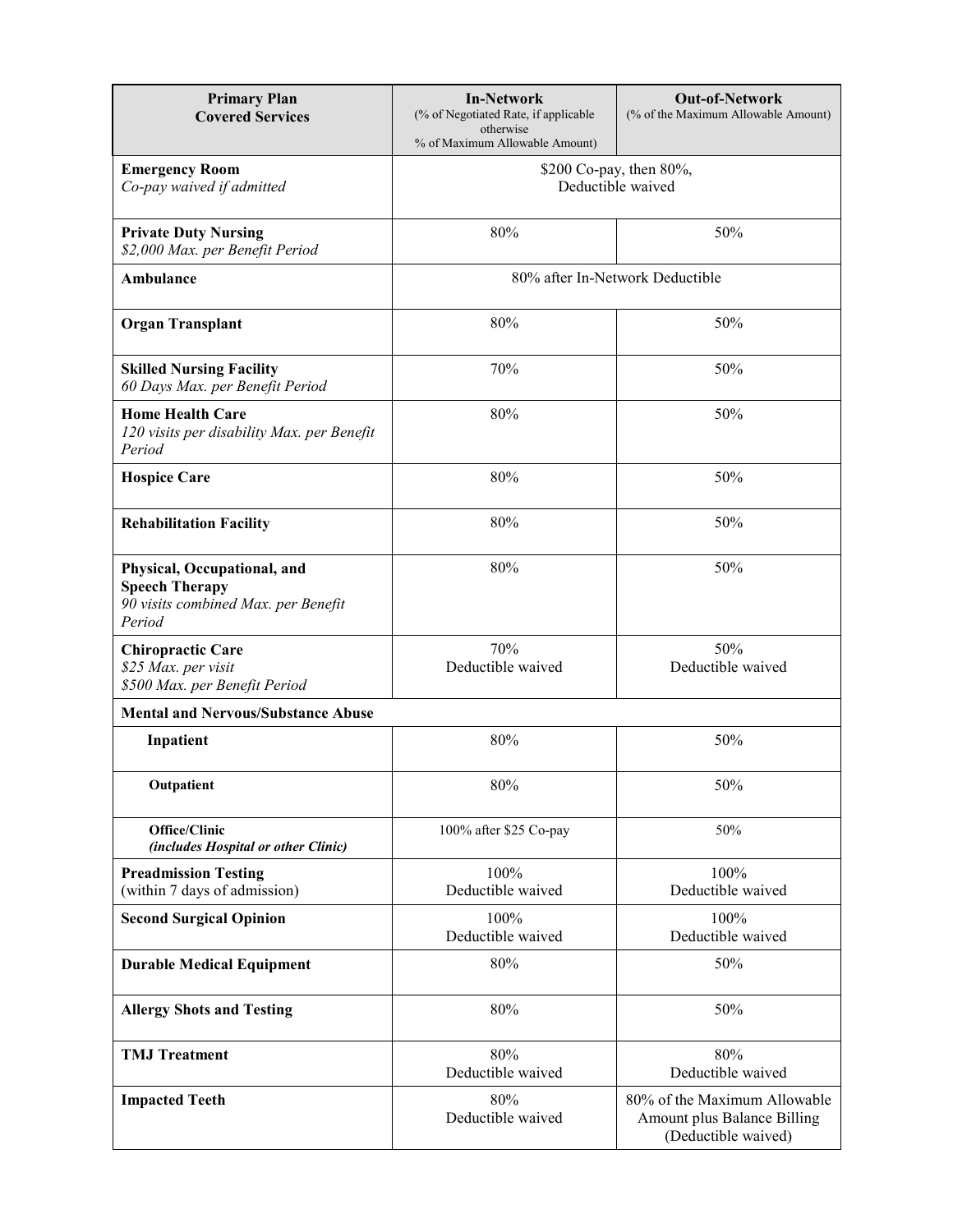| <b>Primary Plan</b><br><b>Covered Services</b> | <b>In-Network</b><br>(% of Negotiated Rate, if applicable)<br>otherwise<br>% of Maximum Allowable Amount) | <b>Out-of-Network</b><br>(% of the Maximum Allowable Amount) |
|------------------------------------------------|-----------------------------------------------------------------------------------------------------------|--------------------------------------------------------------|
| <b>Weight Loss Services</b>                    |                                                                                                           |                                                              |
| Non-surgical treatment and programs            |                                                                                                           |                                                              |
| Primary Care Office Visit                      | 100% after \$25 Co-pay                                                                                    | Not Covered                                                  |
| Specialist Office Visit                        | 100% after \$50 Co-pay                                                                                    | Not Covered                                                  |
| $Lab/X-Ray$                                    | 80%                                                                                                       | Not Covered                                                  |
| Surgical treatment                             | 80%                                                                                                       | Not Covered                                                  |
| A1C testing                                    | 100% of Allowable                                                                                         | 50%                                                          |
| <b>Hearing Aids</b>                            | 80%                                                                                                       | 50%                                                          |
|                                                | Maximum: \$2,000 per Covered Person every three (3) years                                                 |                                                              |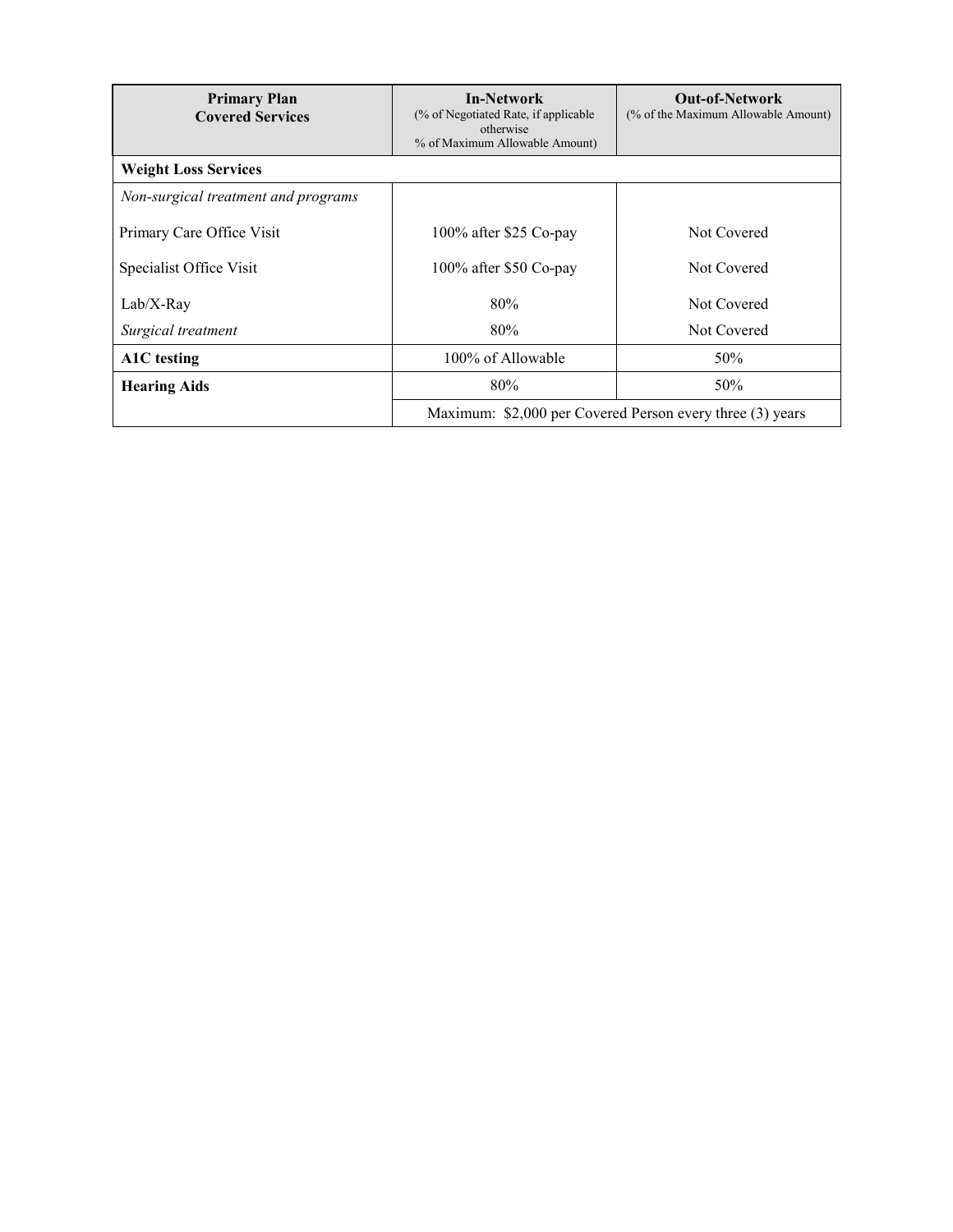| <b>PRESCRIPTION DRUG BENEFITS</b>                                                                                                                                                                                                                                                                                                                                                                                                                                                                                                                       |                                                                                                            |  |
|---------------------------------------------------------------------------------------------------------------------------------------------------------------------------------------------------------------------------------------------------------------------------------------------------------------------------------------------------------------------------------------------------------------------------------------------------------------------------------------------------------------------------------------------------------|------------------------------------------------------------------------------------------------------------|--|
| Out-of-Pocket Prescription Maximum (Includes Co-pays and Co-insurance)<br>The Prescription Drug Out-of-Pocket Maximum is not included in your Medical Out-of-Pocket Maximum.                                                                                                                                                                                                                                                                                                                                                                            |                                                                                                            |  |
| Individual                                                                                                                                                                                                                                                                                                                                                                                                                                                                                                                                              | \$5,350                                                                                                    |  |
| Family                                                                                                                                                                                                                                                                                                                                                                                                                                                                                                                                                  | \$11,600                                                                                                   |  |
| <b>Retail Pharmacy (30-day supply)</b>                                                                                                                                                                                                                                                                                                                                                                                                                                                                                                                  |                                                                                                            |  |
| Generics<\$100<br>Generics > \$100<br>Formulary Brand Name<br>Non-Formulary Brand Name<br>One Co-payment applies per 30 days of medication                                                                                                                                                                                                                                                                                                                                                                                                              | \$25 Co-pay<br>\$50 Co-pay<br>\$60 Co-pay<br>\$80 Co-pay                                                   |  |
| <b>Retail 90-Day</b>                                                                                                                                                                                                                                                                                                                                                                                                                                                                                                                                    |                                                                                                            |  |
| Tier 1 Generics <\$300<br>Tier 2 Generics > \$300<br>Formulary Brand Name<br>Non-Formulary Brand Name<br>Specialty Injectables (30-day supply)                                                                                                                                                                                                                                                                                                                                                                                                          | \$75 Co-pay<br>\$150 Co-pay<br>\$180 Co-pay<br>\$240 Co-pay<br>20% Co-insurance up to a minimum of \$35 or |  |
|                                                                                                                                                                                                                                                                                                                                                                                                                                                                                                                                                         | a maximum of \$200 per Fill                                                                                |  |
| <b>Compound Drugs</b>                                                                                                                                                                                                                                                                                                                                                                                                                                                                                                                                   | \$40 Co-pay or 50% of the cost of the compound,<br>whichever is higher                                     |  |
| If a Generic 1/Generic 2 equivalent of a prescription Drug is available and the Covered Person chooses the<br>Formulary Brand Name and Non-Formulary Brand Name over the Generic 1/Generic 2 equivalent, then he or she<br>must pay the cost difference between the Generic 1/Generic 2, and Formulary Brand Name and Non-Formulary<br>Brand Name Drug in addition to the Formulary Brand Name and Non-Formulary Brand Name Co-pay.<br>If a Generic 1/Generic 2 equivalent of a prescription Drug is available and the Covered Person or doctor chooses |                                                                                                            |  |
| the Formulary Brand Name and Non-Formulary Brand Name over the Generic 1/Generic 2 equivalent, then he or<br>she must pay the cost difference between the Generic 1/Generic 2, and Formulary Brand Name and Non-<br>Formulary Brand Name Drug in addition to the Formulary Brand Name and Non-Formulary Brand Name Co-pay.                                                                                                                                                                                                                              |                                                                                                            |  |
| Prescriptions filled Out-of-Network, if purchased after hours due to an Emergency or while the Covered Person is<br>on vacation, must be submitted manually to Administrative Services who will send them to the Pharmacy Benefit<br>Manager for reimbursement. The Covered Person will be reimbursed the amount paid, less the Co-pay due, plus<br>a manual claim fee.                                                                                                                                                                                 |                                                                                                            |  |
| A formulary of carefully selected medications are used that can assist in maintaining quality care while providing<br>opportunities for cost savings to the member and the Plan. Under this program, your Plan requires you to pay a<br>lower co-payment for medications that are preferred and a higher co-payment for medications that are considered<br>non-preferred. By asking your doctor to prescribe a preferred medication, you can maintain high quality care<br>while you help to control rising health care costs.                          |                                                                                                            |  |
| Copayment Structure:<br>Generics 1 <\$100<br>Generics $2 > $100$<br>Formulary Brand Name: Higher costing brand name drugs; new brand name drug products are placed in Tier 3<br>until reviewed<br>Non-Formulary Brand Name: Higher costing non-preferred brand drugs.                                                                                                                                                                                                                                                                                   |                                                                                                            |  |
| Specialty Drugs are only available in 30-day supplies and must be obtained through the pharmacy benefit<br>manager's Specialty Drug program in order to be a covered Benefit, see the section titled, Appendix B,<br>Prescription Drug Benefits, for further details.                                                                                                                                                                                                                                                                                   |                                                                                                            |  |